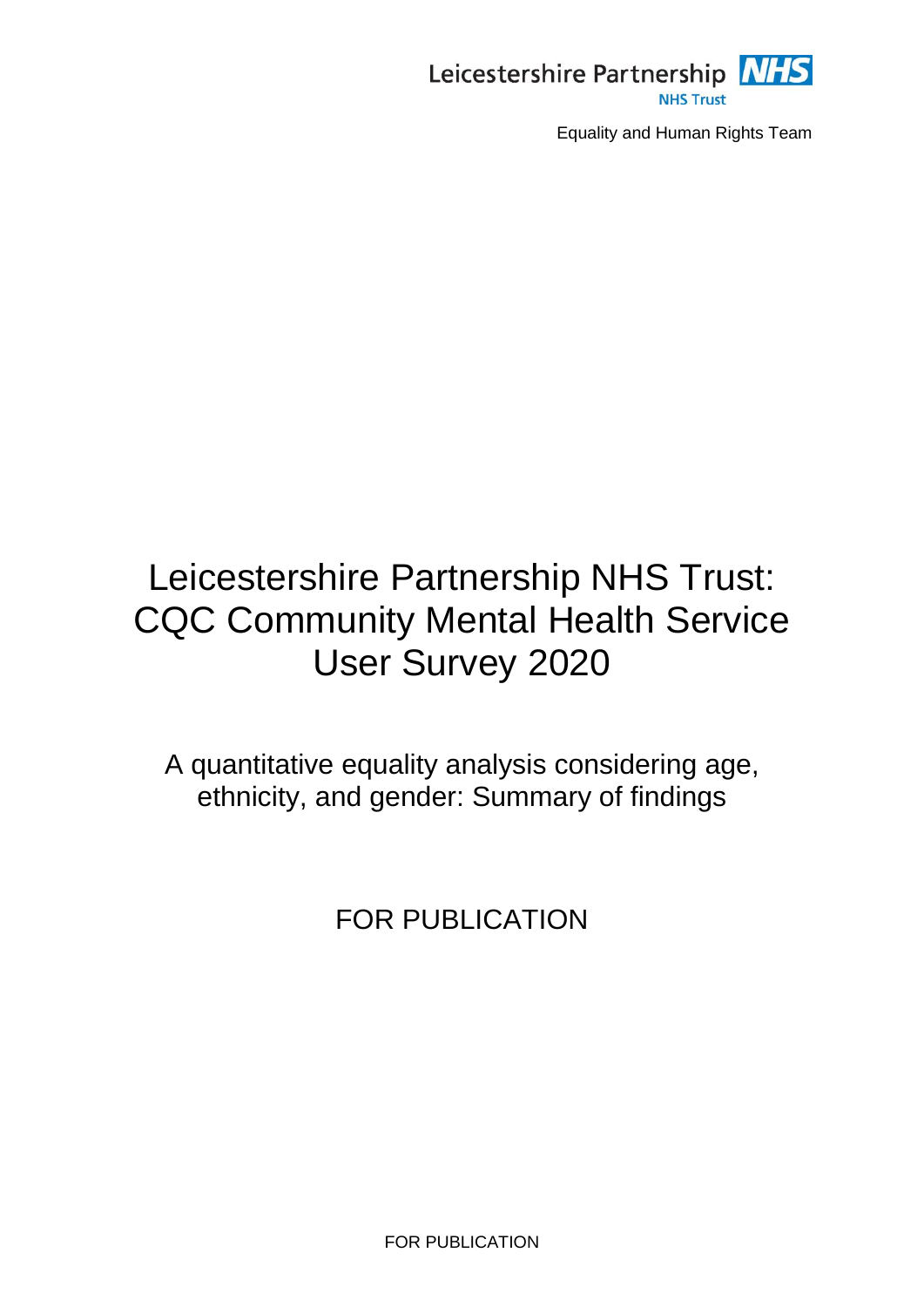

### Table of Contents

| 1            |                |                                                                                    |  |
|--------------|----------------|------------------------------------------------------------------------------------|--|
|              | 1.1            |                                                                                    |  |
|              | 1.2            |                                                                                    |  |
|              | 1.3            | A note on the anonymisation of information about service users within this report2 |  |
| $\mathbf{2}$ |                |                                                                                    |  |
|              | 2.1            |                                                                                    |  |
|              | 2.2            |                                                                                    |  |
|              | 2.3            |                                                                                    |  |
|              | 2.4            |                                                                                    |  |
|              | 2.5            |                                                                                    |  |
|              | 2.6            |                                                                                    |  |
|              | 2.7            |                                                                                    |  |
|              |                |                                                                                    |  |
|              | 2.8            |                                                                                    |  |
|              | 2.9            |                                                                                    |  |
| 3            |                |                                                                                    |  |
|              | 3.1            |                                                                                    |  |
|              | 3.1.1          |                                                                                    |  |
|              | 3.2            |                                                                                    |  |
|              | 3.2.1          |                                                                                    |  |
|              | 3.2.2          | Professional's understanding of how mental health needs affect other areas of a    |  |
|              |                |                                                                                    |  |
|              | 3.3<br>3.3.1   | Knowledge of who is in charge of organising care and services  19                  |  |
|              | $3.4^{\circ}$  |                                                                                    |  |
|              | 3.4.1          |                                                                                    |  |
|              | 3.4.2          |                                                                                    |  |
|              | 3.4.3          | Care to be received takes into account needs in other areas of life 22             |  |
|              | 3.5            |                                                                                    |  |
|              | 3.5.1          | Specific meeting with someone from NHS mental health services to discuss how care  |  |
|              |                |                                                                                    |  |
|              | 3.5.2          | Decisions made together with the person from NHS mental health services24          |  |
|              | 3.6            |                                                                                    |  |
|              | 3.6.1          |                                                                                    |  |
|              | 3.7            |                                                                                    |  |
|              | 3.7.1          |                                                                                    |  |
|              | 3.8            |                                                                                    |  |
|              | 3.8.1<br>3.8.2 | Assistance with finding support for financial advice or benefits 28                |  |
|              | 3.8.3          |                                                                                    |  |
|              | 3.8.4          |                                                                                    |  |
|              | 3.8.5          |                                                                                    |  |
|              | 3.9            |                                                                                    |  |

#### FOR PUBLICATION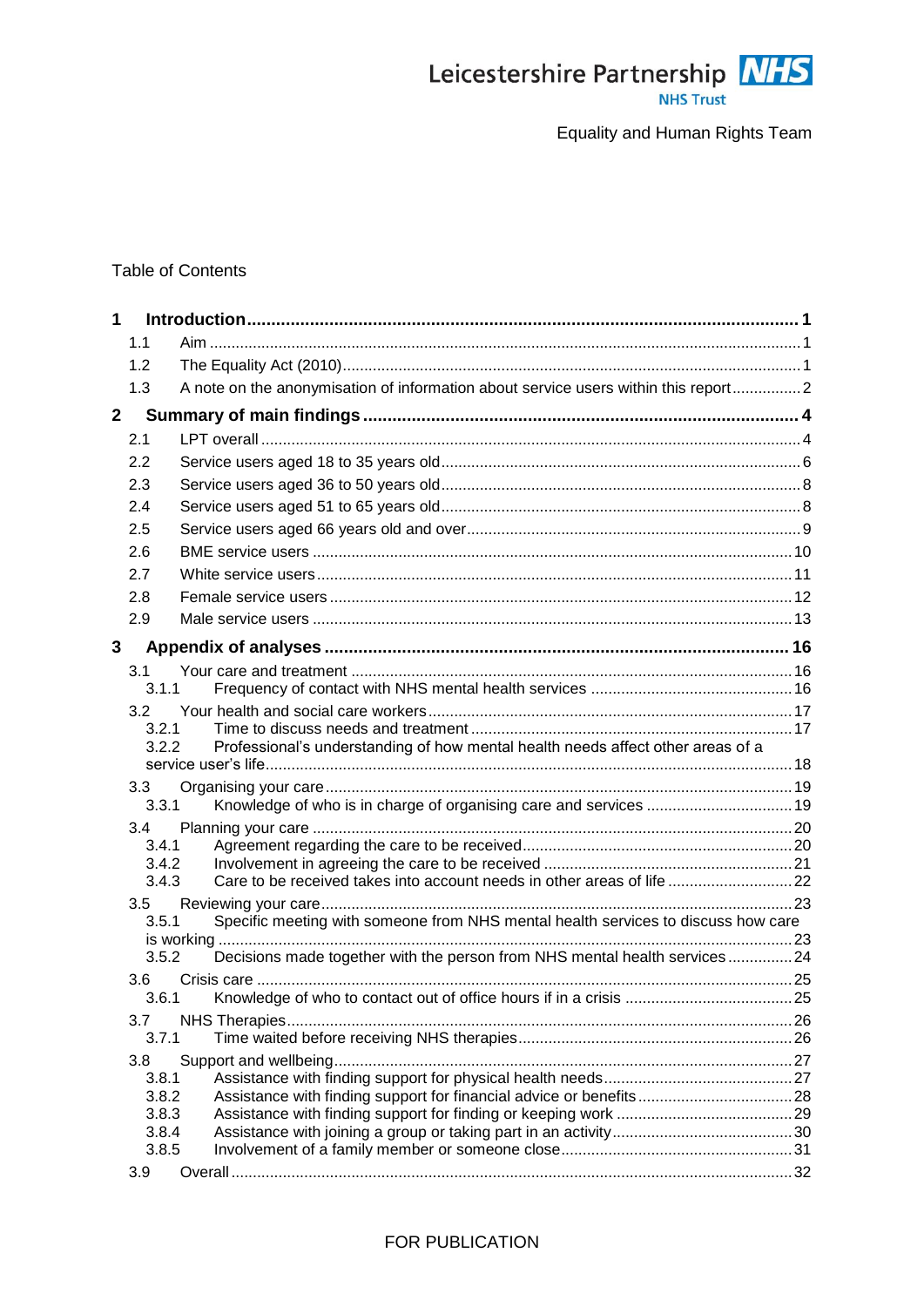### Leicestershire Partnership NHS **NHS Trust**

Equality and Human Rights Team

|   | 3.9.1 | Surveyed about views on the quality of care, outside of the present questionnaire32      |  |
|---|-------|------------------------------------------------------------------------------------------|--|
|   | 3.9.2 | Overall rating of the experience of NHS mental health services: Promoters - those        |  |
|   |       |                                                                                          |  |
|   |       | 3.9.3 Overall rating of the experience of NHS mental health services: Detractors - those |  |
|   |       |                                                                                          |  |
|   |       |                                                                                          |  |
| 4 |       |                                                                                          |  |
|   | 4.1   | Comparisons between LPT's respondents and the national benchmark, across groups or       |  |
|   |       |                                                                                          |  |
|   | 4.2   |                                                                                          |  |
|   |       |                                                                                          |  |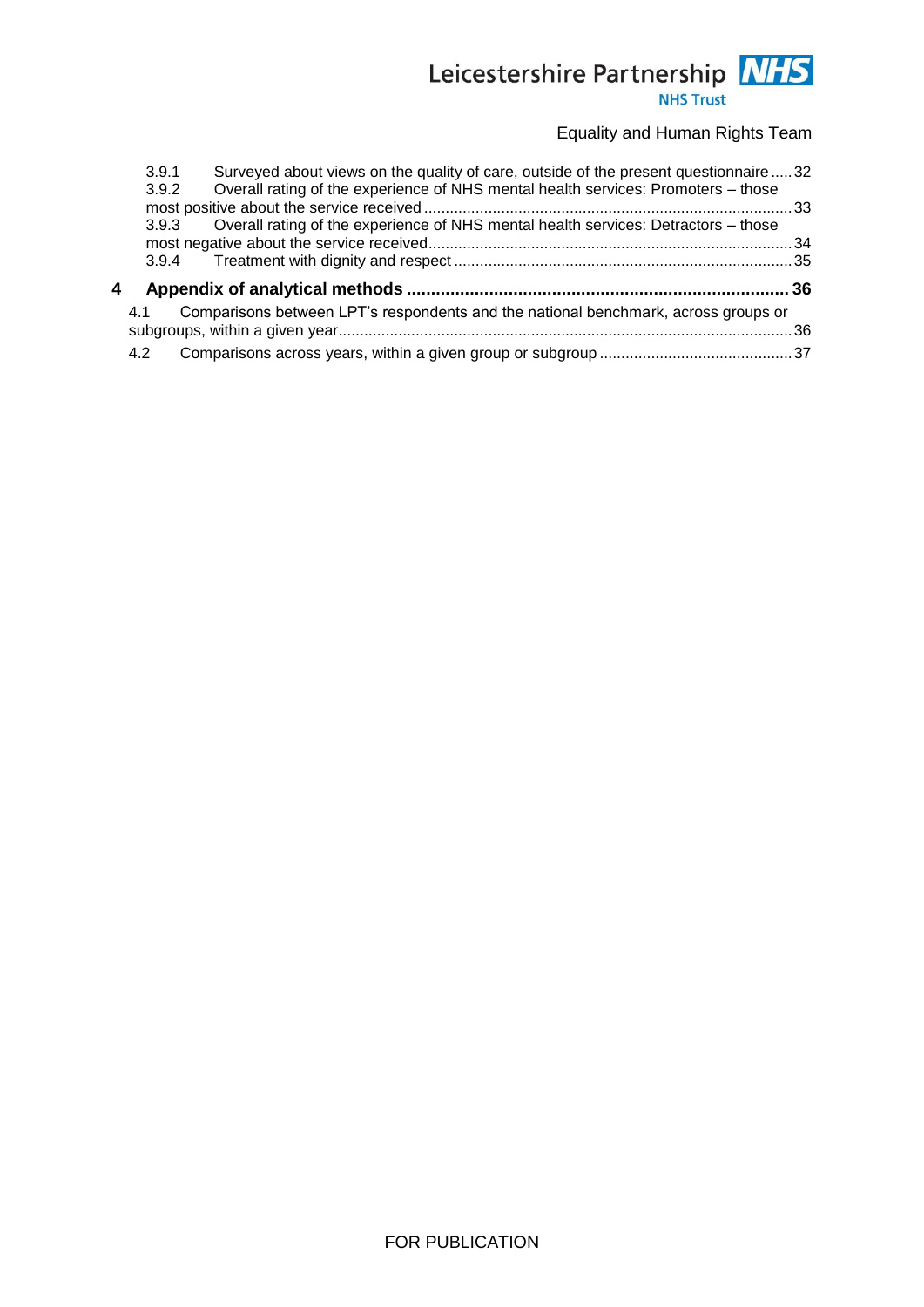

## <span id="page-3-0"></span>**1 Introduction**

### <span id="page-3-1"></span>**1.1 Aim**

The present report looks at the 2020 Care Quality Commission's Community Mental Health Service User Survey and trends from 2018 to 2020. The analysis aims to identify equality issues arising from Leicestershire Partnership NHS Trust's service users' responses to the survey.

### <span id="page-3-2"></span>**1.2 The Equality Act (2010)**

The Equality Act (2010) describes a 'public sector equality duty' (section 149). The 'public sector equality duty' applies to listed public authorities (including NHS Trusts) and others who exercise public functions.

149 Public sector equality duty:

(1) A public authority must, in the exercise of its functions, have due regard to the need to—

(a) eliminate discrimination, harassment, victimisation and any other conduct that is prohibited by or under this Act;

(b) advance equality of opportunity between persons who share a relevant protected characteristic and persons who do not share it;

(c) foster good relations between persons who share a relevant protected characteristic and persons who do not share it.

(2) A person who is not a public authority but who exercises public functions must, in the exercise of those functions, have due regard to the matters mentioned in subsection (1).

(3) Having due regard to the need to advance equality of opportunity between persons who share a relevant protected characteristic and persons who do not share it involves having due regard, in particular, to the need to—

(a) remove or minimise disadvantages suffered by persons who share a relevant protected characteristic that are connected to that characteristic; (b) take steps to meet the needs of persons who share a relevant protected characteristic that are different from the needs of persons who do not share it; (c) encourage persons who share a relevant protected characteristic to participate in public life or in any other activity in which participation by such persons is disproportionately low.

The public sector equality duty covers people across nine protected characteristics: age; disability; gender reassignment; marriage and civil partnership\*; pregnancy and maternity; race; religion or belief; sex; sexual orientation. (\*Marriage or civil partnership status is only covered by the first aim of the public sector equality duty, to have due regard to the need to eliminate discrimination, harassment, victimisation and any other conduct that is prohibited by or under the Act.)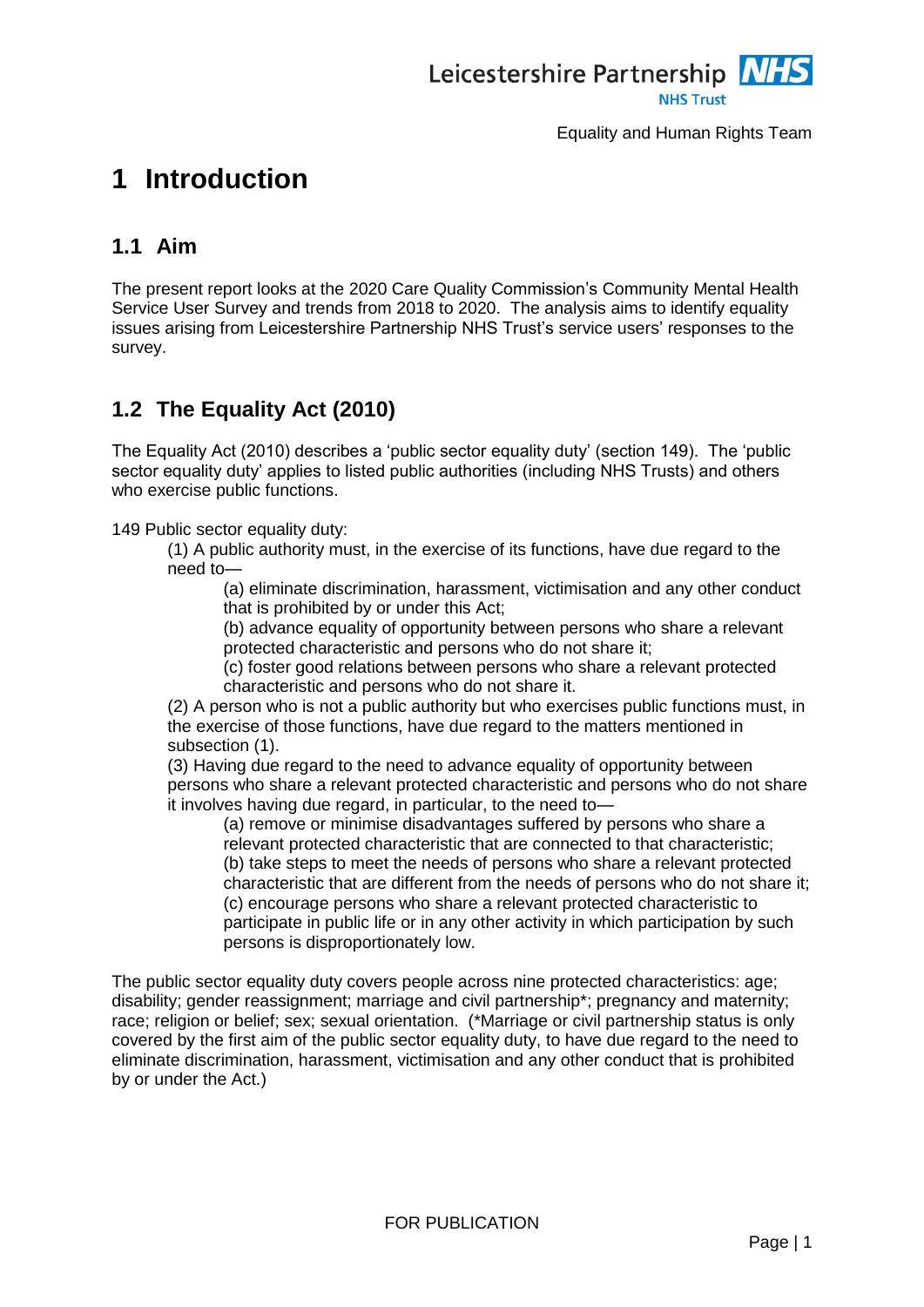### Leicestershire Partnership NHS **NHS Trust**

#### Equality and Human Rights Team

Listed public authorities must publish information to demonstrate compliance with the duty imposed by section 149(1) of the Act, at least annually. The information that a listed public authority publishes in compliance with paragraph (1) must include, in particular, information relating to persons who share a relevant protected characteristic who are—

(a) its employees;

-

(b) other persons affected by its policies and practices.

Although, only listed public authorities with 150 or more employees need publish information on their workforce.

Regarding other persons affected by its policies and practices, the types of information that listed authorities could publish to demonstrate compliance include<sup>1</sup>:

- Records kept of how it has had due regard in making decisions, including any analysis undertaken and the evidence used.
- Relevant performance information, especially those relating to outcomes, for example information about levels of educational attainment for boys and girls, health outcomes for people from different ethnic minorities, and reported incidences of disability-related harassment.
- Access to and satisfaction with services, including complaints.
- Any quantitative and qualitative research undertaken, for example patient surveys and focus groups.
- Details of, and feedback from, any engagement exercises.

The present report considers the 2020 Care Quality Commission's Community Mental Health Service User Survey which covers several topic areas: care and treatment, health and social care workers, organising care, planning care, reviewing care, crisis care, medicines, therapies, support and well-being, and overall rating of care. The analysis also looks at trends over time, from 2018 to 2020. In terms of the protected characteristics, breakdowns were available by age, ethnicity, and gender.

### <span id="page-4-0"></span>**1.3 A note on the anonymisation of information about service users within this report**

This version of the report has been redacted and edited to allow publication on a publically accessible website. The report contains counts of numbers of service users, analysed in several tables, by their protected characteristics (e.g., age group, gender, ethnicity). The use of these tables to produce aggregated summaries of service user counts has the effect of anonymising much of the information and protecting the identities of individual service users. However, some analyses contain very small counts of service users in some protected characteristic groups, especially when broken down by certain domains of interest. Such small counts could, potentially, be used to identify individual service users, even after aggregation. Consequently, these small counts might be considered personal data and "special category" personal data that are protected by the General Data Protection Regulations (Data Protection Act 2018) and other legislation. Where there is a risk that individuals could be identified from a small count, these counts have been redacted from the tables. Where the redacted count can be deduced from other counts in a table, these other counts have been redacted as well. In the present report, as a start point for the

 $1$  This guidance is taken from the technical guidance published by the Equality and Human Rights Commission: Equality Act 2010 Technical Guidance on the Public Sector Equality Duty England (August 2014), page 69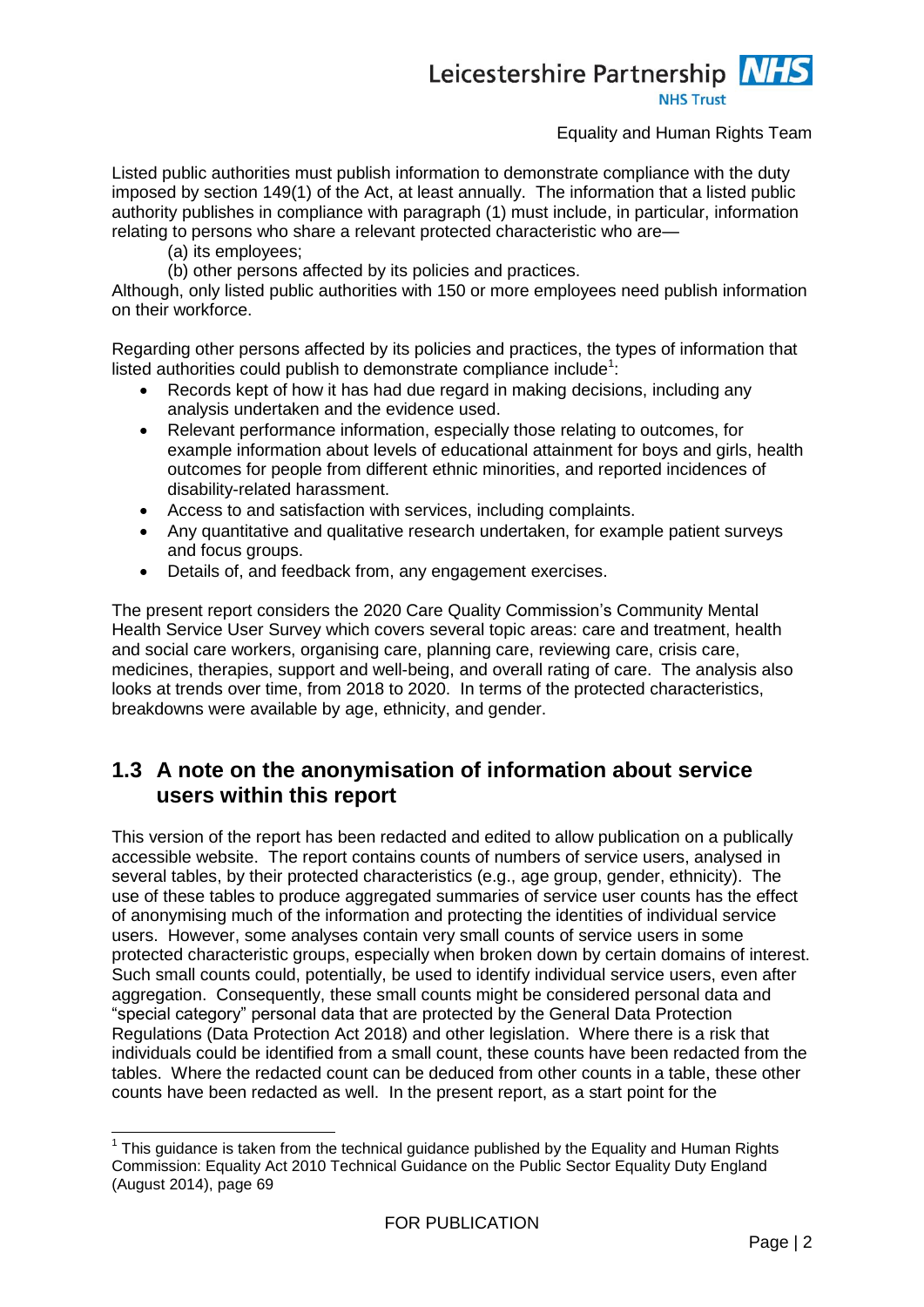

anonymisation process, counts below 10 have been redacted to mitigate the risk that individuals might be identifiable. The anonymisation process has followed guidance issued by the Information Commissioner's Office<sup>2</sup>. In the tables of analysis throughout this report, the term "REDACTED" is used to indicate a redacted number.

 2 Information Commissioner's Office: Anonymisation: managing data protection risk code of practice (November 2012)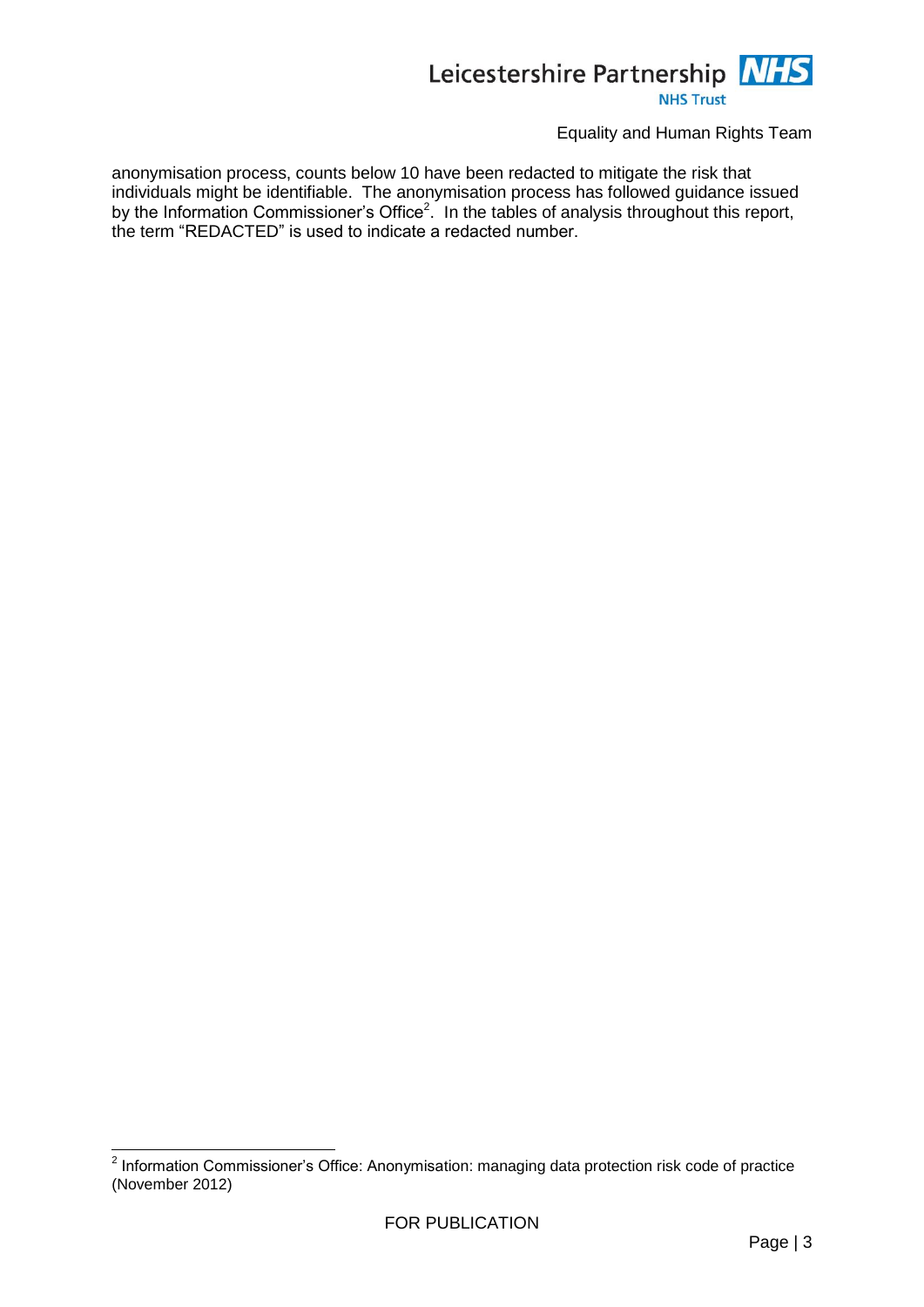

## <span id="page-6-0"></span>**2 Summary of main findings**

A narrative summary of the main findings is given below; followed by a tabulated summary [\(Table 1\)](#page-16-0).

### <span id="page-6-1"></span>**2.1 LPT overall**

- **Negative points**
	- o **less likely to know who to contact out of office hours if in a crisis**
		- national benchmark, 70.5%, 10480/14856
		- **LPT's service users overall, 55.8%, 164/294**
		- a similar trend was apparent in 2019 and 2018
		- **Parable 11** please refer to [Table 11](#page-27-2)
	- o **less likely to feel that the time waited before receiving NHS therapies was appropriate or shorter**
		- national benchmark, 61.9%, 3649/5897
		- **LPT's service users overall, 46.8%, 44/94**
		- **Parage 2** please refer to [Table 12](#page-28-2)
	- o **less likely to have received help or advice with finding support for financial advice or benefits**
		- national benchmark, 58.3%, 5522/9470
		- **LPT's service users overall, 45.3%, 82/181**
		- a similar trend was apparent in 2019 and 2018
		- **Parage refer to [Table 14](#page-30-1)**
	- o **less likely to have received help or advice with finding support for finding or keeping work**
		- national benchmark, 57.1%, 2589/4536
		- **LPT's service users overall, 40.8%, 31/76**
		- a similar trend was apparent in 2019 and 2018
		- **Parage 2** please refer to [Table 15](#page-31-1)
	- o **less likely to have received support with joining a group or taking part in an activity**
		- national benchmark, 63.7%, 5826/9140
		- **LPT's service users overall, 53.8%, 92/171**
		- a similar trend was apparent in 2018
		- **Produced Prefer to [Table 16](#page-32-1)**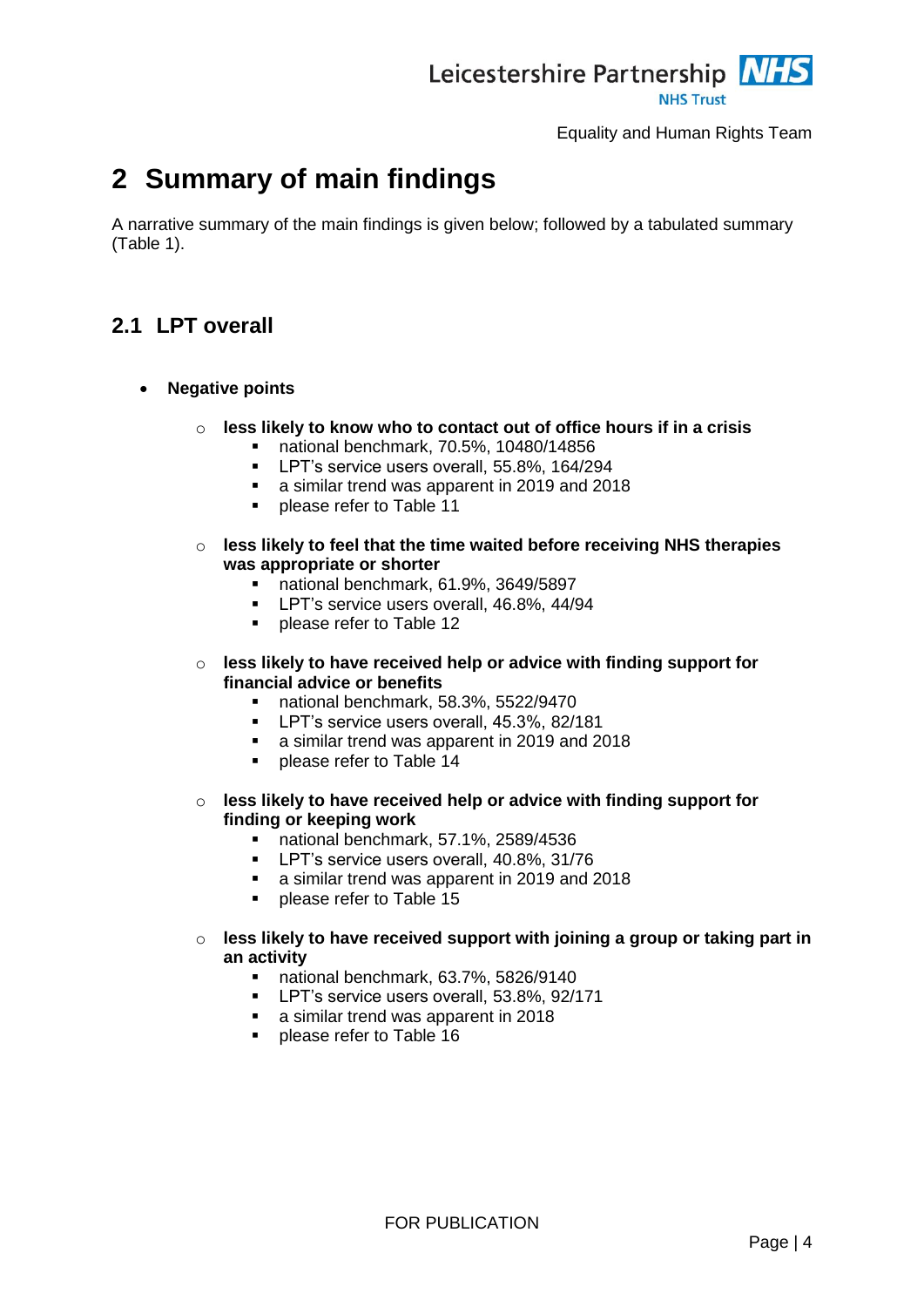

- **Positive points**
	- o **those feeling that they had been given enough time to discuss their needs and treatment had improved**
		- from 79.0%, 177/224 in 2018 to 87.3%, 295/338 in 2020
		- **•** please refer to [Table 3](#page-19-2)
	- o **professionals' understanding of how mental health needs affect other areas of a service user's life had improved**
		- from 79.2%, 171/216 in 2018 to 87.3%, 290/332 in 2020
		- **•** please refer to [Table 4](#page-20-1)
	- o **involvement in agreeing the care to be received had improved**
		- from 84.5%, 131/155 in 2018 to 92.6%, 237/256 in 2020
		- please refer to [Table 7](#page-23-1)
	- o **the percentage receiving help or advice from NHS mental health services with finding support for physical health needs had improved**
		- from 46.3%, 50/108 in 2018 to 63.0%, 104/165 in 2020
		- **•** please refer to [Table 13](#page-29-2)
	- o **percentage reporting a good experience of NHS mental health services had improved**
		- from 22.3%, 49/220 in 2018 to 30.7%, 100/326 in 2020
		- **•** please refer to [Table 19](#page-35-1)
	- o **percentage reporting a poor experience of NHS mental health services had decreased**
		- from 48.2%, 106/220 in 2018 to 36.5%, 119/326 in 2020
		- **•** please refer to [Table 20](#page-36-1)
	- o **percentage feeling they had been treated with respect and dignity by NHS mental health services had improved**
		- from 88.3%, 204/231 in 2018 to 93.3%, 319/342 in 2020
		- **•** please refer to [Table 21](#page-37-1)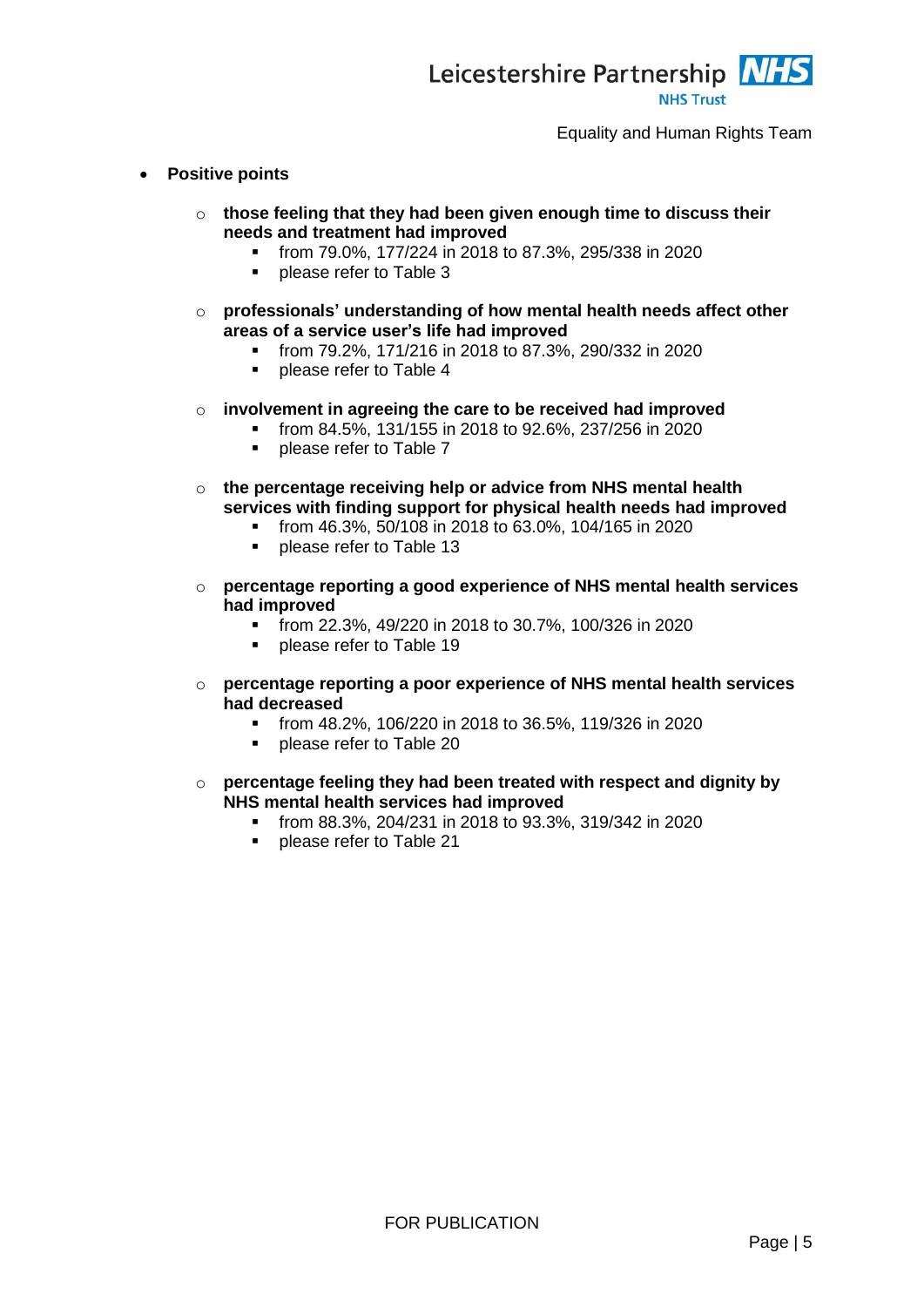

### <span id="page-8-0"></span>**2.2 Service users aged 18 to 35 years old**

#### **Negative points**

- o **less likely to feel that they had seen NHS mental health services at least often enough for their needs**
	- national benchmark, 78.2%, 13013/16650
	- **LPT's service users overall, 75.2%, 255/339**
	- **LPT's service users aged 18 to 35 years old, 59.3%, 35/59**
	- this trend was also apparent in 2019 and 2018
	- **•** please refer to [Table 2.](#page-18-3)
- o **less likely to feel that they had been given enough time to discuss their needs and treatment**
	- national benchmark, 88.7%, 14750/16636
	- **-** LPT's service users overall, 87.3%, 295/338, an improvement from 79.0%, 177/224 in 2018
	- **-** LPT's service users aged 18 to 35 years old, 73.3%, 44/60
	- this trend was also apparent in 2018
	- **Parage refer to [Table 3](#page-19-2)**
- o **less likely to know who was in charge of organising their care and services**
	- national benchmark, 74.0%, 10289/13900
	- **LPT's service users overall, 70.3%, 189/269**
	- **LPT's service users aged 18 to 35 years old, 52.1%, 25/48**
	- **Parage 2** please refer to [Table 5](#page-21-2)
- o **less likely to have had a specific meeting with someone from NHS mental health services to discuss how their care is working**
	- national benchmark, 75.9%, 9687/12769
	- **LPT's service users overall, 71.0%, 176/248**
	- LPT's service users aged 18 to 35 years old, 57.8%, 26/45
	- a similar trend was apparent in 2019 and 2018
	- **•** please refer to [Table 9](#page-25-2)
- o **less likely to feel that the time waited before receiving NHS therapies was appropriate or shorter**
	- national benchmark, 61.9%, 3649/5897
	- **LPT's service users overall, 46.8%, 44/94**
	- **LPT's service users aged 18 to 35 years old, 26.1%, 6/23**
	- **•** please refer to [Table 12](#page-28-2)
- **Positive points:**
	- o **professionals' understanding of how mental health needs affect other areas of a service user's life had improved**
		- from 60.0%, 21/35 in 2018 to 83.3%, 50/60 in 2020
		- **Proplease refer to [Table 4](#page-20-1)**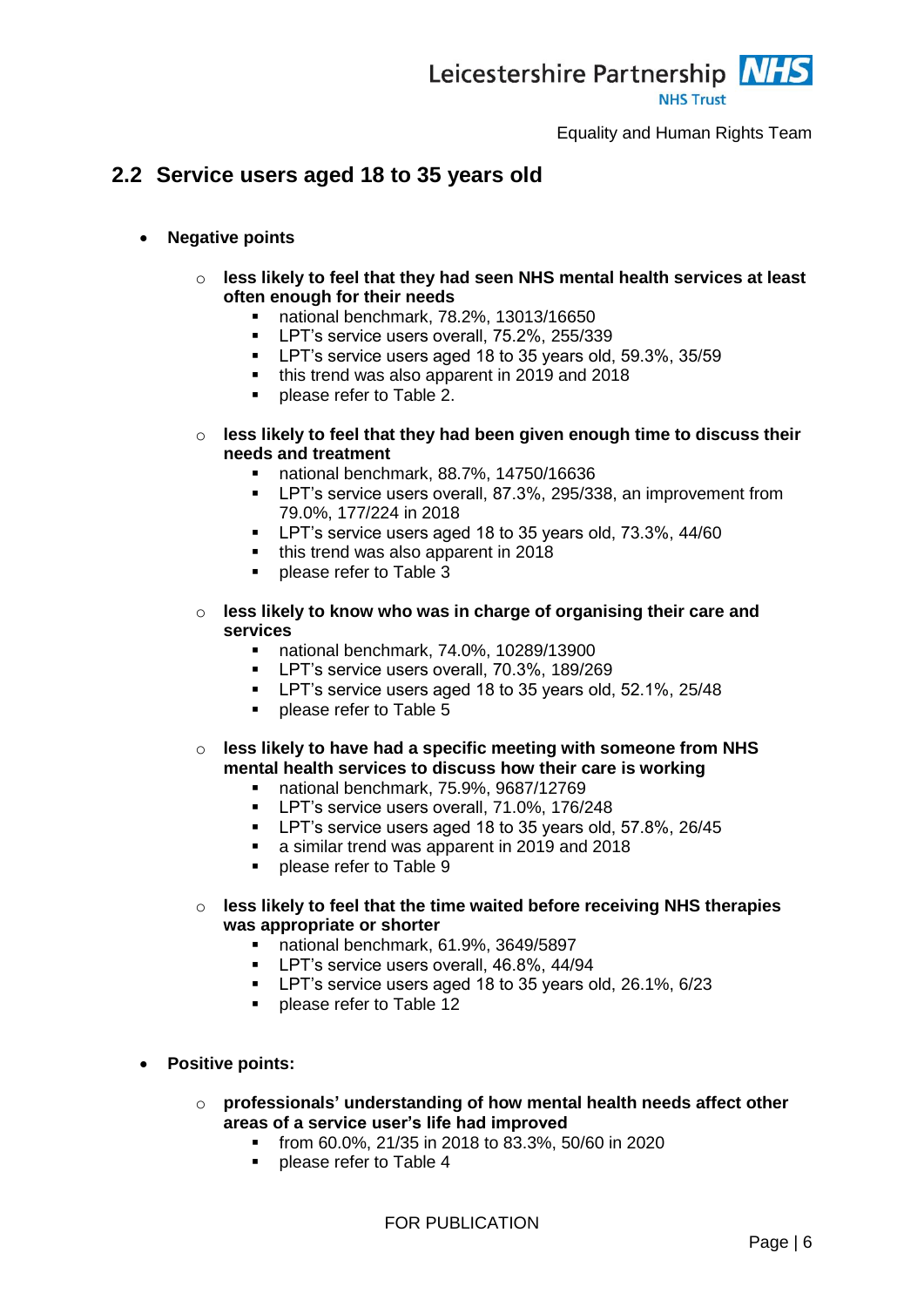

- o **the care received now largely took into account needs in other areas of life**
	- 65.0%, 13/20 in 2018 and 78.7%, 37/47 in 2020
	- **Propelling Propelling S**
- o **NHS mental health services now often involved a family member or someone close to the service user**
	- 58.3%, 14/24 in 2018 and 80.6%, 25/31 in 2020
	- **Parable 17** please refer to [Table 17](#page-33-1)
- o **the percentage who reported a poor experience of NHS mental health service had dropped**
	- from 77.1%, 27/35 in 2018 to 43.6%, 24/55 in 2020
	- **•** please refer to [Table 20](#page-36-1)
- o **most now felt they had been treated with dignity and respect**
	- $\overline{77.1\%}$ , 27/35 in 2018 and 88.3%, 53/60 in 2020
	- **•** please refer to [Table 21](#page-37-1)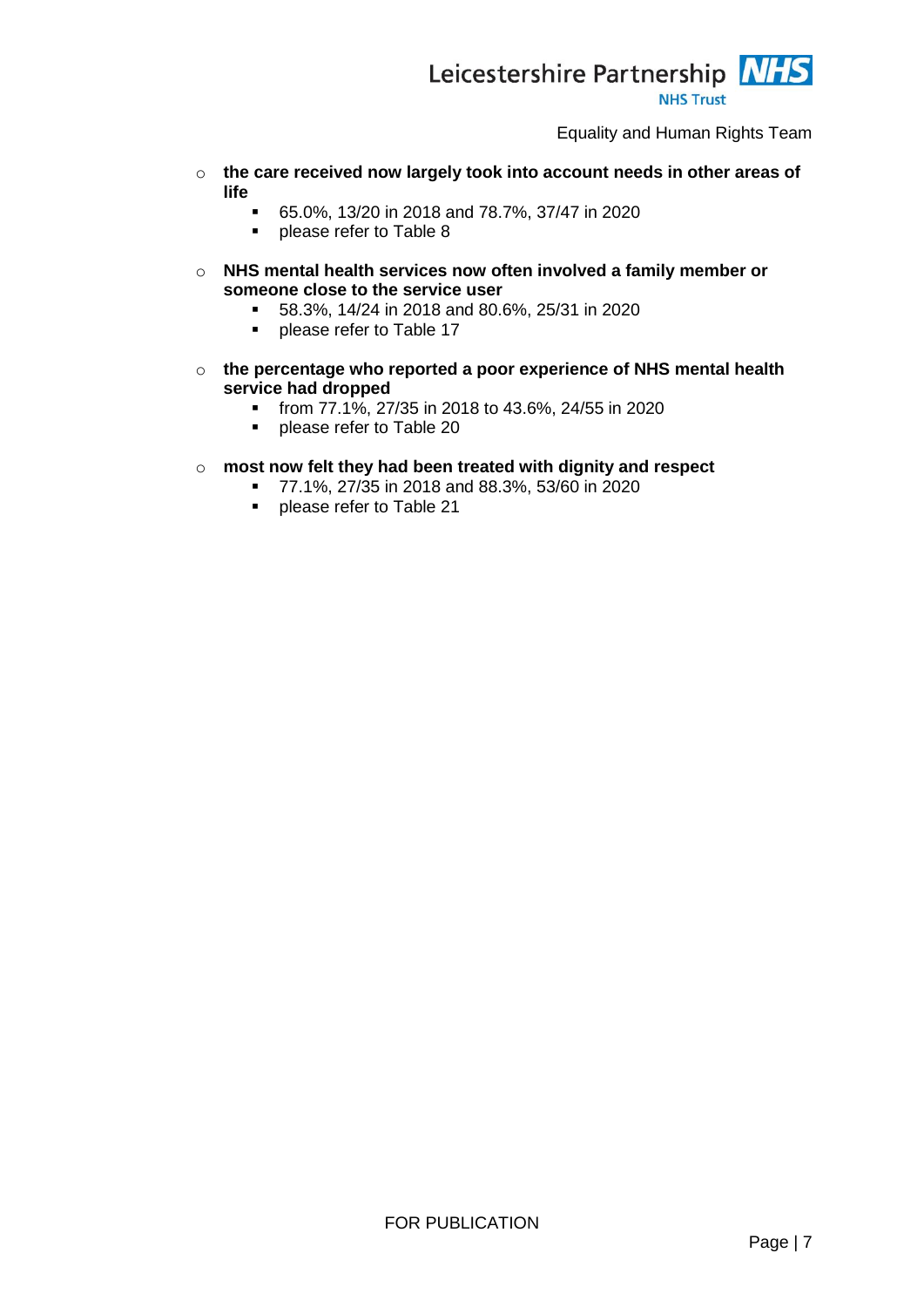

### <span id="page-10-0"></span>**2.3 Service users aged 36 to 50 years old**

- **Negative points**
	- o **less likely to feel that the time waited before receiving NHS therapies was appropriate or shorter**
		- national benchmark, 61.9%, 3649/5897
		- **LPT's service users overall, 46.8%, 44/94**
		- LPT's service users aged 36 to 50 years old, 16.7%, 3/18
		- **•** please refer to [Table 12](#page-28-2)
	- o **less likely to have received help or advice with finding support for financial advice or benefits**
		- national benchmark, 58.3%, 5522/9470
		- **LPT's service users overall, 45.3%, 82/181**
		- **LPT's service users aged 36 to 50 years old, 29.6%, 8/27**
		- **Parage 2** please refer to [Table 14](#page-30-1)
	- o **less likely to report that NHS mental health services had involved a family member or someone close to the service user**
		- national benchmark, 83.5%, 9384/11239
		- **LPT's service users overall, 83.3%, 169/203**
		- LPT's service users aged 36 to 50 years old, 60.9%, 14/23
		- **Parage 2** please refer to [Table 17](#page-33-1)

#### **Positive points**

- o **involvement in agreeing the care to be received had improved**
	- from 73.8%, 31/42 in 2018 to 92.1%, 35/38 in 2020
	- **Proplease refer to [Table 7](#page-23-1)**

### <span id="page-10-1"></span>**2.4 Service users aged 51 to 65 years old**

- **Negative points**
	- o **less likely to have received help or advice with finding support for financial advice or benefits**
		- national benchmark, 58.3%, 5522/9470
		- **LPT's service users overall, 45.3%, 82/181**
		- **LPT's service users aged 51 to 65 years old, 40.3%, 25/62**
		- **Parable 14** please refer to [Table 14](#page-30-1)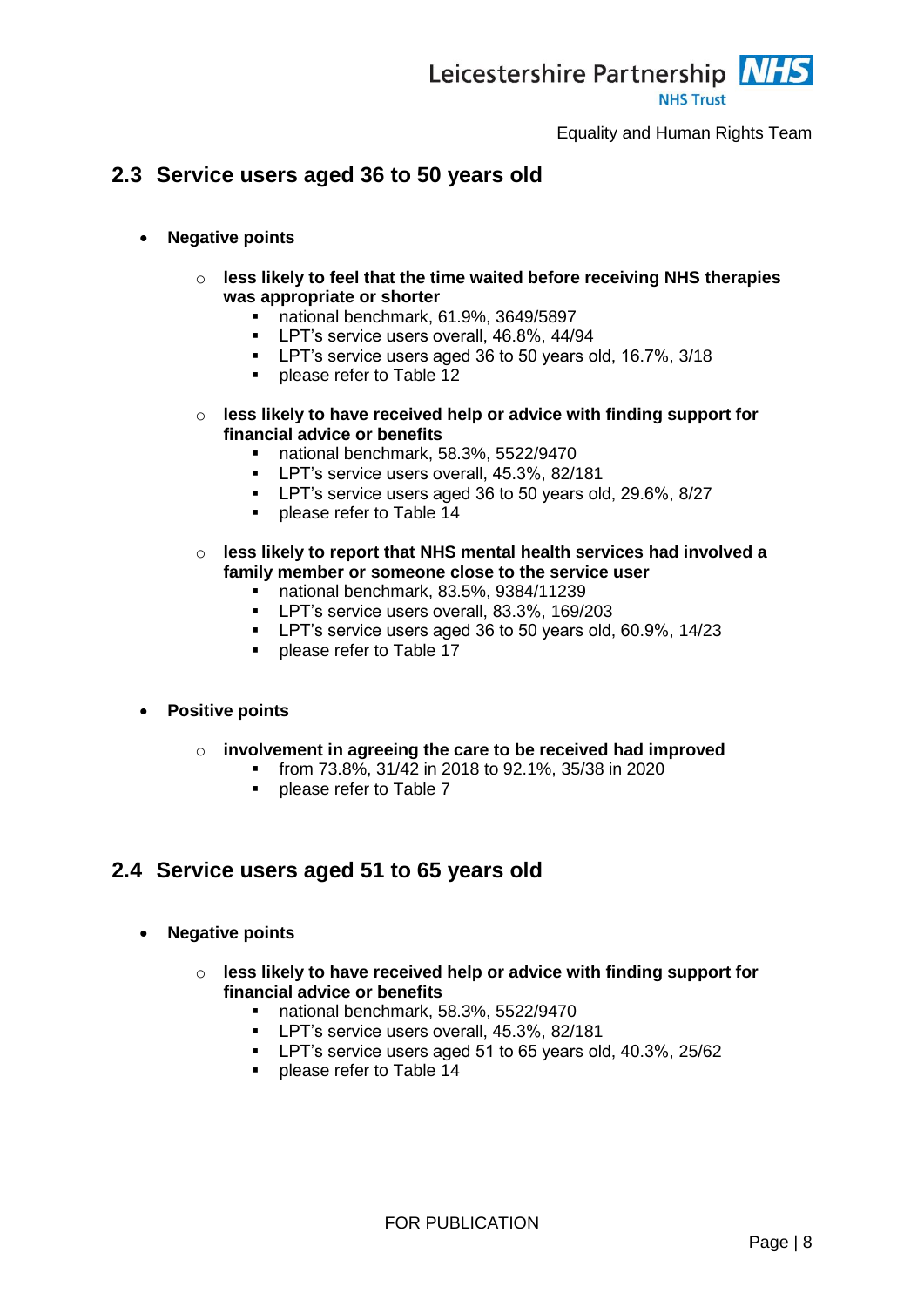

### <span id="page-11-0"></span>**2.5 Service users aged 66 years old and over**

- **Negative points**
	- o **less likely to know who to contact out of office hours if in a crisis**
		- national benchmark, 70.5%, 10480/14856
		- **LPT's service users overall, 55.8%, 164/294**
		- **-** LPT's service users aged 66 years old and over, 41.6%, 47/113
		- a similar trend was apparent in 2019 and 2018
		- **Parable 11** please refer to [Table 11](#page-27-2)
- **Positive points**
	- o **those feeling that they had been given enough time to discuss their needs and treatment had improved**
		- from 86.2%, 75/87 in 2018 to 95.9%, 116/121 in 2020
		- **•** please refer to [Table 3](#page-19-2)
	- o **the percentage receiving help or advice from NHS mental health services with finding support for physical health needs had improved**
		- from 50.0%, 18/36 in 2018 to 75.0%, 36/48 in 2020
		- **•** please refer to [Table 13](#page-29-2)
	- o **the percentage who reported a poor experience of NHS mental health services had dropped**
		- from 44.7%, 38/85 in 2018 to 29.8%, 36/121 in 2020
		- **•** please refer to [Table 20](#page-36-1)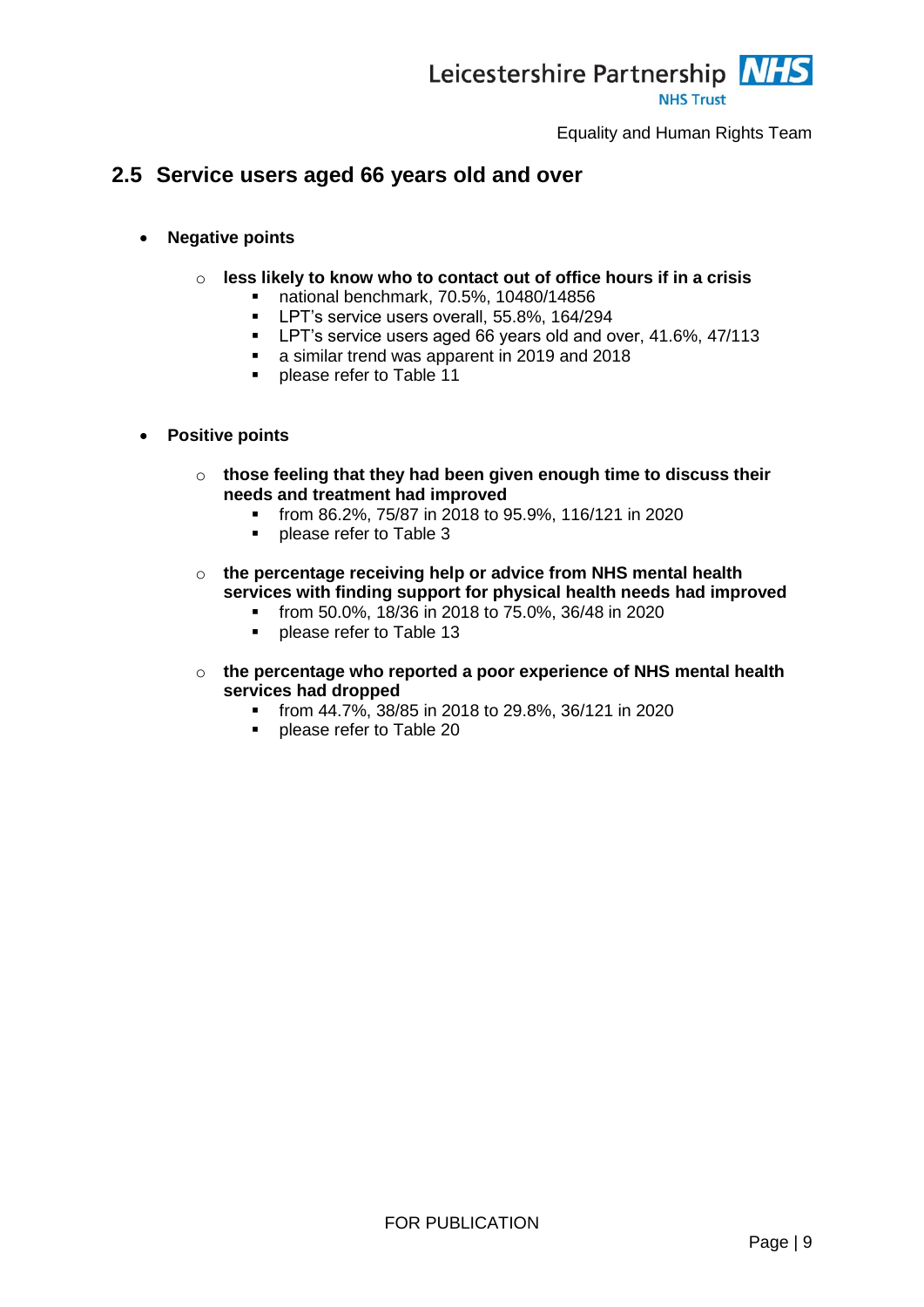

### <span id="page-12-0"></span>**2.6 BME service users**

- **Negative points**
	- o **less likely to feel that the time waited before receiving NHS therapies was appropriate or shorter**
		- national benchmark, 61.9%, 3649/5897
		- **LPT's service users overall, 46.8%, 44/94**
		- **LPT's BME service users, 10.0%, 1/10**
		- **•** please refer to [Table 12](#page-28-2)
- **Positive points**
	- o **those feeling that they had been given enough time to discuss their needs and treatment had improved**
		- from 74.3%, 26/35 in 2018 to 97.5%, 39/40 in 2020
		- **•** please refer to [Table 3](#page-19-2)
	- o **involvement in agreeing the care to be received had improved**
		- $\blacksquare$  from 75.0%, 18/24 in 2018 to 96.2%, 25/26 in 2020
		- **Produced Produce 7 please refer to [Table 7](#page-23-1)**
	- o **percentage reporting that NHS mental health services had involved a family member or someone close to the service user had improved**
		- from 59.1%, 13/22 in 2018 to 92.0%, 23/25 in 2020
		- **•** please refer to [Table 17](#page-33-1)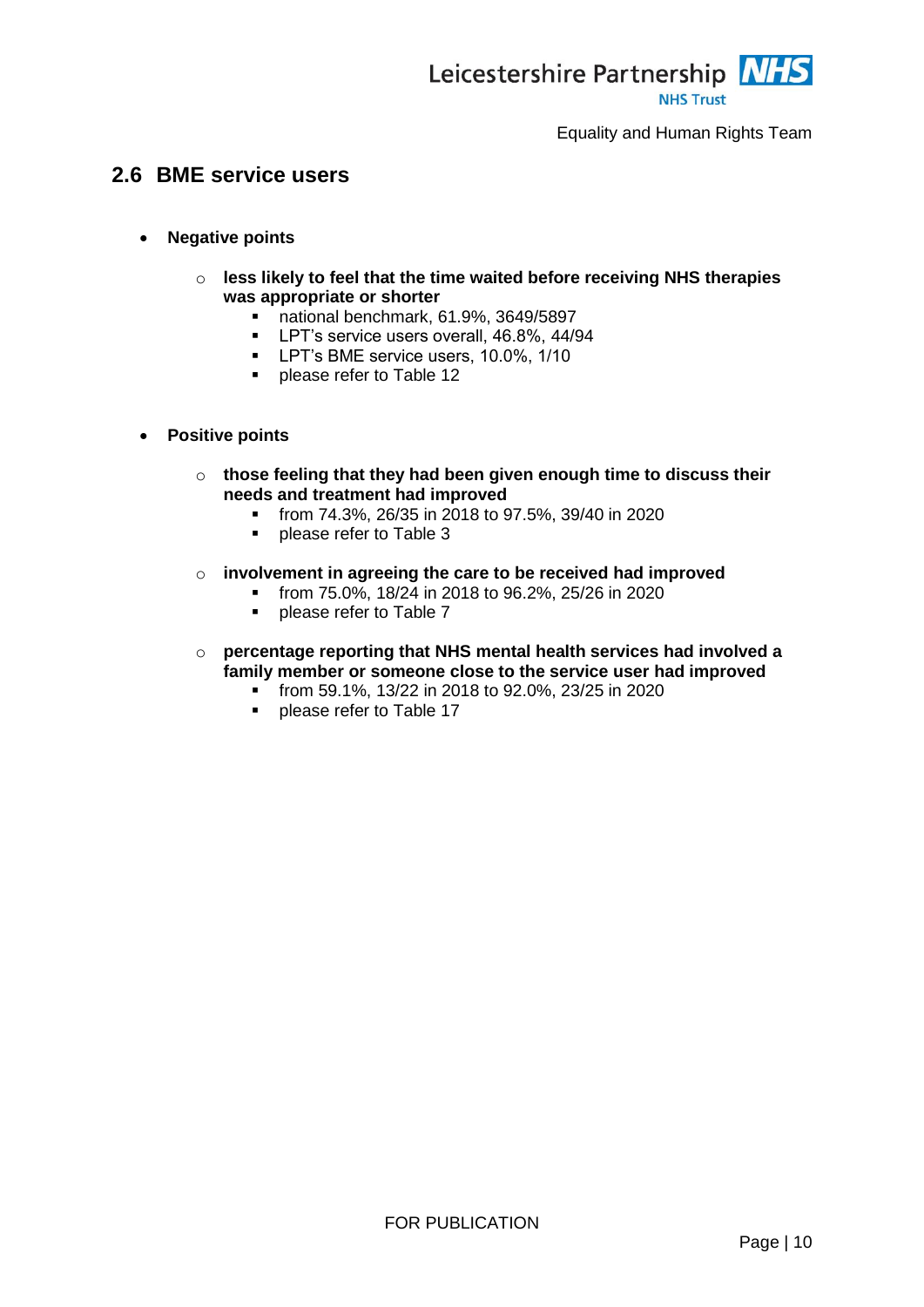

### <span id="page-13-0"></span>**2.7 White service users**

- **Negative points**
	- o **less likely to know who to contact out of office hours if in a crisis**
		- national benchmark, 70.5%, 10480/14856
		- **LPT's service users overall, 55.8%, 164/294**
		- **LPT's White service users, 57.7%, 128/222**
		- a similar trend was apparent in 2019 and 2018
		- **Proplease refer to [Table 11](#page-27-2)**
	- o **less likely to have received help or advice with finding support for financial advice or benefits**
		- national benchmark, 58.3%, 5522/9470
		- **LPT's service users overall, 45.3%, 82/181**
		- **LPT's White service users, 47.0%, 63/134**
		- a similar trend was apparent in 2019 and 2018
		- **Parable 14** please refer to [Table 14](#page-30-1)
- **Positive points:**
	- o **professionals' understanding of how mental health needs affect other areas of a service user's life had improved**
		- from 79.7%, 118/148 in 2018 to 88.3%, 218/247 in 2020
		- **Proplease refer to [Table 4](#page-20-1)**
	- o **percentage who had a specific meeting with someone from NHS mental health services to discuss how their care is working had improved**
		- from 61.5%, 75/122 in 2018 to 73.3%, 137/187 in 2020
		- **•** please refer to [Table 9](#page-25-2)
	- o **the percentage receiving help or advice from NHS mental health services with finding support for physical health needs had improved**
		- from 48.5%, 32/66 in 2018 to 65.3%, 77/118 in 2020
		- **•** please refer to [Table 13](#page-29-2)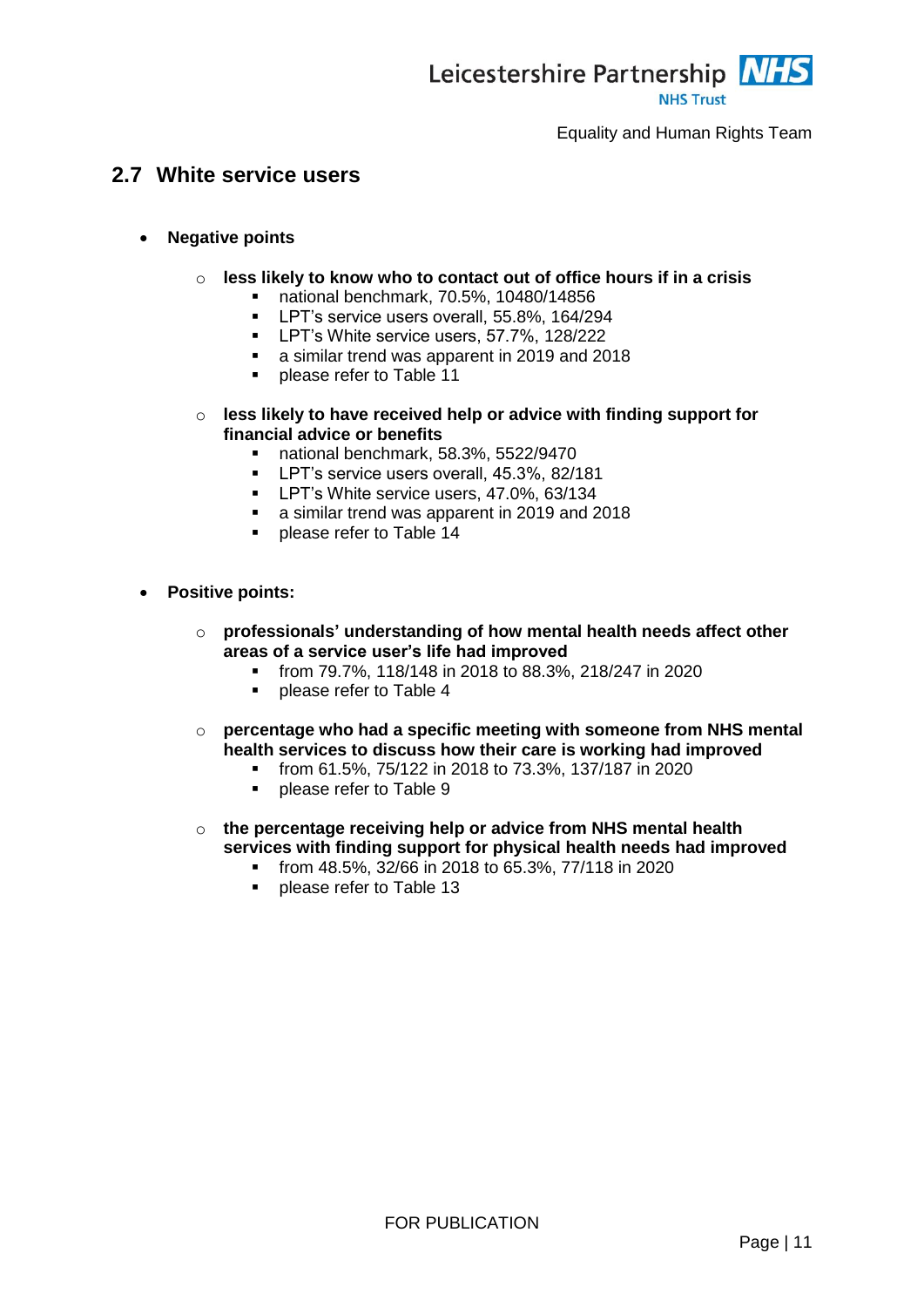

### <span id="page-14-0"></span>**2.8 Female service users**

- **Negative points**
	- o **less likely to feel that the agreement on the care to be received takes into account their needs in other areas of their life**
		- national benchmark, 88.7%, 10764/12139
			- **LPT's service users overall, 83.7%, 206/246**
			- **LPT's female service users, 81.8%, 108/132**
			- **Propelling Propelling S**
	- o **less likely to know who to contact out of office hours if in a crisis**
		- national benchmark, 70.5%, 10480/14856
		- **LPT's service users overall, 55.8%, 164/294**
		- **LPT's female service users, 54.7%, 81/148**
		- a similar trend was apparent in 2019 and 2018
		- **Parage 2** please refer to [Table 11](#page-27-2)
	- o **less likely to feel that the time waited before receiving NHS therapies was appropriate or shorter**
		- national benchmark, 61.9%, 3649/5897
		- **LPT's service users overall, 46.8%, 44/94**
		- **LPT's female service users, 39.1%, 18/46**
		- **Parage 2** please refer to [Table 12](#page-28-2)
	- o **less likely to have received help or advice with finding support for financial advice or benefits**
		- national benchmark, 58.3%, 5522/9470
		- **LPT's service users overall, 45.3%, 82/181**
		- **LPT's female service users, 43.3%, 42/97**
		- a similar trend was apparent in 2018
		- **Please refer to [Table 14](#page-30-1)**
	- o **less likely to have received support with joining a group or taking part in an activity**
		- national benchmark, 63.7%, 5826/9140
		- **LPT's service users overall, 53.8%, 92/171**
		- **LPT's female service users, 49.4%, 43/87**
		- a similar trend was apparent in 2018
		- **Parage refer to [Table 16](#page-32-1)**

#### o **less likely to report a good experience of NHS mental health services**

- national benchmark, 33.9%, 5471/16154
- **LPT's service users overall, 30.7%, 100/326**
- **LPT's female service users, 25.9%, 44/170**
- **Parage 2** please refer to [Table 19](#page-35-1)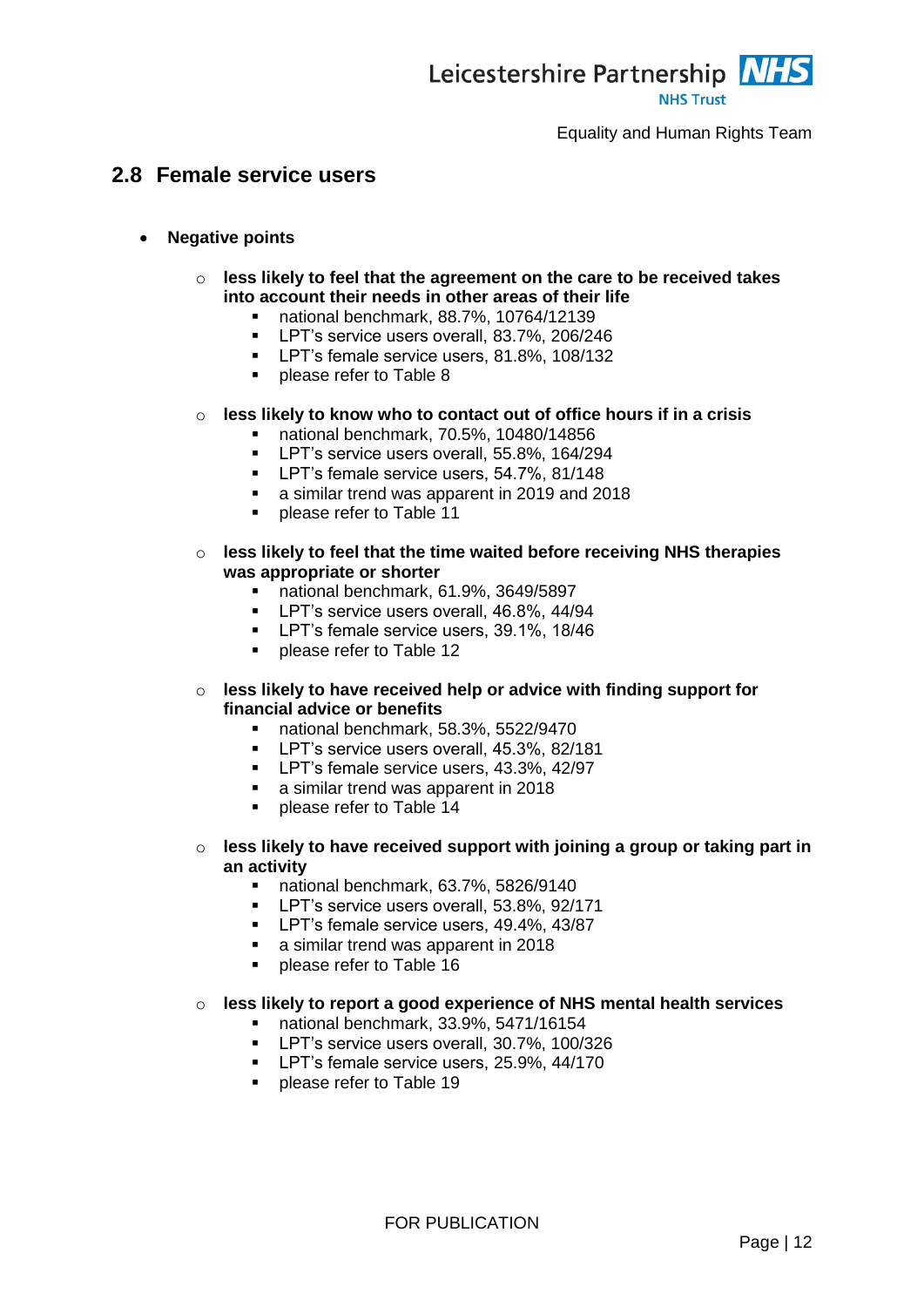

- **Positive points:**
	- o **professionals' understanding of how mental health needs affect other areas of a service user's life had improved**
		- from 75.8%, 100/132 in 2018 to 85.2%, 150/176 in 2020
		- **Propelling Propelling Space 4**
	- o **percentage who had received help or advice from NHS Mental Health Services with finding support for finding or keeping work had improved**
		- $\blacksquare$  from 22.2%, 8/36 in 2019 to 45.9%, 17/37 in 2020
		- **•** please refer to [Table 15](#page-31-1)

### <span id="page-15-0"></span>**2.9 Male service users**

- **Negative points**
	- o **less likely to know who to contact out of office hours if in a crisis**
		- national benchmark, 70.5%, 10480/14856
		- **LPT's service users overall, 55.8%, 164/294**
		- **LPT's male service users, 56.8%, 83/146**
		- a similar trend was apparent in 2019 and 2018
		- **Please refer to [Table 11](#page-27-2)**
	- o **less likely to have received help or advice with finding support for finding or keeping work**
		- national benchmark, 57.1%, 2589/4536
		- **LPT's service users overall, 40.8%, 31/76**
		- **LPT's male service users, 35.9%, 14/39**
		- **•** please refer to [Table 15](#page-31-1)
- **Positive points**
	- o **those feeling that they had been given enough time to discuss their needs and treatment had improved**
		- from 80.7%, 71/88 in 2018 to 91.3%, 147/161 in 2020
		- **Please refer to [Table 3](#page-19-2)**
	- o **percentage reporting a good experience of NHS mental health services had improved**
		- from 19.3%, 17/88 in 2018 to 35.9%, 56/156 in 2020
		- **Parage 2** please refer to [Table 19](#page-35-1)
	- o **percentage feeling they had been treated with respect and dignity by NHS mental health services had improved**
		- from 87.1%, 81/93 in 2018 to 95.1%, 155/163 in 2020
		- **•** please refer to [Table 21](#page-37-1)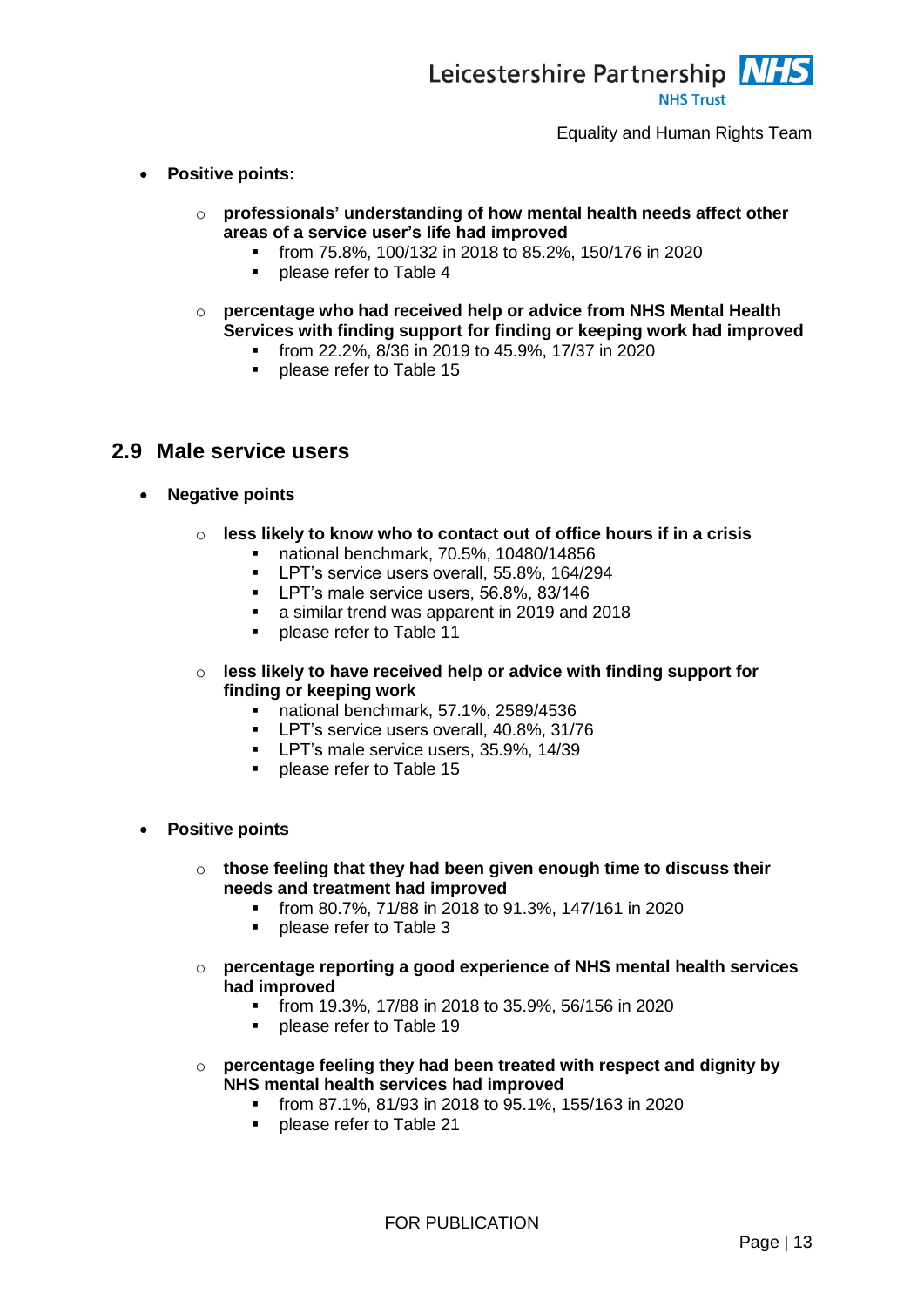

#### <span id="page-16-1"></span>**Table 1: Tabulated summary of main findings**

| <b>Question</b>                                                                                                                             | <b>Groups that</b>             | <b>Groups</b>                             | <b>Groups</b>                               | <b>LPT Overall</b>   |                          |      |               |                          | <b>National Benchmark</b>                                  |                   |      |               |               |
|---------------------------------------------------------------------------------------------------------------------------------------------|--------------------------------|-------------------------------------------|---------------------------------------------|----------------------|--------------------------|------|---------------|--------------------------|------------------------------------------------------------|-------------------|------|---------------|---------------|
|                                                                                                                                             | fared worse at                 | showing                                   | showing                                     | % Positive responses |                          |      |               |                          | Trends over time   % positive responses   Trends over time |                   |      |               |               |
|                                                                                                                                             | <b>LPT in 2020</b>             | improvement<br>over time at<br><b>LPT</b> | deterioration<br>over time at<br><b>LPT</b> | 2018                 | 2019                     | 2020 | 2018-<br>2020 | 2019-<br>2020            | 2018                                                       | 2019              | 2020 | 2018-<br>2020 | 2019-<br>2020 |
| In the last 12 months, do you feel you have seen NHS mental health services<br>often enough for your needs?                                 | 18-35yrs                       |                                           |                                             |                      | 67.6% 72.3% 75.2%        |      |               | $\overline{\phantom{0}}$ |                                                            | 76.3% 76.1% 78.2% |      |               |               |
| Were you given enough time to discuss your needs and treatment?                                                                             | 18-35yrs                       | 66+yrs, BME,<br>Male                      |                                             |                      | 79.0% 85.8% 87.3%        |      | ↑             | $\overline{\phantom{m}}$ |                                                            | 88.2% 87.7% 88.7% |      |               |               |
| Did the person or people you saw understand how your mental health needs<br>affect other areas of your life?                                |                                | 18-35yrs, White,<br>Female                |                                             |                      | <b>79.2% 87.4% 87.3%</b> |      | ↑             | $\overline{\phantom{0}}$ |                                                            | 86.2% 86.5% 87.7% |      |               |               |
| Have you been told who is in charge of organising your care and services?                                                                   | $18-35$ yrs                    |                                           |                                             |                      | 65.6% 69.4% 70.3%        |      |               |                          |                                                            | 73.8% 72.9% 74.0% |      |               |               |
| Have you agreed with someone from NHS mental health services what care you<br>will receive?                                                 |                                |                                           |                                             |                      | 72.3% 76.9% 77.4%        |      |               |                          |                                                            | 77.8% 77.0% 78.6% |      |               |               |
| Were you involved as much as you wanted to be in agreeing what care you will<br>receive?                                                    |                                | 36-50yrs, BME                             |                                             |                      | 84.5% 91.4% 92.6%        |      | ↑             | $\overline{\phantom{m}}$ |                                                            | 92.6% 92.5% 92.7% |      |               |               |
| Does this agreement on what care you will receive take into account your needs<br>in other areas of your life?                              | Female                         |                                           |                                             |                      | 87.5% 89.0% 83.7%        |      |               |                          |                                                            | 92.6% 92.9% 88.7% |      | ◡             |               |
| In the last 12 months, have you had a specific meeting with someone from NHS<br>mental health services to discuss how your care is working? | 18-35yrs                       | White                                     |                                             |                      | 63.4% 68.3% 71.0%        |      |               | $\overline{\phantom{0}}$ |                                                            | 71.8% 71.7% 75.9% |      |               |               |
| Did you feel that decisions were made together by you and the person you saw<br>during this discussion?                                     |                                |                                           |                                             |                      | 89.8% 90.8% 93.5%        |      |               | $\overline{\phantom{0}}$ |                                                            | 91.4% 91.8% 92.3% |      | 不             |               |
| Would you know who to contact out of office hours within the NHS if you had a<br>crisis?                                                    | 66+yrs, White,<br>Female, Male |                                           |                                             |                      | 51.7% 53.9% 55.8%        |      |               |                          |                                                            | 70.8% 69.3% 70.5% |      |               |               |

<span id="page-16-0"></span>% Positive responses: benchmark ●; worse than the benchmark to a small ●, medium ●, or large ● degree; equivalent to benchmark o; better than the benchmark to a small ●, medium ●, or large ● degree. **Trends over time:** deterioration to a small ●, medium ●, or large ● degree; static ○; improvement to a small ●, medium ●, or large ● degree.

[Table 1](#page-16-1) is continued overleaf…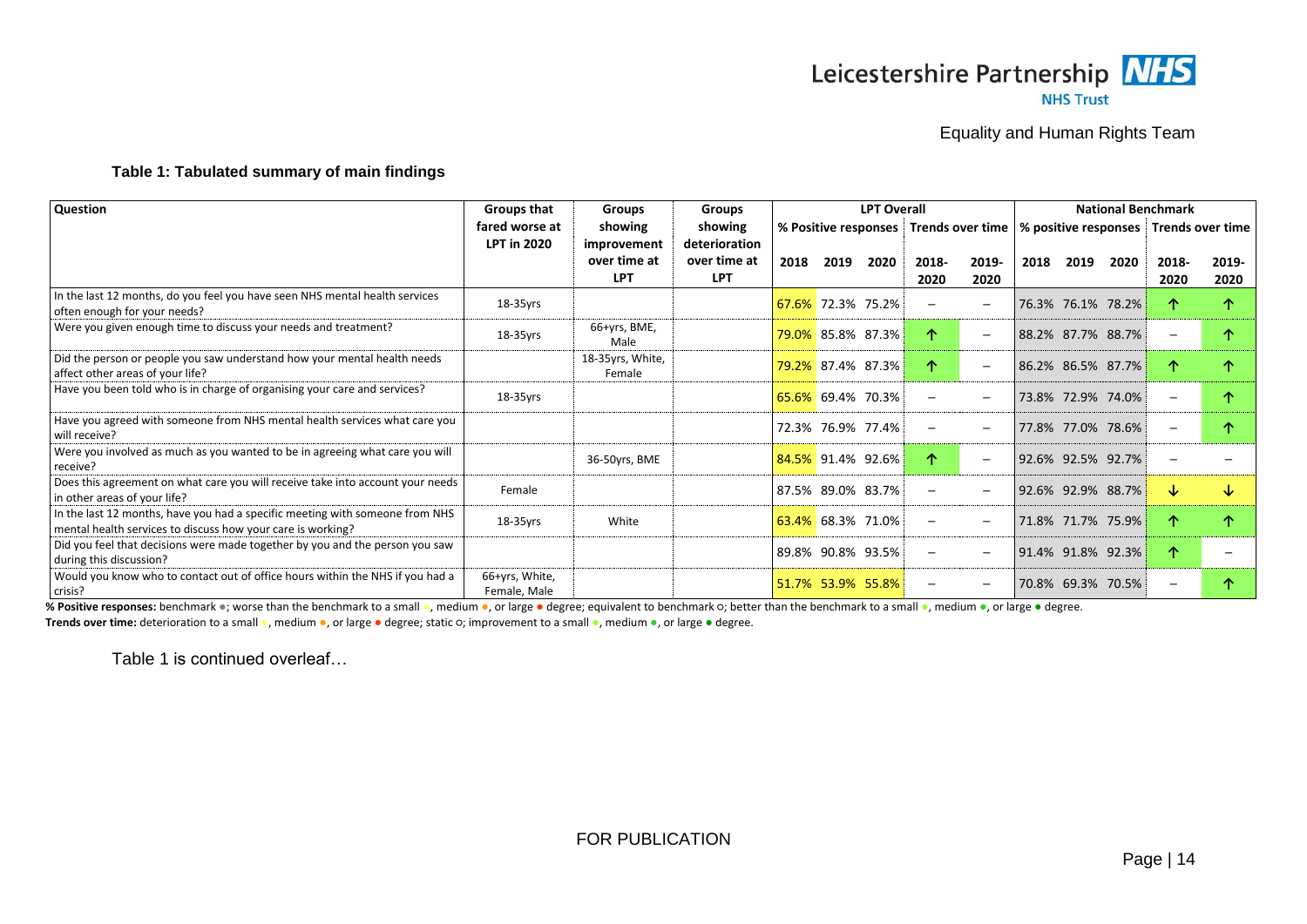

#### **[Table 1](#page-16-1) continued: Tabulated summary of main findings**

| Question                                                                         | Groups that         | <b>Groups</b>    | Groups        |                      |                   | <b>LPT Overall</b> |         |                                         | <b>National Benchmark</b> |                         |                   |         |         |
|----------------------------------------------------------------------------------|---------------------|------------------|---------------|----------------------|-------------------|--------------------|---------|-----------------------------------------|---------------------------|-------------------------|-------------------|---------|---------|
|                                                                                  | fared worse at      | showing          | showing       | % positive responses |                   |                    |         | Trends over time   % positive responses |                           | <b>Trends over time</b> |                   |         |         |
|                                                                                  | <b>LPT in 2020</b>  | improvement      | deterioration |                      |                   |                    |         |                                         |                           |                         |                   |         |         |
|                                                                                  |                     | over time at     | over time at  | 2018                 | 2019              | 2020               | 2018 to | 2019 to                                 | 2018                      | 2019                    | 2020              | 2018 to | 2019 to |
|                                                                                  |                     | <b>LPT</b>       | <b>LPT</b>    |                      |                   |                    | 2020    | 2020                                    |                           |                         |                   | 2020    | 2020    |
| Overall, how did you feel about the length of time you waited before receiving   | 18-35yrs, 36-50yrs, |                  |               |                      |                   | 46.8%              |         |                                         |                           |                         | 61.9%             |         |         |
| NHS therapies?                                                                   | BME, Female         |                  |               |                      |                   |                    |         |                                         |                           |                         |                   |         |         |
| In the last 12 months, did NHS mental health services give you any help or       | Female              | 66+yrs, White    |               |                      | 46.3% 51.6% 63.0% |                    | ↑       | $\overline{\phantom{0}}$                |                           |                         | 61.6% 61.3% 65.3% | ᠰ       |         |
| advice with finding support for physical health needs?                           |                     |                  |               |                      |                   |                    |         |                                         |                           |                         |                   |         |         |
| In the last 12 months, did NHS mental health services give you any help or       | 36-50yrs, 51-65yrs, |                  |               |                      | 37.4% 41.7% 45.3% |                    |         | $\overline{\phantom{0}}$                |                           |                         | 53.9% 54.7% 58.3% |         |         |
| advice with finding support for financial advice or benefits?                    | White. Female       |                  |               |                      |                   |                    |         |                                         |                           |                         |                   |         |         |
| In the last 12 months, did NHS mental health services give you any help or       | Male                | Female           |               |                      | 33.3% 32.1% 40.8% |                    |         |                                         |                           |                         | 52.7% 54.6% 57.1% |         |         |
| advice with finding support for finding or keeping work (paid or voluntary)?     |                     |                  |               |                      |                   |                    |         |                                         |                           |                         |                   |         |         |
| In the last 12 months, has someone from NHS mental health services supported     | Female              |                  |               |                      | 48.3% 55.6% 53.8% |                    |         | $\overline{\phantom{0}}$                |                           | 62.5% 63.0% 63.7%       |                   |         |         |
| you in joining a group or taking part in an activity?                            |                     |                  |               |                      |                   |                    |         |                                         |                           |                         |                   |         |         |
| Have NHS mental health services involved a member of your family or someone      | 36-50yrs            | <b>BME</b>       |               |                      | 75.9% 80.1% 83.3% |                    |         |                                         |                           |                         | 82.5% 81.1% 83.5% |         |         |
| else close to you as much as you would like?                                     |                     |                  |               |                      |                   |                    |         |                                         |                           |                         |                   |         |         |
| Aside from in this questionnaire, in the last 12 months, have you been asked by  |                     |                  |               |                      |                   | 14.8% 19.0%        |         |                                         |                           |                         | 22.6% 23.6%       |         |         |
| NHS mental health services to give your views on the quality of your care?       |                     |                  |               |                      |                   |                    |         |                                         |                           |                         |                   |         |         |
| Overall please indicate whether you had a very good or poor experience. -        | Female              | Male             |               |                      | 22.3% 25.3% 30.7% |                    | 个       | $\overline{\phantom{m}}$                |                           |                         | 30.7% 31.6% 33.9% | ᠰ       |         |
| promoters                                                                        |                     |                  |               |                      |                   |                    |         |                                         |                           |                         |                   |         |         |
| Overall please indicate whether you had a very good or poor experience. -        |                     | 18-35yrs, 66+yrs |               |                      | 48.2% 42.5% 36.5% |                    | J       | $\overline{\phantom{m}}$                |                           |                         | 36.9% 37.2% 33.2% |         |         |
| detractors (a lower score is desirable in terms of the percentage of detractors) |                     |                  |               |                      |                   |                    |         |                                         |                           |                         |                   |         |         |
| Overall, in the last 12 months, did you feel that you were treated with respect  |                     | Male             |               |                      | 88.3% 90.1% 93.3% |                    | ↑       | $\overline{\phantom{m}}$                |                           |                         | 92.8% 92.7% 93.4% |         |         |
| and dignity by NHS mental health services?                                       |                     |                  |               |                      |                   |                    |         |                                         |                           |                         |                   |         |         |

% Positive responses: benchmark ●; worse than the benchmark to a small ●, medium ●, or large ● degree; equivalent to benchmark o; better than the benchmark to a small ●, medium ●, or large ● degree. **Trends over time:** deterioration to a small ●, medium ●, or large ● degree; static ○; improvement to a small ●, medium ●, or large ● degree.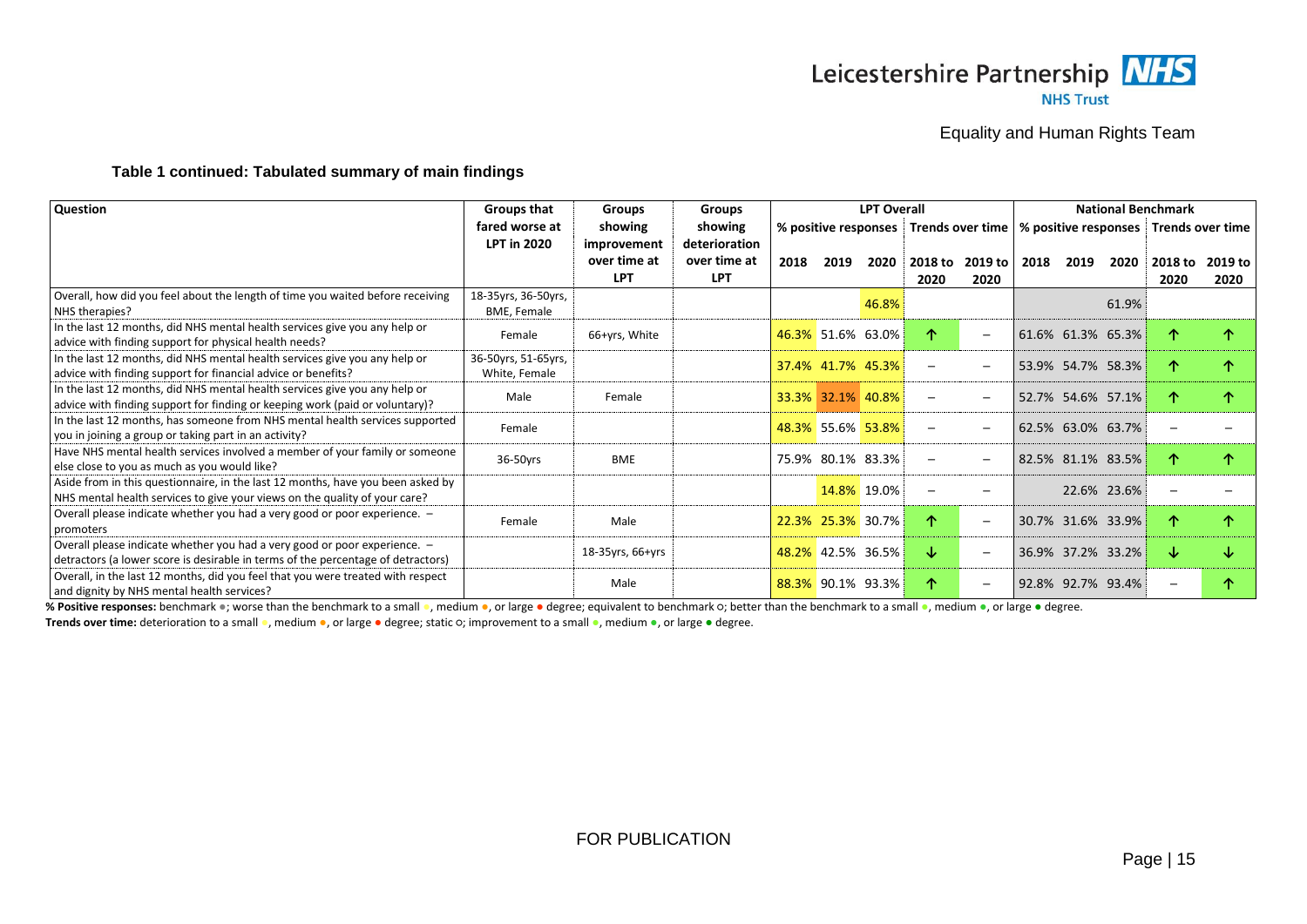

## **3 Appendix of analyses**

### **3.1 Your care and treatment**

#### **3.1.1 Frequency of contact with NHS mental health services**

In 2020, compared to the national benchmark (78.2%, 13013/16650), overall LPT's service users were similarly likely to feel that they had seen NHS mental health services at least often enough for their needs (75.2%, 255/339); however, LPT's service users aged 18 to 35 years old were less likely to feel that they had seen NHS mental health services at least often enough for their needs (59.3%, 35/59) – a trend that was also apparent in 2019 and 2018. Please refer to [Table 2.](#page-18-4)

<span id="page-18-4"></span>**Table 2: In the last 12 months, do you feel you have seen NHS mental health services often enough for your needs? Analysed by age group, ethnicity, and gender, compared against the national benchmark**

<span id="page-18-1"></span><span id="page-18-0"></span>

|                    |                           | In the last 12 months, do you feel you have seen NHS mental health<br>services often enough for your needs? |                                                            |                     |           |           |  |
|--------------------|---------------------------|-------------------------------------------------------------------------------------------------------------|------------------------------------------------------------|---------------------|-----------|-----------|--|
|                    |                           |                                                                                                             | % Yes, definitely / Yes, to some extent / It is too often* |                     | 2018      | 2019      |  |
|                    | 2018<br>2019<br>2020      |                                                                                                             |                                                            |                     |           |           |  |
|                    | <b>National Benchmark</b> | 76.3% (10523/13789)                                                                                         | 76.1% (9795/12874)                                         | 78.2% (13013/16650) | 2020<br>↑ | 2020<br>↑ |  |
| <b>LPT Overall</b> |                           | 67.6% (152/225)                                                                                             | 72.3% (170/235)                                            | 75.2% (255/339)     |           |           |  |
|                    | 18-35                     | 39.4% (13/33)                                                                                               | 54.8% (23/42)                                              | 59.3% (35/59)       |           |           |  |
| Age                | $36 - 50$                 | 62.3% (33/53)                                                                                               | 69.0% (29/42)                                              | 70.2% (33/47)       |           |           |  |
| Group<br>(years)   | 51-65                     | 69.6% (32/46)                                                                                               | 70.0% (42/60)                                              | 70.7% (70/99)       |           |           |  |
|                    | 66+                       | 79.6% (74/93)                                                                                               | 82.5% (66/80)                                              | 87.3% (110/126)     |           |           |  |
|                    | <b>BME</b>                | 65.7% (23/35)                                                                                               | 78.8% (26/33)                                              | 81.6% (31/38)       |           |           |  |
| <b>Ethnicity</b>   | White                     | 69.5% (107/154)                                                                                             | 72.5% (124/171)                                            | 76.0% (193/254)     |           |           |  |
| Gender             | Female                    | 66.2% (90/136)                                                                                              | 70.7% (104/147)                                            | 71.1% (128/180)     |           |           |  |
|                    | Male                      | 69.7% (62/89)                                                                                               | 75.0% (66/88)                                              | 79.9% (127/159)     |           |           |  |

<span id="page-18-3"></span><span id="page-18-2"></span>\* % calculated out of the total responding "Yes, definitely" "Yes, to some extent" "It is too often" and "No"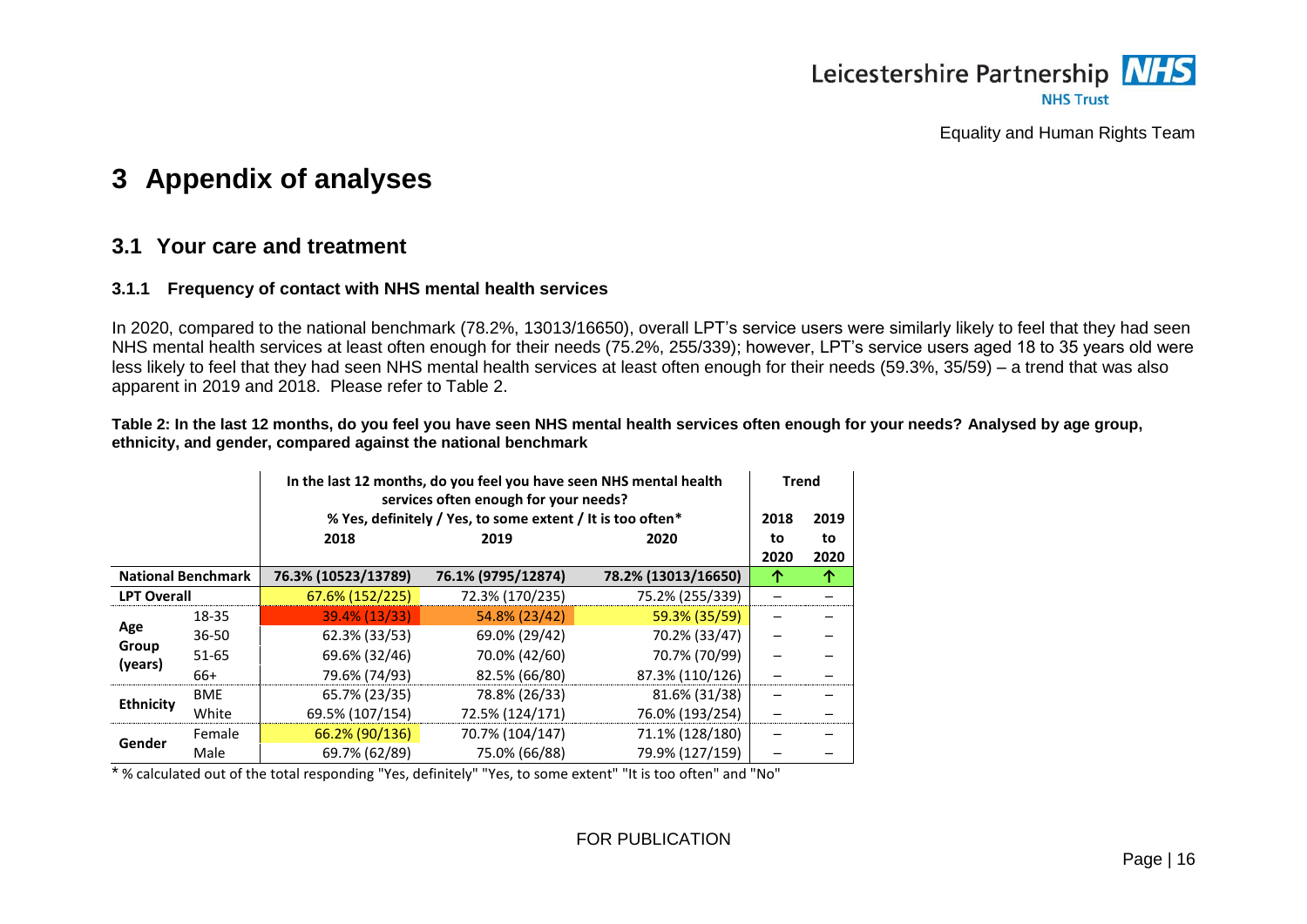

### **3.2 Your health and social care workers**

#### **3.2.1 Time to discuss needs and treatment**

In 2020, compared to the national benchmark (88.7%, 14750/16636), overall LPT's service users were similarly likely to feel that they had been given enough time to discuss their needs and treatment (87.3%, 295/338); representing an improvement over two years on the position observed in 2018 for LPT (79.0%, 177/224). In particular, the position over two years has improved for people aged 66 years old and over (from 86.2%, 75/87 in 2018 to 95.9%, 116/121 in 2020), BME people (from 74.3%, 26/35 in 2018 to 97.5%, 39/40 in 2020), and men (from 80.7%, 71/88 in 2018 to 91.3%, 147/161 in 2020). However, LPT's service users aged 18 to 35 years old were less likely to feel that they had been given enough time to discuss their needs and treatment (73.3%, 44/60). Please refer to [Table 3.](#page-19-3)

<span id="page-19-3"></span>**Table 3: Were you given enough time to discuss your needs and treatment? Analysed by age group, ethnicity, and gender, compared against the national benchmark**

<span id="page-19-0"></span>

|                    |                           |                     | Were you given enough time to discuss your needs and treatment?<br>% Yes, definitely / Yes, to some extent*<br>2018 |                     |            |            |  |  |  |
|--------------------|---------------------------|---------------------|---------------------------------------------------------------------------------------------------------------------|---------------------|------------|------------|--|--|--|
|                    |                           | 2018                | 2019                                                                                                                | 2020                | to<br>2020 | to<br>2020 |  |  |  |
|                    | <b>National Benchmark</b> | 88.2% (12110/13723) | 87.7% (11267/12842)                                                                                                 | 88.7% (14750/16636) |            | ↑          |  |  |  |
| <b>LPT Overall</b> |                           | 79.0% (177/224)     | 85.8% (205/239)                                                                                                     | 87.3% (295/338)     | 个          |            |  |  |  |
|                    | 18-35                     | 54.3% (19/35)       | 82.9% (34/41)                                                                                                       | 73.3% (44/60)       |            |            |  |  |  |
| Age<br>Group       | $36 - 50$                 | 81.8% (45/55)       | 71.4% (30/42)                                                                                                       | 85.7% (42/49)       | -          |            |  |  |  |
| (years)            | 51-65                     | 80.9% (38/47)       | 90.0% (54/60)                                                                                                       | 85.0% (85/100)      |            |            |  |  |  |
|                    | $66+$                     | 86.2% (75/87)       | 89.4% (76/85)                                                                                                       | 95.9% (116/121)     | 个          |            |  |  |  |
| <b>Ethnicity</b>   | <b>BME</b>                | 74.3% (26/35)       | 84.4% (27/32)                                                                                                       | 97.5% (39/40)       | 个          |            |  |  |  |
|                    | White                     | 79.6% (121/152)     | 86.4% (152/176)                                                                                                     | 86.5% (218/252)     |            |            |  |  |  |
| Gender             | Female                    | 77.9% (106/136)     | 84.0% (126/150)                                                                                                     | 83.6% (148/177)     |            |            |  |  |  |
|                    | Male                      | 80.7% (71/88)       | 88.8% (79/89)                                                                                                       | 91.3% (147/161)     | 个          |            |  |  |  |

<span id="page-19-2"></span><span id="page-19-1"></span>**\* % calculated out of the total responding "Yes, definitely" "Yes, to some extent" and "No"**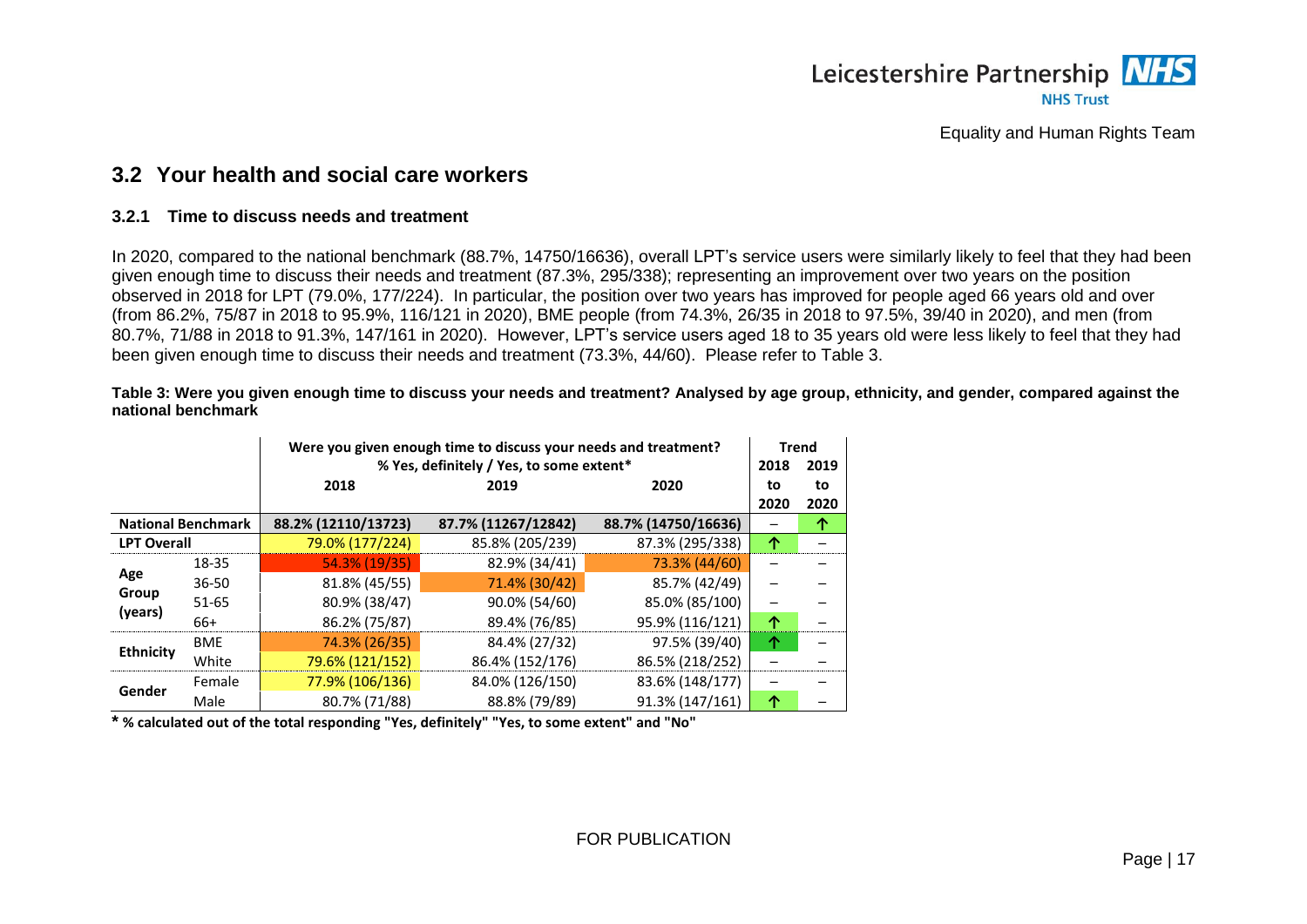### Leicestershire Partnership NHS **NHS Trust**

Equality and Human Rights Team

#### **3.2.2 Professional's understanding of how mental health needs affect other areas of a service user's life**

In 2020, compared to the national benchmark (87.7%, 14364/16379), overall LPT's service users were similarly likely to feel that the person they saw understood how their mental health needs affected other areas of their life (87.3%, 290/332); representing an improvement over two years on the position observed in 2018 for LPT (79.2%, 171/216). In particular, the position over two years has improved for people aged 18 to 35 years old (from 60.0%, 21/35 in 2018 to 83.3%, 50/60 in 2020), White people (from 79.7%, 118/148 in 2018 to 88.3%, 218/247 in 2020), and women (from 75.8%, 100/132 in 2018 to 85.2%, 150/176 in 2020). Please refer to [Table 4.](#page-20-2)

#### <span id="page-20-2"></span>**Table 4: Did the person or people you saw understand how your mental health needs affect other areas of your life? Analysed by age group, ethnicity, and gender, compared against the national benchmark**

| Did the person or people you saw understand how your mental health<br>needs affect other areas of your life? |                           |                     |                                          |                     | <b>Trend</b> |      |
|--------------------------------------------------------------------------------------------------------------|---------------------------|---------------------|------------------------------------------|---------------------|--------------|------|
|                                                                                                              |                           |                     | % Yes, definitely / Yes, to some extent* |                     | 2018         | 2019 |
|                                                                                                              |                           | 2018                | 2019                                     | 2020                | to           | to   |
|                                                                                                              |                           |                     |                                          |                     | 2020         | 2020 |
|                                                                                                              | <b>National Benchmark</b> | 86.2% (11633/13495) | 86.5% (10966/12675)                      | 87.7% (14364/16379) | ↑            | 个    |
| <b>LPT Overall</b>                                                                                           |                           | 79.2% (171/216)     | 87.4% (201/230)                          | 87.3% (290/332)     | 个            |      |
|                                                                                                              | 18-35                     | $60.0\% (21/35)$    | 87.5% (35/40)                            | 83.3% (50/60)       | 个            |      |
| Age                                                                                                          | $36 - 50$                 | 84.9% (45/53)       | 73.8% (31/42)                            | 87.0% (40/46)       |              |      |
| Group<br>(years)                                                                                             | $51 - 65$                 | 77.3% (34/44)       | 87.7% (50/57)                            | 82.8% (82/99)       |              |      |
|                                                                                                              | 66+                       | 84.5% (71/84)       | 92.6% (75/81)                            | 92.5% (111/120)     |              |      |
|                                                                                                              | <b>BME</b>                | 79.4% (27/34)       | 93.8% (30/32)                            | 89.2% (33/37)       |              |      |
| <b>Ethnicity</b>                                                                                             | White                     | 79.7% (118/148)     | 87.5% (147/168)                          | 88.3% (218/247)     | 个            |      |
| Gender                                                                                                       | Female                    | 75.8% (100/132)     | 85.6% (119/139)                          | 85.2% (150/176)     | 个            |      |
|                                                                                                              | Male                      | 84.5% (71/84)       | 90.1% (82/91)                            | 89.7% (140/156)     |              |      |

<span id="page-20-1"></span><span id="page-20-0"></span>\* % calculated out of the total responding "Yes, definitely" "Yes, to some extent" and "No"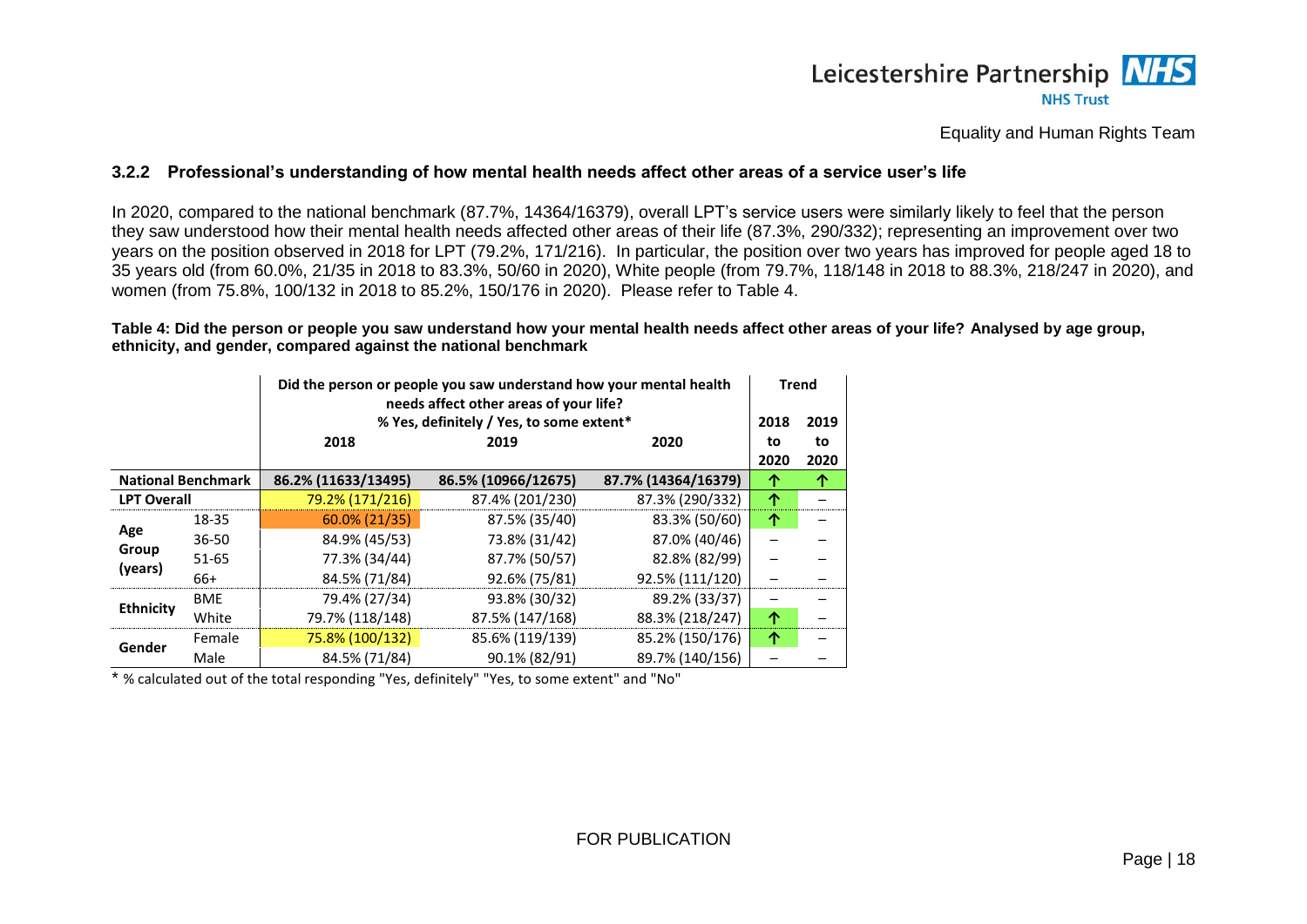

### **3.3 Organising your care**

#### **3.3.1 Knowledge of who is in charge of organising care and services**

In 2020, compared to the national benchmark (74.0%, 10289/13900), overall LPT's service users were similarly likely to have been told who is in charge of organising their care and services (70.3%, 189/269); however, LPT's service users aged 18 to 35 years old were less likely to have been told who is in charge of organising their care and services (52.1%, 25/48). Please refer to [Table 5.](#page-21-3)

<span id="page-21-3"></span>**Table 5: Have you been told who is in charge of organising your care and services? Analysed by age group, ethnicity, and gender, compared against the national benchmark**

|                    |                           |                    | Have you been told who is in charge of organising your care and<br>services?<br>% Yes* |                     |            |            |  |  |  |
|--------------------|---------------------------|--------------------|----------------------------------------------------------------------------------------|---------------------|------------|------------|--|--|--|
|                    |                           | 2018               | 2019                                                                                   | 2020                | 2018<br>to | 2019<br>to |  |  |  |
|                    | <b>National Benchmark</b> | 73.8% (8670/11743) | 72.9% (7882/10814)                                                                     | 74.0% (10289/13900) | 2020       | 2020<br>个  |  |  |  |
| <b>LPT Overall</b> |                           | 65.6% (126/192)    | 69.4% (129/186)                                                                        | 70.3% (189/269)     |            |            |  |  |  |
|                    | 18-35                     | 53.3% (16/30)      | 54.5% (18/33)                                                                          | 52.1% (25/48)       |            |            |  |  |  |
| Age                | $36 - 50$                 | 64.3% (27/42)      | 58.1% (18/31)                                                                          | 67.6% (23/34)       |            |            |  |  |  |
| Group              | 51-65                     | 70.5% (31/44)      | 79.6% (39/49)                                                                          | 73.8% (62/84)       |            |            |  |  |  |
| (years)            | 66+                       | 68.4% (52/76)      | 73.8% (48/65)                                                                          | 78.4% (76/97)       |            |            |  |  |  |
|                    | <b>BME</b>                | 73.3% (22/30)      | 80.0% (20/25)                                                                          | 66.7% (22/33)       |            |            |  |  |  |
| <b>Ethnicity</b>   | White                     | 69.4% (93/134)     | 71.0% (98/138)                                                                         | 72.4% (147/203)     |            |            |  |  |  |
|                    | Female                    | 67.8% (78/115)     | 66.7% (80/120)                                                                         | 67.4% (95/141)      |            |            |  |  |  |
| Gender             | Male                      | 62.3% (48/77)      | 74.2% (49/66)                                                                          | 73.4% (94/128)      |            |            |  |  |  |

<span id="page-21-2"></span><span id="page-21-1"></span><span id="page-21-0"></span>\* % calculated out of the total responding "Yes" and "No"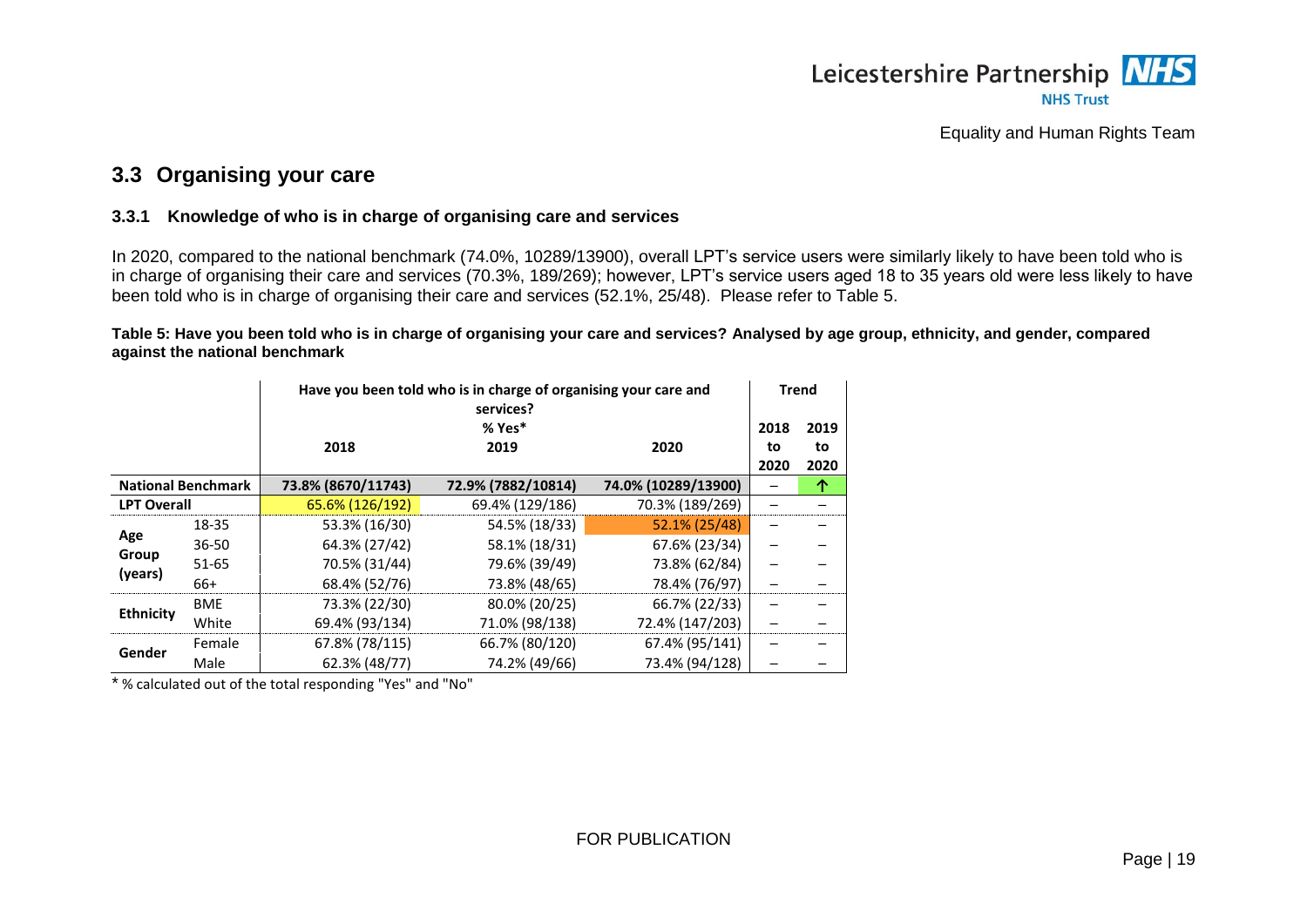

### **3.4 Planning your care**

#### **3.4.1 Agreement regarding the care to be received**

In 2020, compared to the national benchmark (78.6%, 13227/16830), overall LPT's service users were similarly likely to have agreed with someone from NHS mental health services what care they will receive (77.4%, 264/341), with no statistically significant differences observed across the protected characteristics of age, ethnicity and gender. Please refer to [Table 6.](#page-22-2)

<span id="page-22-2"></span>**Table 6: Have you agreed with someone from NHS mental health services what care you will receive? Analysed by age group, ethnicity, and gender, compared against the national benchmark**

| Have you agreed with someone from NHS mental health services what<br>care you will receive? |                           |                     |                                          |                     | <b>Trend</b> |      |
|---------------------------------------------------------------------------------------------|---------------------------|---------------------|------------------------------------------|---------------------|--------------|------|
|                                                                                             |                           |                     | % Yes, definitely / Yes, to some extent* |                     | 2018         | 2019 |
|                                                                                             |                           | 2018                | 2019                                     |                     | to           | to   |
|                                                                                             |                           |                     |                                          |                     | 2020         | 2020 |
|                                                                                             | <b>National Benchmark</b> | 77.8% (10860/13965) | 77.0% (10020/13013)                      | 78.6% (13227/16830) |              | 个    |
| <b>LPT Overall</b>                                                                          |                           | 72.3% (167/231)     | 76.9% (183/238)                          | 77.4% (264/341)     |              |      |
|                                                                                             | 18-35                     | 62.9% (22/35)       | 78.6% (33/42)                            | 81.7% (49/60)       |              |      |
| Age                                                                                         | $36 - 50$                 | 81.8% (45/55)       | 76.7% (33/43)                            | 80.0% (40/50)       |              |      |
| Group<br>(years)                                                                            | $51 - 65$                 | 79.2% (38/48)       | 75.9% (44/58)                            | 83.8% (83/99)       |              |      |
|                                                                                             | 66+                       | 66.7% (62/93)       | 75.3% (64/85)                            | 70.4% (88/125)      |              |      |
|                                                                                             | <b>BME</b>                | 75.8% (25/33)       | 84.8% (28/33)                            | 77.5% (31/40)       |              |      |
| <b>Ethnicity</b>                                                                            | White                     | 74.1% (117/158)     | 75.4% (132/175)                          | 75.6% (192/254)     |              |      |
|                                                                                             | Female                    | 75.5% (105/139)     | 75.2% (112/149)                          | 77.8% (140/180)     |              |      |
| Gender                                                                                      | Male                      | 67.4% (62/92)       | 79.8% (71/89)                            | 77.0% (124/161)     |              |      |

<span id="page-22-1"></span><span id="page-22-0"></span>\* % calculated out of the total responding "Yes, definitely" "Yes, to some extent" and "No"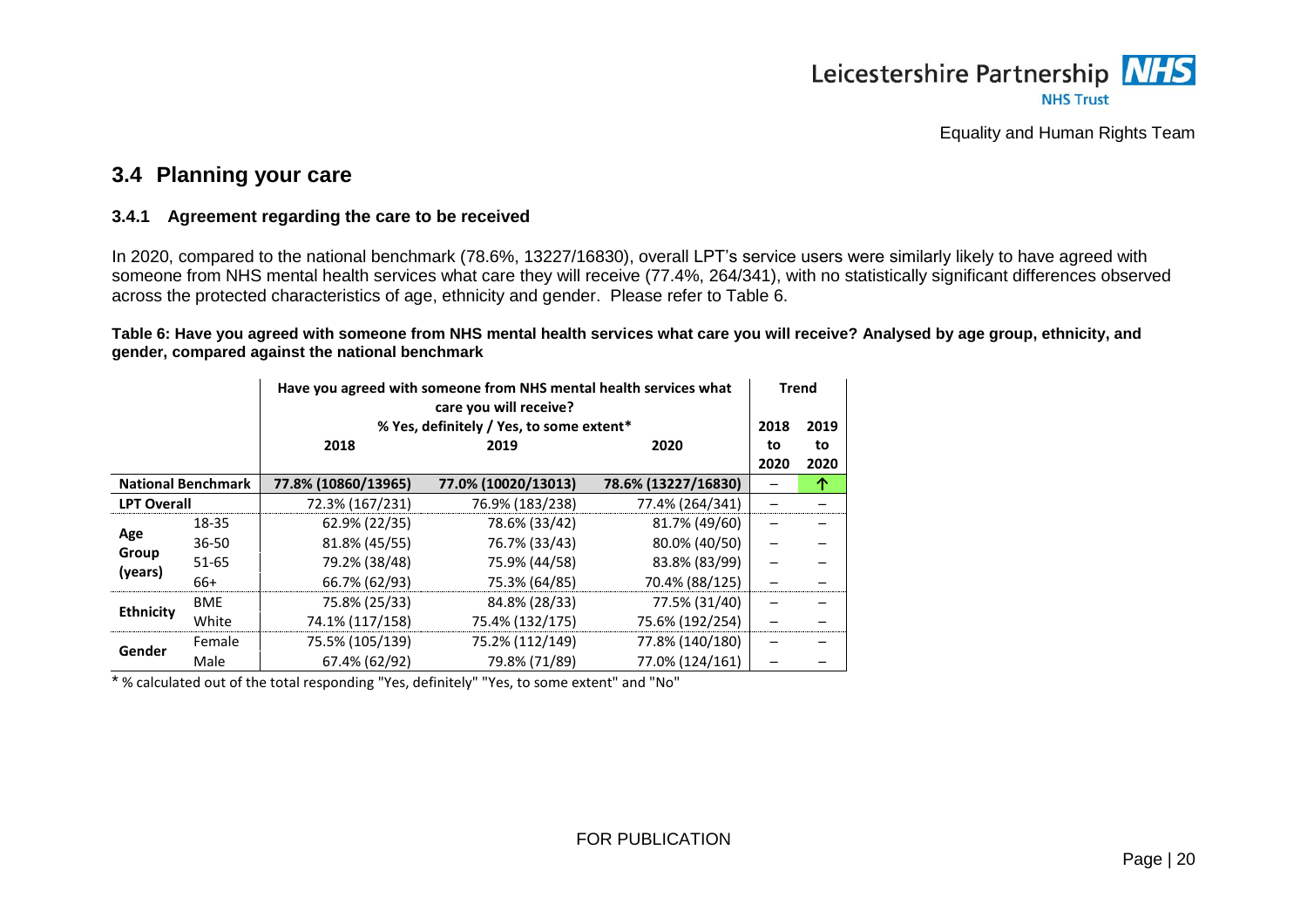

#### **3.4.2 Involvement in agreeing the care to be received**

In 2020, compared to the national benchmark (92.7%, 11746/12669), overall LPT's service users were similarly likely to have been involved as much as they had wanted in agreeing what care they would receive (92.6%, 237/256); representing an improvement over two years on the position observed in 2018 for LPT (84.5%, 131/155). In particular, the position over two years has improved for people aged 36 to 50 years old (from 73.8%, 31/42 in 2018 to 92.1%, 35/38 in 2020), and BME people (from 75.0%, 18/24 in 2018 to 96.2%, 25/26 in 2020). Please refer to [Table 7.](#page-23-2) The topic of this question relates to outcome 2.2 of the Equality Delivery System (people are informed and supported to be as involved as much as they wish to be in decisions about their care).

<span id="page-23-2"></span>**Table 7: Were you involved as much as you wanted to be in agreeing what care you will receive? Analysed by age group, ethnicity, and gender, compared against the national benchmark**

| Were you involved as much as you wanted to be in agreeing what care<br>you will receive? |                           |                    |                                                  |                     |      | <b>Trend</b> |  |  |  |
|------------------------------------------------------------------------------------------|---------------------------|--------------------|--------------------------------------------------|---------------------|------|--------------|--|--|--|
|                                                                                          |                           |                    | % Yes, definitely / Yes, to some extent*<br>2018 |                     |      |              |  |  |  |
|                                                                                          | 2018<br>2020<br>2019      |                    |                                                  |                     |      |              |  |  |  |
|                                                                                          |                           |                    |                                                  |                     | 2020 | 2020         |  |  |  |
|                                                                                          | <b>National Benchmark</b> | 92.6% (9620/10385) | 92.5% (8835/9549)                                | 92.7% (11746/12669) |      |              |  |  |  |
| <b>LPT Overall</b>                                                                       |                           | 84.5% (131/155)    | 91.4% (159/174)                                  | 92.6% (237/256)     | 个    |              |  |  |  |
|                                                                                          | 18-35                     | 76.2% (16/21)      | 83.9% (26/31)                                    | 91.5% (43/47)       |      |              |  |  |  |
| Age                                                                                      | $36 - 50$                 | 73.8% (31/42)      | 90.3% (28/31)                                    | 92.1% (35/38)       | 个    |              |  |  |  |
| Group<br>(years)                                                                         | 51-65                     | 83.3% (30/36)      | 90.9% (40/44)                                    | 89.0% (73/82)       |      |              |  |  |  |
|                                                                                          | 66+                       | 96.4% (54/56)      | 95.0% (57/60)                                    | 97.7% (84/86)       |      |              |  |  |  |
| <b>Ethnicity</b>                                                                         | <b>BME</b>                | 75.0% (18/24)      | 88.5% (23/26)                                    | 96.2% (25/26)       | 个    |              |  |  |  |
|                                                                                          | White                     | 88.0% (95/108)     | 92.0% (115/125)                                  | 92.6% (176/190)     |      |              |  |  |  |
| Gender                                                                                   | Female                    | 86.6% (84/97)      | 91.7% (99/108)                                   | 93.4% (128/137)     |      |              |  |  |  |
|                                                                                          | Male                      | 81.0% (47/58)      | 90.9% (60/66)                                    | 91.6% (109/119)     |      |              |  |  |  |

<span id="page-23-1"></span><span id="page-23-0"></span>\* % calculated out of the total responding "Yes, definitely" "Yes, to some extent" and "No, but I wanted to be"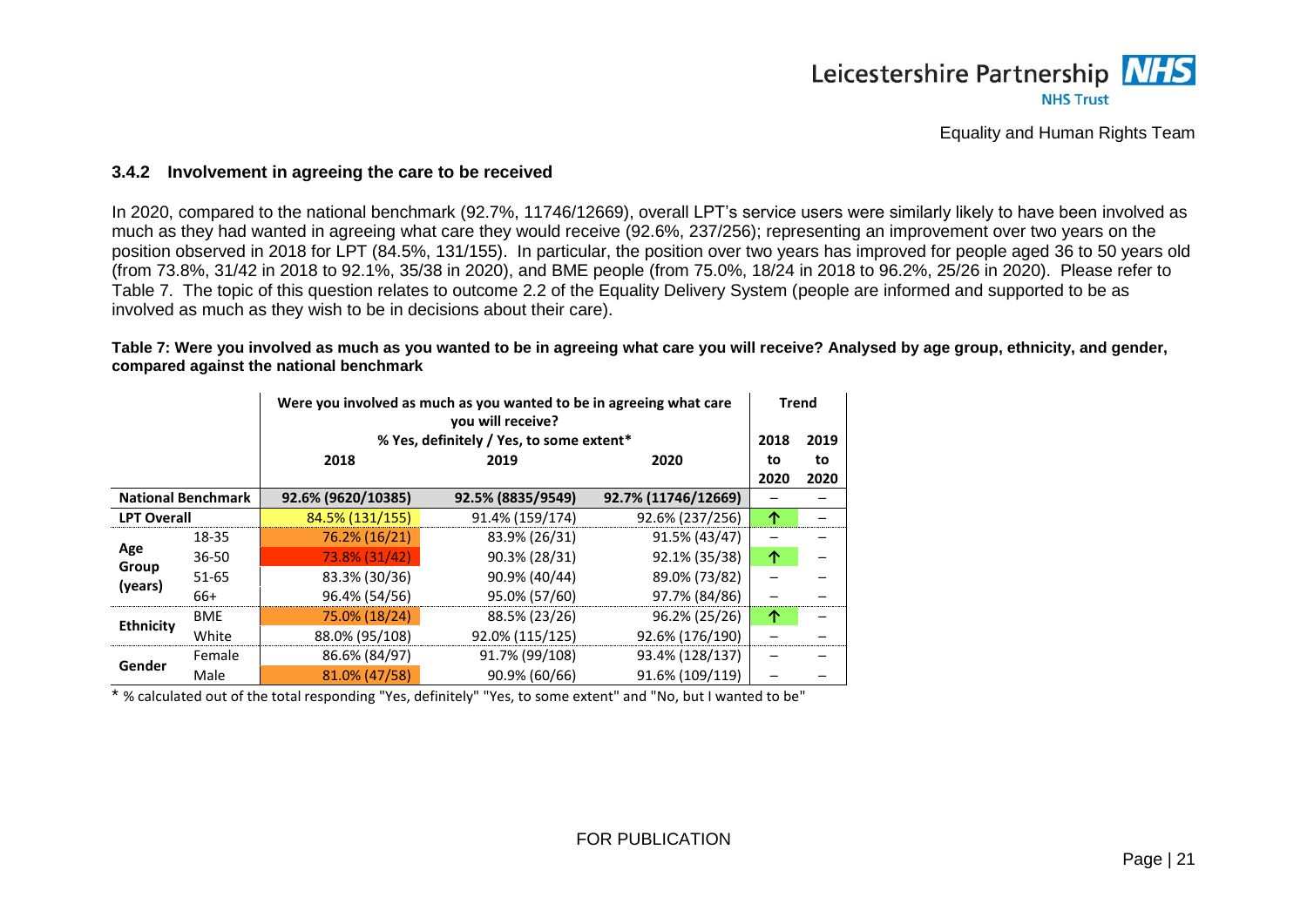

#### **3.4.3 Care to be received takes into account needs in other areas of life**

In 2020, compared to the national benchmark (88.7%, 10764/12139), overall LPT's service users were similarly likely to feel that this agreement on what care they would receive took into account their needs in other areas of their life (83.7%, 206/246); however, LPT's female service users were less likely to feel that this agreement on what care they would receive took into account their needs in other areas of their life (81.8%, 108/132). Please refer to [Table 8.](#page-24-2)

<span id="page-24-2"></span>**Table 8: Does this agreement on what care you will receive take into account your needs in other areas of your life? Analysed by age group, ethnicity, and gender, compared against the national benchmark**

|                                      |                           |                    | Does this agreement on what care you will receive take into account<br>your needs in other areas of your life?<br>% Yes, definitely / Yes, to some extent*<br>2018 |                     |   |            |  |  |
|--------------------------------------|---------------------------|--------------------|--------------------------------------------------------------------------------------------------------------------------------------------------------------------|---------------------|---|------------|--|--|
| $2019**$<br>$2018**$<br>2020<br>2020 |                           |                    |                                                                                                                                                                    |                     |   | to<br>2020 |  |  |
|                                      | <b>National Benchmark</b> | 92.6% (9476/10234) | 92.9% (8651/9312)                                                                                                                                                  | 88.7% (10764/12139) | ↓ | ↓          |  |  |
| <b>LPT Overall</b>                   |                           | 87.5% (133/152)    | 89.0% (146/164)                                                                                                                                                    | 83.7% (206/246)     |   |            |  |  |
|                                      | 18-35                     | 65.0% (13/20)      | 79.3% (23/29)                                                                                                                                                      | 78.7% (37/47)       |   |            |  |  |
| Age                                  | 36-50                     | 85.7% (36/42)      | 80.0% (24/30)                                                                                                                                                      | 80.0% (28/35)       |   |            |  |  |
| Group<br>(years)                     | 51-65                     | 85.3% (29/34)      | 90.5% (38/42)                                                                                                                                                      | 83.1% (64/77)       |   |            |  |  |
|                                      | 66+                       | 98.2% (55/56)      | 96.4% (54/56)                                                                                                                                                      | 90.5% (76/84)       |   |            |  |  |
| <b>Ethnicity</b>                     | <b>BME</b>                | 87.5% (21/24)      | 88.5% (23/26)                                                                                                                                                      | 88.5% (23/26)       |   |            |  |  |
|                                      | White                     | 90.7% (97/107)     | 90.7% (107/118)                                                                                                                                                    | 83.4% (151/181)     |   |            |  |  |
|                                      | Female                    | 85.6% (83/97)      | 88.0% (88/100)                                                                                                                                                     | 81.8% (108/132)     |   |            |  |  |
| Gender                               | Male                      | 90.9% (50/55)      | 90.6% (58/64)                                                                                                                                                      | 86.0% (98/114)      |   |            |  |  |

<span id="page-24-1"></span><span id="page-24-0"></span>\* % calculated out of the total responding "Yes, definitely" "Yes, to some extent" and "No"

\*\* Question previously phrased: Does this agreement on what care you will receive take your personal circumstances into account?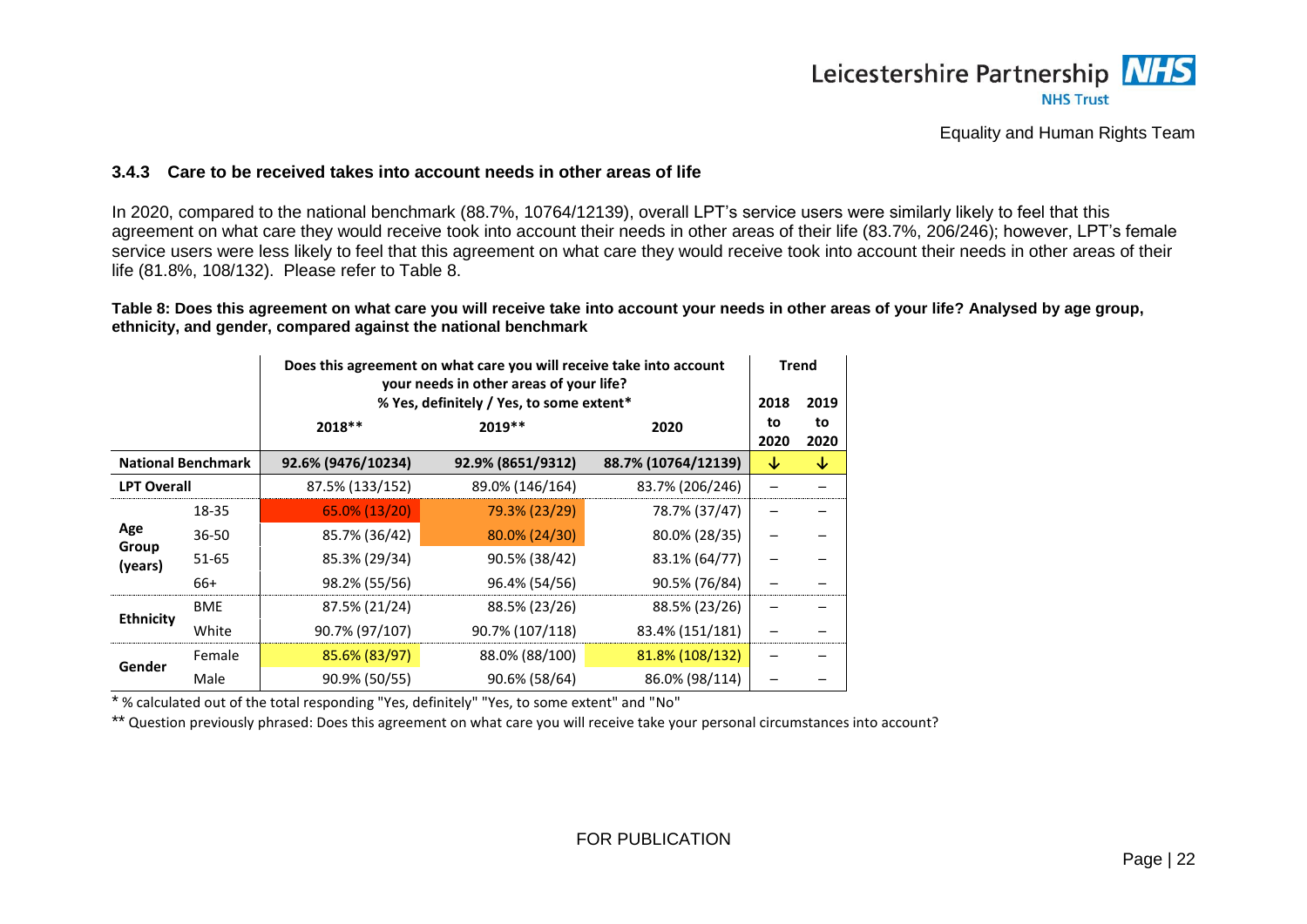

### **3.5 Reviewing your care**

#### **3.5.1 Specific meeting with someone from NHS mental health services to discuss how care is working**

In 2020, compared to the national benchmark (75.9%, 9687/12769), overall LPT's service users were similarly likely to have had a specific meeting with someone from NHS mental health services to discuss how their care is working (71.0%, 176/248); however, LPT's service users aged 18 to 35 years old were less likely to have had a specific meeting with someone from NHS mental health services to discuss how their care is working (57.8%, 26/45). A similar trend was apparent in 2019 and 2018 for LPT's service users aged 18 to 35 years old. The position has improved over the past two years for White people (from 61.5%, 75/122 in 2018 to 73.3%,137/187 in 2020). Please refer to [Table 9.](#page-25-3)

<span id="page-25-3"></span>**Table 9: In the last 12 months have you had a specific meeting with someone from NHS mental health services to discuss how your care is working? Analysed by age group, ethnicity, and gender, compared against the national benchmark**

<span id="page-25-0"></span>

|                    |                                  |                    | In the last 12 months, have you had a specific meeting with someone<br>from NHS mental health services to discuss how your care is working? |                    |      |      |  |  |
|--------------------|----------------------------------|--------------------|---------------------------------------------------------------------------------------------------------------------------------------------|--------------------|------|------|--|--|
|                    |                                  |                    | $% Yes*$                                                                                                                                    |                    | 2018 | 2019 |  |  |
|                    | $2019**$<br>2018**<br>2020<br>to |                    |                                                                                                                                             |                    |      |      |  |  |
|                    |                                  |                    |                                                                                                                                             |                    | 2020 | 2020 |  |  |
|                    | <b>National Benchmark</b>        | 71.8% (7726/10754) | 71.7% (7196/10043)                                                                                                                          | 75.9% (9687/12769) | ↑    | 个    |  |  |
| <b>LPT Overall</b> |                                  | 63.4% (111/175)    | 68.3% (123/180)                                                                                                                             | 71.0% (176/248)    |      |      |  |  |
|                    | 18-35                            | 46.2% (12/26)      | 44.8% (13/29)                                                                                                                               | 57.8% (26/45)      |      |      |  |  |
| Age                | $36 - 50$                        | 68.2% (30/44)      | 78.4% (29/37)                                                                                                                               | 70.0% (28/40)      |      |      |  |  |
| Group<br>(years)   | 51-65                            | 63.4% (26/41)      | 66.7% (34/51)                                                                                                                               | 76.2% (64/84)      |      |      |  |  |
|                    | $66+$                            | 67.2% (43/64)      | 73.7% (42/57)                                                                                                                               | 73.7% (56/76)      |      |      |  |  |
| <b>Ethnicity</b>   | <b>BME</b>                       | 66.7% (20/30)      | 76.0% (19/25)                                                                                                                               | 59.3% (16/27)      |      |      |  |  |
|                    | White                            | 61.5% (75/122)     | 69.2% (92/133)                                                                                                                              | 73.3% (137/187)    | 个    |      |  |  |
| Gender             | Female                           | 61.3% (68/111)     | 63.3% (69/109)                                                                                                                              | 69.4% (86/124)     |      |      |  |  |
|                    | Male                             | 67.2% (43/64)      | 76.1% (54/71)                                                                                                                               | 72.6% (90/124)     |      |      |  |  |

<span id="page-25-1"></span>\* % calculated out of the total responding "Yes " and "No"

<span id="page-25-2"></span>\*\* Question previously phrased: In the last 12 months, have you had a formal meeting with someone from NHS mental health services to discuss how your care is working?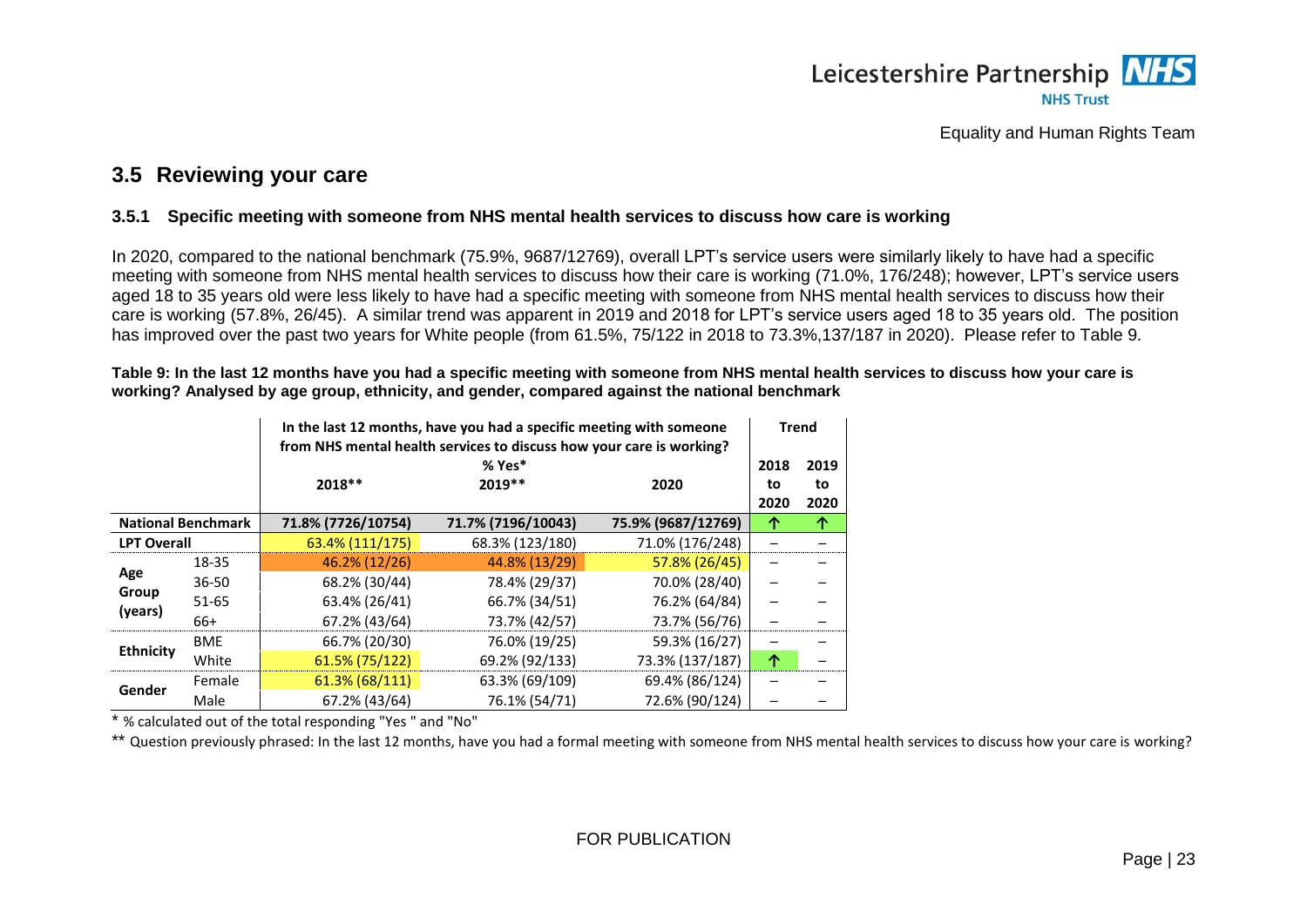

#### **3.5.2 Decisions made together with the person from NHS mental health services**

In 2020, compared to the national benchmark (92.3%, 8671/9395), overall LPT's service users were similarly likely to feel that decisions were made together by them and the person they saw during this discussion (93.5%, 159/170), with no statistically significant differences observed across the protected characteristics of age, ethnicity and gender. Please refer to [Table 10.](#page-26-1) The topic of this question relates to outcome 2.2 of the Equality Delivery System (people are informed and supported to be as involved as much as they wish to be in decisions about their care).

<span id="page-26-1"></span>**Table 10: Did you feel that decisions were made together by you and the person you saw during this discussion? Analysed by age group, ethnicity, and gender, compared against the national benchmark**

|                           |            |                   | Did you feel that decisions were made together by you and the person<br>you saw during this discussion? |                   |            | <b>Trend</b> |
|---------------------------|------------|-------------------|---------------------------------------------------------------------------------------------------------|-------------------|------------|--------------|
|                           |            |                   | % Yes, definitely / Yes, to some extent*                                                                |                   | 2018       | 2019         |
|                           |            | 2018              | 2019                                                                                                    | 2020              | to<br>2020 | to<br>2020   |
| <b>National Benchmark</b> |            | 91.4% (6861/7506) | 91.8% (6389/6962)                                                                                       | 92.3% (8671/9395) | 个          |              |
| <b>LPT Overall</b>        |            | 89.8% (97/108)    | 90.8% (108/119)                                                                                         | 93.5% (159/170)   |            |              |
|                           | 18-35      | 100.0% (13/13)    | 92.3% (12/13)                                                                                           | 88.5% (23/26)     |            |              |
| Age                       | 36-50      | 82.8% (24/29)     | 85.2% (23/27)                                                                                           | 88.5% (23/26)     |            |              |
| Group<br>(years)          | 51-65      | 96.0% (24/25)     | 87.5% (28/32)                                                                                           | 98.4% (60/61)     |            |              |
|                           | 66+        | 87.8% (36/41)     | 97.6% (41/42)                                                                                           | 92.7% (51/55)     |            |              |
|                           | <b>BME</b> | 95.0% (19/20)     | 94.1% (16/17)                                                                                           | 100.0% (15/15)    |            |              |
| <b>Ethnicity</b>          | White      | 89.0% (65/73)     | 91.1% (82/90)                                                                                           | 92.5% (123/133)   |            |              |
|                           | Female     | 87.9% (58/66)     | 89.2% (58/65)                                                                                           | 92.7% (76/82)     |            |              |
| Gender                    | Male       | 92.9% (39/42)     | 92.6% (50/54)                                                                                           | 94.3% (83/88)     |            |              |

<span id="page-26-0"></span>\* % calculated out of the total responding "Yes, definitely" "Yes, to some extent" and "No"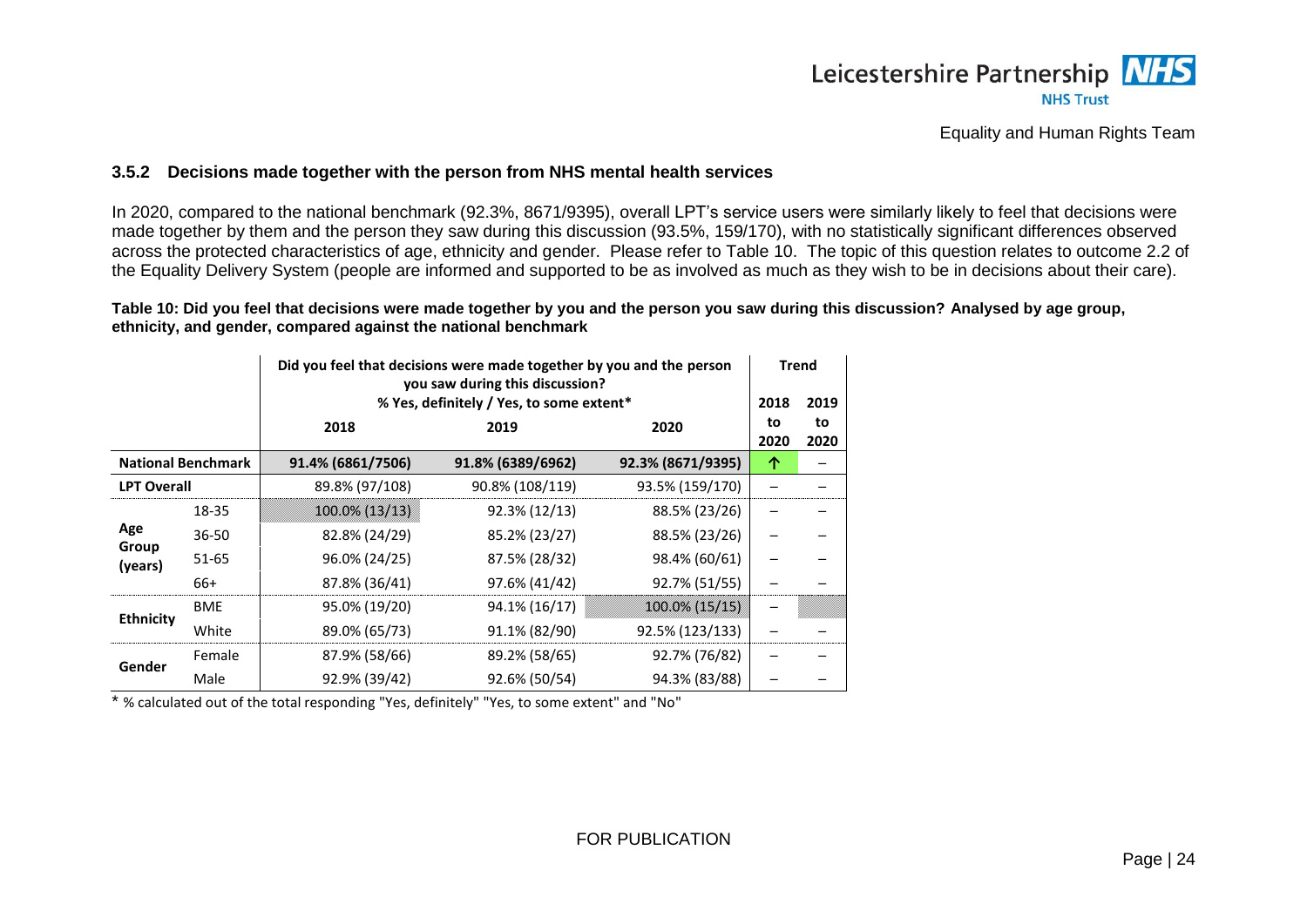

### **3.6 Crisis care**

#### **3.6.1 Knowledge of who to contact out of office hours if in a crisis**

In 2020, compared to the national benchmark (70.5%, 10480/14856), LPT's service users were less likely to know who to contact out of office hours if they have a crisis (55.8%, 164/294) – a pattern that has been evident since at least 2016. Levels of knowledge about who to contact out of office hours in case of a crisis were especially low for LPT's service users aged 66 years old and over (41.6%, 47/113). Please refer to [Table 11.](#page-27-3)

<span id="page-27-3"></span>**Table 11: Would you know who to contact out of office hours if you had a crisis? Analysed by age group, ethnicity, and gender, compared against the national benchmark**

<span id="page-27-0"></span>

|                           |            |                    | Would you know who to contact out of office hours within the NHS if you<br>had a crisis? |                     |      | <b>Trend</b> |
|---------------------------|------------|--------------------|------------------------------------------------------------------------------------------|---------------------|------|--------------|
|                           |            |                    | $% Yes*$                                                                                 |                     | 2018 | 2019         |
|                           |            | 2018 **            | $2019**$                                                                                 | 2020                | to   | to           |
|                           |            |                    |                                                                                          |                     | 2020 | 2020         |
| <b>National Benchmark</b> |            | 70.8% (8838/12475) | 69.3% (7986/11526)                                                                       | 70.5% (10480/14856) |      | ↑            |
| <b>LPT Overall</b>        |            | 51.7% (105/203)    | 53.9% (110/204)                                                                          | 55.8% (164/294)     |      |              |
|                           | 18-35      | 53.1% (17/32)      | 47.2% (17/36)                                                                            | 62.7% (32/51)       |      |              |
| Age                       | $36 - 50$  | 69.4% (34/49)      | 63.2% (24/38)                                                                            | 60.0% (27/45)       |      |              |
| Group<br>(years)          | 51-65      | 61.5% (24/39)      | 62.7% (32/51)                                                                            | 70.4% (57/81)       |      |              |
|                           | 66+        | 36.1% (30/83)      | 47.1% (33/70)                                                                            | 41.6% (47/113)      |      |              |
|                           | <b>BME</b> | 60.6% (20/33)      | 58.6% (17/29)                                                                            | 50.0% (14/28)       |      |              |
| <b>Ethnicity</b>          | White      | 51.9% (70/135)     | 50.3% (76/151)                                                                           | 57.7% (128/222)     |      |              |
|                           | Female     | 47.1% (56/119)     | 52.7% (68/129)                                                                           | 54.7% (81/148)      |      |              |
| Gender                    | Male       | 58.3% (49/84)      | 56.0% (42/75)                                                                            | 56.8% (83/146)      |      |              |

<span id="page-27-1"></span>\* % calculated out of the total responding "Yes" and "No"

<span id="page-27-2"></span>\*\* Question previously phrased: Do you know who to contact out of office hours within the NHS if you have a crisis?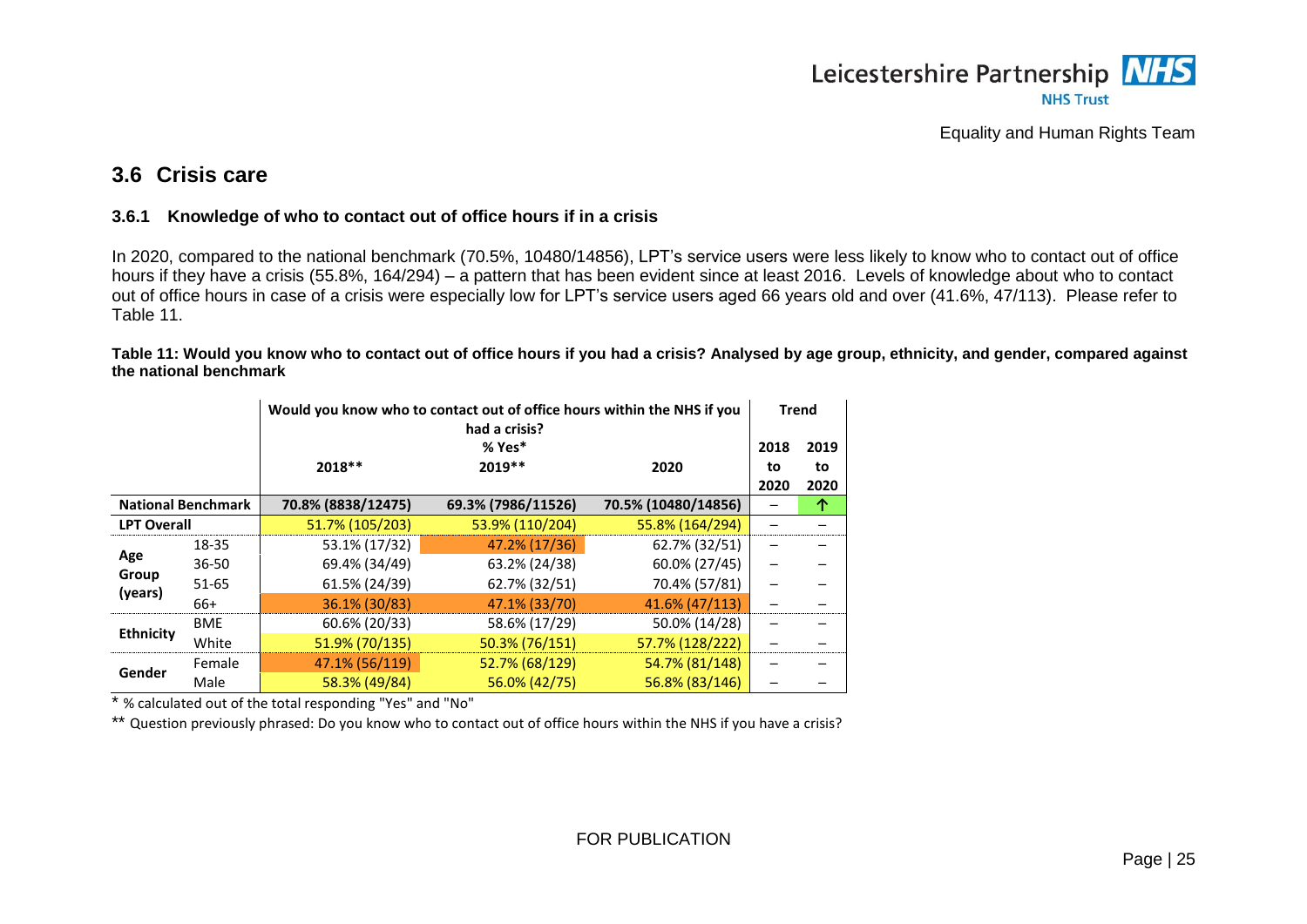

### **3.7 NHS Therapies**

#### **3.7.1 Time waited before receiving NHS therapies**

In 2020, compared to the national benchmark (61.9%, 3649/5897), LPT's service users were less likely to feel that the time waited for NHS therapies was appropriate or shorter (46.8%, 44/94); especially service users aged 18 to 35 years old (26.1%, 6/23), service users aged 36 to 50 years old (16.7%, 3/18), BME service users (10.0%, 1/10), and female service users (39.1%, 18/46). Please refer to [Table 12.](#page-28-3)

<span id="page-28-3"></span>**Table 12: Overall, how did you feel about the length of time you waited before receiving NHS therapies? Analysed by age group, ethnicity, and gender, compared against the national benchmark**

<span id="page-28-0"></span>

|                    |                           | Overall, how did you feel about the length of time you waited before<br>receiving NHS therapies?<br>% The waiting time was appropriate / The waiting time was too short / I<br>did not have to wait for NHS therapies* |          |                   |  |
|--------------------|---------------------------|------------------------------------------------------------------------------------------------------------------------------------------------------------------------------------------------------------------------|----------|-------------------|--|
|                    |                           | 2018 **                                                                                                                                                                                                                | $2019**$ | 2020              |  |
|                    | <b>National Benchmark</b> |                                                                                                                                                                                                                        |          | 61.9% (3649/5897) |  |
| <b>LPT Overall</b> |                           |                                                                                                                                                                                                                        |          | 46.8% (44/94)     |  |
|                    | 18-35                     |                                                                                                                                                                                                                        |          | $26.1\%$ (6/23)   |  |
| Age                | 36-50                     |                                                                                                                                                                                                                        |          | $16.7\%$ (3/18)   |  |
| Group<br>(years)   | $51 - 65$                 |                                                                                                                                                                                                                        |          | 56.0% (14/25)     |  |
|                    | 66+                       |                                                                                                                                                                                                                        |          | 77.8% (21/27)     |  |
|                    | <b>BME</b>                |                                                                                                                                                                                                                        |          | $10.0\%$ (1/10)   |  |
| <b>Ethnicity</b>   | White                     |                                                                                                                                                                                                                        |          | 56.7% (38/67)     |  |
| Gender             | Female                    |                                                                                                                                                                                                                        |          | 39.1% (18/46)     |  |
|                    | Male                      |                                                                                                                                                                                                                        |          | 54.2% (26/48)     |  |

<span id="page-28-2"></span><span id="page-28-1"></span> $\overline{\cdot}$  % calculated out of the total responding "The waiting time was appropriate," "The waiting time was too short," "I did not have to wait for NHS therapies," and "The waiting time was too long"

\*\* Question new in 2020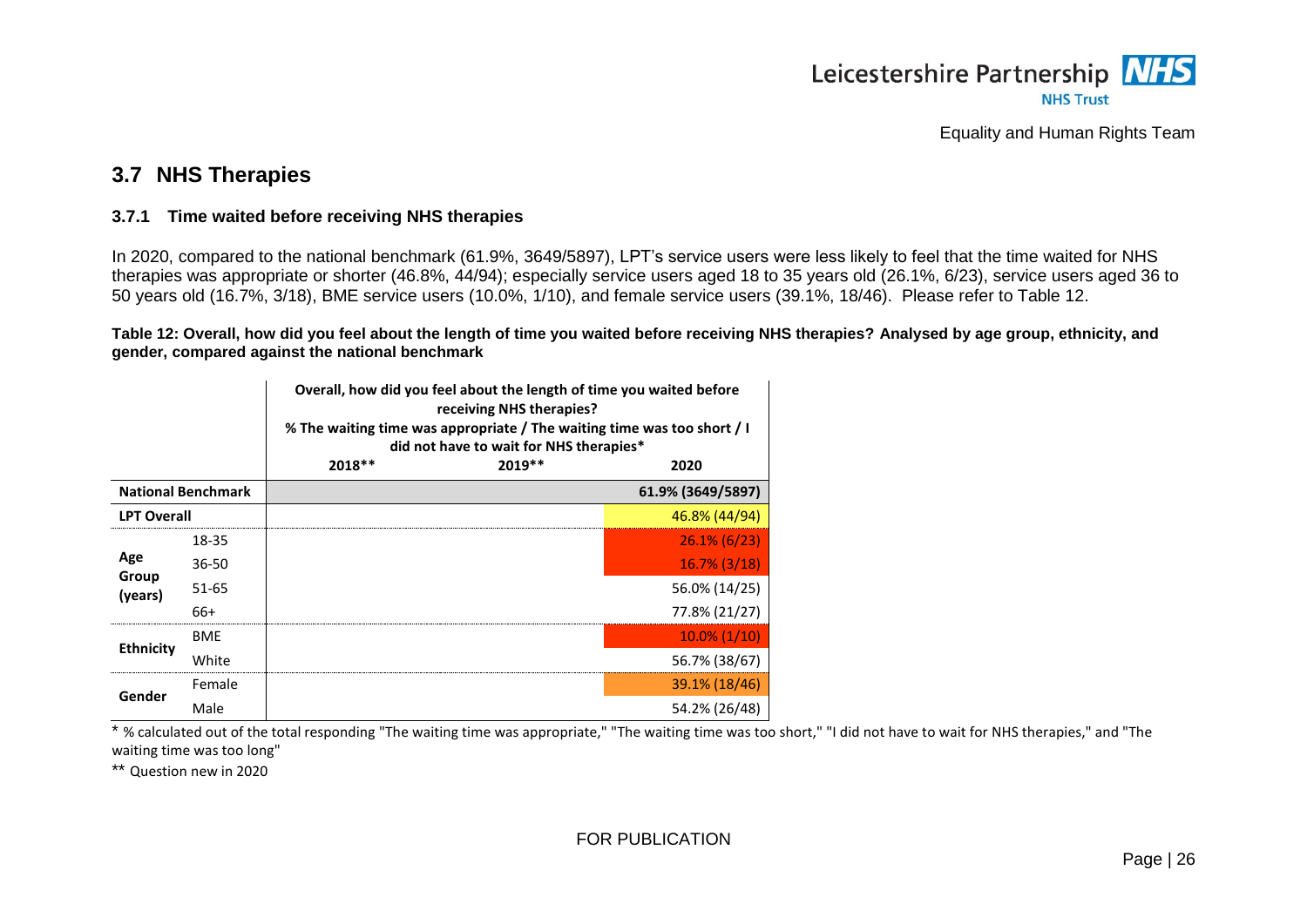

### **3.8 Support and wellbeing**

#### **3.8.1 Assistance with finding support for physical health needs**

In 2020, compared to the national benchmark (65.3%, 5627/8617), overall LPT's service users were similarly likely to have received help or advice from NHS mental health services with finding support for physical health needs (63.0%, 104/165); representing an improvement over two years on the position observed in 2018 for LPT (46.3%, 50/108). In particular, the position over two years has improved for people aged 66 years old and over (from 50.0%, 18/36 in 2018 to 75.0%, 36/48 in 2020), and White people (from 48.5%, 32/66 in 2018 to 65.3%, 77/118 in 2020). Please refer to [Table 13.](#page-29-3)

<span id="page-29-3"></span>**Table 13: In the last 12 months, did NHS mental health services give you any help or advice with finding support for physical health needs? Analysed by age group, ethnicity, and gender, compared against the national benchmark**

<span id="page-29-0"></span>

|                    |                           |                   | In the last 12 months, did NHS mental health services give you any help<br>or advice with finding support for physical health needs? |                   |      | <b>Trend</b> |
|--------------------|---------------------------|-------------------|--------------------------------------------------------------------------------------------------------------------------------------|-------------------|------|--------------|
|                    |                           | 2018              | % Yes, definitely / Yes, to some extent*<br>2018<br>2020<br>2019                                                                     |                   |      | 2019<br>to   |
|                    |                           |                   |                                                                                                                                      |                   | 2020 | 2020         |
|                    | <b>National Benchmark</b> | 61.6% (4304/6985) | 61.3% (4151/6767)                                                                                                                    | 65.3% (5627/8617) | 个    | 个            |
| <b>LPT Overall</b> |                           | 46.3% (50/108)    | 51.6% (65/126)                                                                                                                       | 63.0% (104/165)   | 个    |              |
|                    | 18-35                     | 26.7% (4/15)      | 31.2% (5/16)                                                                                                                         | 55.2% (16/29)     |      |              |
| Age                | $36 - 50$                 | 46.7% (14/30)     | 50.0% (13/26)                                                                                                                        | 48.3% (14/29)     |      |              |
| Group<br>(years)   | 51-65                     | 51.9% (14/27)     | 51.4% (19/37)                                                                                                                        | 64.8% (35/54)     |      |              |
|                    | 66+                       | 50.0% (18/36)     | 56.1% (23/41)                                                                                                                        | 75.0% (36/48)     | 个    |              |
| <b>Ethnicity</b>   | <b>BME</b>                | 42.9% (9/21)      | 65.2% (15/23)                                                                                                                        | 59.1% (13/22)     |      |              |
|                    | White                     | 48.5% (32/66)     | 53.0% (44/83)                                                                                                                        | 65.3% (77/118)    | 个    |              |
| Gender             | Female                    | 44.1% (26/59)     | 53.9% (41/76)                                                                                                                        | 61.0% (50/82)     |      |              |
|                    | Male                      | 49.0% (24/49)     | 48.0% (24/50)                                                                                                                        | 65.1% (54/83)     |      |              |

<span id="page-29-2"></span><span id="page-29-1"></span>\* % calculated out of the total responding "Yes, definitely" "Yes, to some extent" and "No, but I would have liked help or advice with finding support"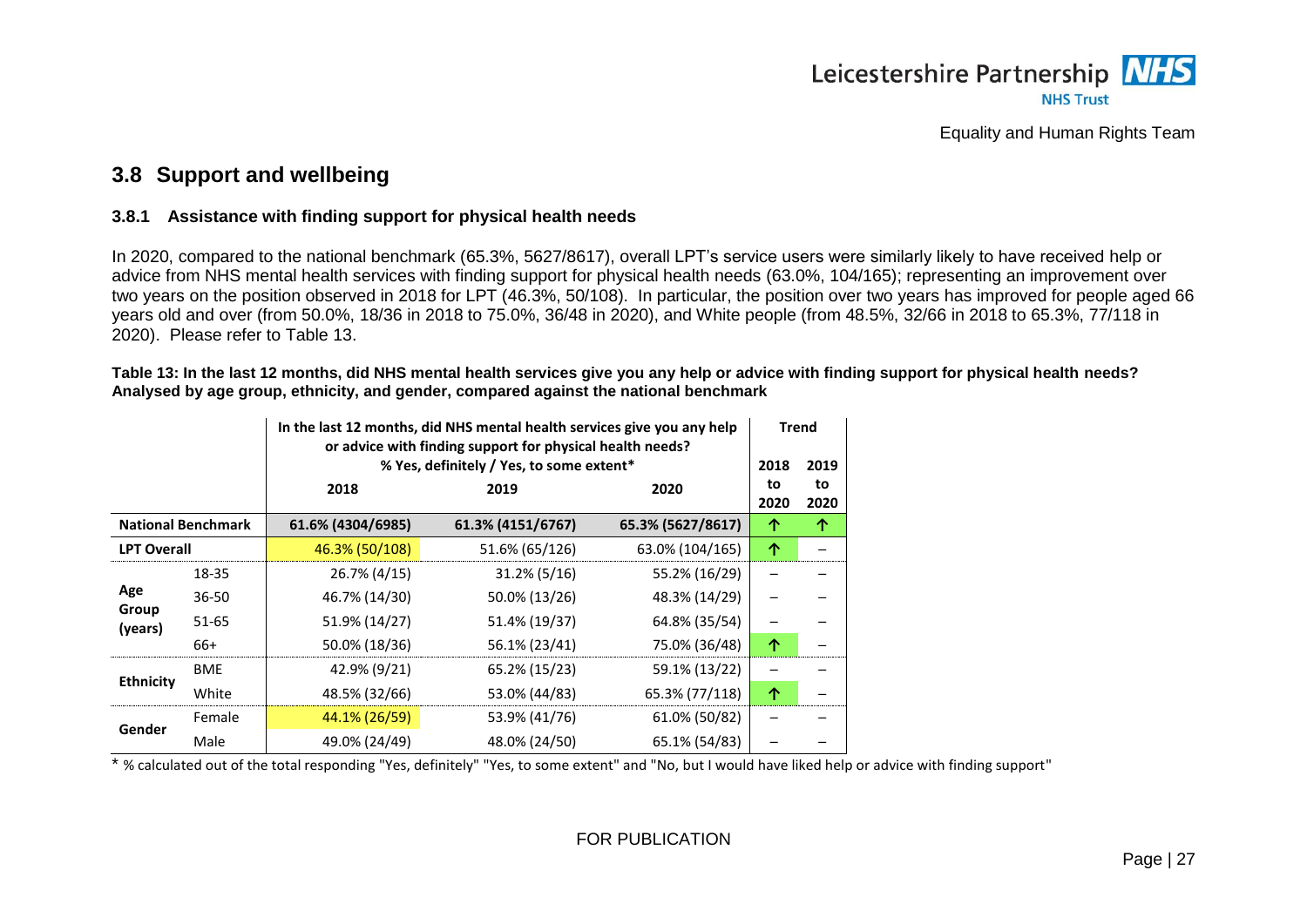

#### **3.8.2 Assistance with finding support for financial advice or benefits**

In 2020, compared to the national benchmark (58.3%, 5522/9470), LPT's service users were less likely to have received help or advice from NHS mental health services with finding support for financial advice or benefits (45.3%, 82/181) – a pattern that was also evident in 2018 and 2019. In 2020, the levels of people who received help or advice from NHS mental health services at LPT with finding support for financial advice or benefits were especially low amongst service users aged 36 to 50 years old (29.6%, 8/27), service users aged 51 to 65 years old (40.3%, 25/62), White service users (47.0%, 63/134), and female service users (43.3%, 42/97). Please refer to [Table 14.](#page-30-2)

<span id="page-30-2"></span>**Table 14: In the last 12 months, did NHS mental health services give you any help or advice with finding support for financial advice or benefits? Analysed by age group, ethnicity, and gender, compared against the national benchmark**

|                           |            | In the last 12 months, did NHS mental health services give you any help<br>or advice with finding support for financial advice or benefits? |                                                                  |                   |      | <b>Trend</b><br>2019 |
|---------------------------|------------|---------------------------------------------------------------------------------------------------------------------------------------------|------------------------------------------------------------------|-------------------|------|----------------------|
|                           |            | 2018                                                                                                                                        | % Yes, definitely / Yes, to some extent*<br>2018<br>2020<br>2019 |                   |      |                      |
|                           |            |                                                                                                                                             |                                                                  |                   | 2020 | 2020                 |
| <b>National Benchmark</b> |            | 53.9% (4193/7774)                                                                                                                           | 54.7% (4101/7504)                                                | 58.3% (5522/9470) |      | 个                    |
| <b>LPT Overall</b>        |            | 37.4% (49/131)                                                                                                                              | 41.7% (55/132)                                                   | 45.3% (82/181)    |      |                      |
|                           | 18-35      | 28.0% (7/25)                                                                                                                                | 28.6% (6/21)                                                     | 41.2% (14/34)     |      |                      |
| Age                       | $36 - 50$  | 38.7% (12/31)                                                                                                                               | 27.6% (8/29)                                                     | 29.6% (8/27)      |      |                      |
| Group<br>(years)          | $51 - 65$  | 39.3% (11/28)                                                                                                                               | 48.6% (17/35)                                                    | 40.3% (25/62)     |      |                      |
|                           | 66+        | 40.4% (19/47)                                                                                                                               | 46.2% (18/39)                                                    | 60.0% (33/55)     |      |                      |
|                           | <b>BME</b> | 37.5% (9/24)                                                                                                                                | 63.6% (14/22)                                                    | 48.0% (12/25)     |      |                      |
| <b>Ethnicity</b>          | White      | 38.0% (30/79)                                                                                                                               | 40.9% (38/93)                                                    | 47.0% (63/134)    |      |                      |
|                           | Female     | 34.8% (24/69)                                                                                                                               | 44.2% (34/77)                                                    | 43.3% (42/97)     |      |                      |
| Gender                    | Male       | 40.3% (25/62)                                                                                                                               | 38.2% (21/55)                                                    | 47.6% (40/84)     |      |                      |

<span id="page-30-1"></span><span id="page-30-0"></span>\* % calculated out of the total responding "Yes, definitely" "Yes, to some extent" and "No, but I would have liked help or advice with finding support"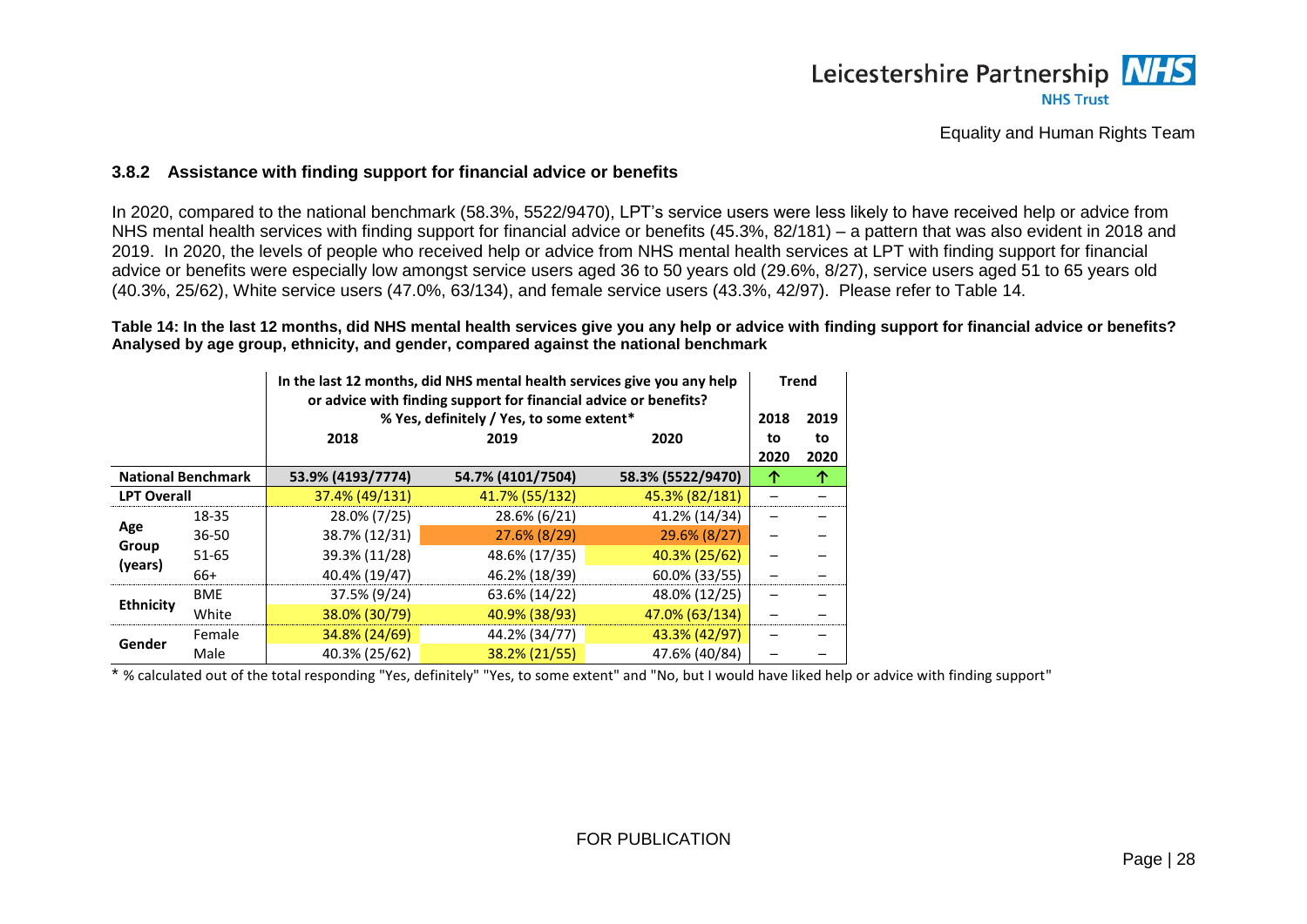

#### **3.8.3 Assistance with finding support for finding or keeping work**

In 2020, compared to the national benchmark (57.1%, 2589/4536), LPT's service users were less likely to have received help or advice from NHS mental health services with finding support for finding or keeping work (40.8%, 31/76) – a pattern that has been evident since at least 2016. The level of people who received help or advice from NHS mental health services at LPT with finding support for finding or keeping work was especially low amongst male service users (35.9%, 14/39). Meanwhile, the position since last year has improved for female service users (from 22.2%, 8/36 in 2019 to 45.9%, 17/37 in 2020). Please refer to [Table 15.](#page-31-2)

#### <span id="page-31-2"></span>**Table 15: In the last 12 months, did NHS mental health services give you any help or advice with finding support for finding or keeping work? Analysed by age group, ethnicity, and gender, compared against the national benchmark**

|                           |            |                   | In the last 12 months, did NHS mental health services give you any help<br>or advice with finding support for finding or keeping work (paid or<br>voluntary)?<br>% Yes, definitely / Yes, to some extent*<br>2018 |                   |            |                    |
|---------------------------|------------|-------------------|-------------------------------------------------------------------------------------------------------------------------------------------------------------------------------------------------------------------|-------------------|------------|--------------------|
|                           |            | 2018              | 2019                                                                                                                                                                                                              | 2020              | to<br>2020 | 2019<br>to<br>2020 |
| <b>National Benchmark</b> |            | 52.7% (1809/3433) | 54.6% (1791/3281)                                                                                                                                                                                                 | 57.1% (2589/4536) | ↑          | 个                  |
| <b>LPT Overall</b>        |            | 33.3% (20/60)     | 32.1% (18/56)                                                                                                                                                                                                     | 40.8% (31/76)     |            |                    |
|                           | 18-35      | 29.4% (5/17)      | $17.6\%$ (3/17)                                                                                                                                                                                                   | 33.3% (6/18)      |            |                    |
| Age                       | $36 - 50$  | 33.3% (7/21)      | 37.5% (6/16)                                                                                                                                                                                                      | 35.3% (6/17)      |            |                    |
| Group<br>(years)          | $51 - 65$  | $30.8\% (4/13)$   | 26.7% (4/15)                                                                                                                                                                                                      | 40.0% (10/25)     |            |                    |
|                           | 66+        | 44.4% (R)         | $50.0\%(R)$                                                                                                                                                                                                       | 50.0% (7/14)      |            |                    |
|                           | <b>BME</b> | 29.4% (5/17)      | 56.2% (9/16)                                                                                                                                                                                                      | 50.0% (6/12)      |            |                    |
| <b>Ethnicity</b>          | White      | 36.7% (11/30)     | 23.3% (7/30)                                                                                                                                                                                                      | 44.2% (23/52)     |            |                    |
|                           | Female     | 29.4% (10/34)     | 22.2% (8/36)                                                                                                                                                                                                      | 45.9% (17/37)     |            | 个                  |
| Gender                    | Male       | 38.5% (10/26)     | 50.0% (10/20)                                                                                                                                                                                                     | 35.9% (14/39)     |            |                    |

<span id="page-31-1"></span><span id="page-31-0"></span>\* % calculated out of the total responding "Yes, definitely" "Yes, to some extent" and "No, but I would have liked help or advice with finding support"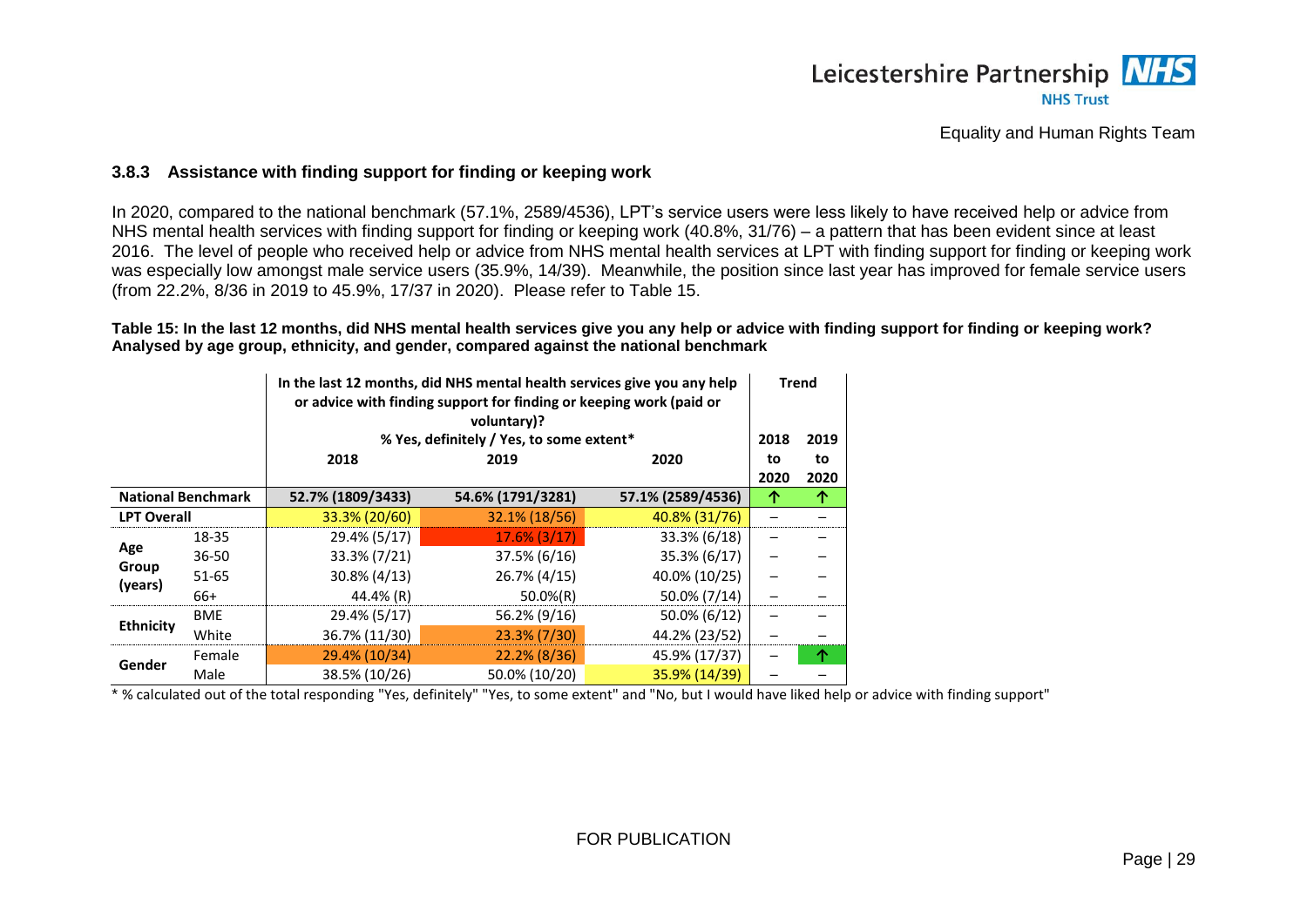

#### **3.8.4 Assistance with joining a group or taking part in an activity**

In 2020, compared to the national benchmark (63.7%, 5826/9140), LPT's service users were less likely to have been supported by NHS mental health services in joining a group or taking part in an activity (53.8%, 92/171). The level of people who had been supported by NHS mental health services in joining a group or taking part in an activity was especially low amongst female service users (49.4%, 43/87). Please refer to [Table 16.](#page-32-2)

<span id="page-32-2"></span>**Table 16: In the last 12 months, has someone from NHS mental health services supported you in joining a group or taking part in an activity? Analysed by age group, ethnicity, and gender, compared against the national benchmark**

|                           |            |                   | In the last 12 months, has someone from NHS mental health services<br>supported you in joining a group or taking part in an activity?<br>% Yes, definitely / Yes, to some extent* |                   |            |            |  |
|---------------------------|------------|-------------------|-----------------------------------------------------------------------------------------------------------------------------------------------------------------------------------|-------------------|------------|------------|--|
|                           |            | 2018              | 2019                                                                                                                                                                              | 2020              | to<br>2020 | to<br>2020 |  |
| <b>National Benchmark</b> |            | 62.5% (4704/7524) | 63.0% (4487/7125)                                                                                                                                                                 | 63.7% (5826/9140) |            |            |  |
| <b>LPT Overall</b>        |            | 48.3% (58/120)    | 55.6% (74/133)                                                                                                                                                                    | 53.8% (92/171)    |            |            |  |
|                           | 18-35      | 48.0% (12/25)     | 43.3% (13/30)                                                                                                                                                                     | 56.2% (18/32)     |            |            |  |
| Age                       | 36-50      | 53.1% (17/32)     | 57.1% (16/28)                                                                                                                                                                     | 46.4% (13/28)     |            |            |  |
| Group                     | 51-65      | 53.8% (14/26)     | 52.9% (18/34)                                                                                                                                                                     | 48.1% (25/52)     |            |            |  |
| (years)                   | 66+        | 40.5% (15/37)     | 62.9% (22/35)                                                                                                                                                                     | 60.7% (34/56)     |            |            |  |
|                           | <b>BME</b> | 46.2% (12/26)     | 73.1% (19/26)                                                                                                                                                                     | 55.6% (10/18)     |            |            |  |
| <b>Ethnicity</b>          | White      | 52.2% (36/69)     | 52.3% (46/88)                                                                                                                                                                     | 53.5% (68/127)    |            |            |  |
|                           | Female     | 48.1% (37/77)     | 53.6% (45/84)                                                                                                                                                                     | 49.4% (43/87)     |            |            |  |
| Gender                    | Male       | 48.8% (21/43)     | 59.2% (29/49)                                                                                                                                                                     | 58.3% (49/84)     |            |            |  |

<span id="page-32-1"></span><span id="page-32-0"></span>\* % calculated out of the total responding "Yes, definitely" "Yes, to some extent" and "No, but I would have liked this"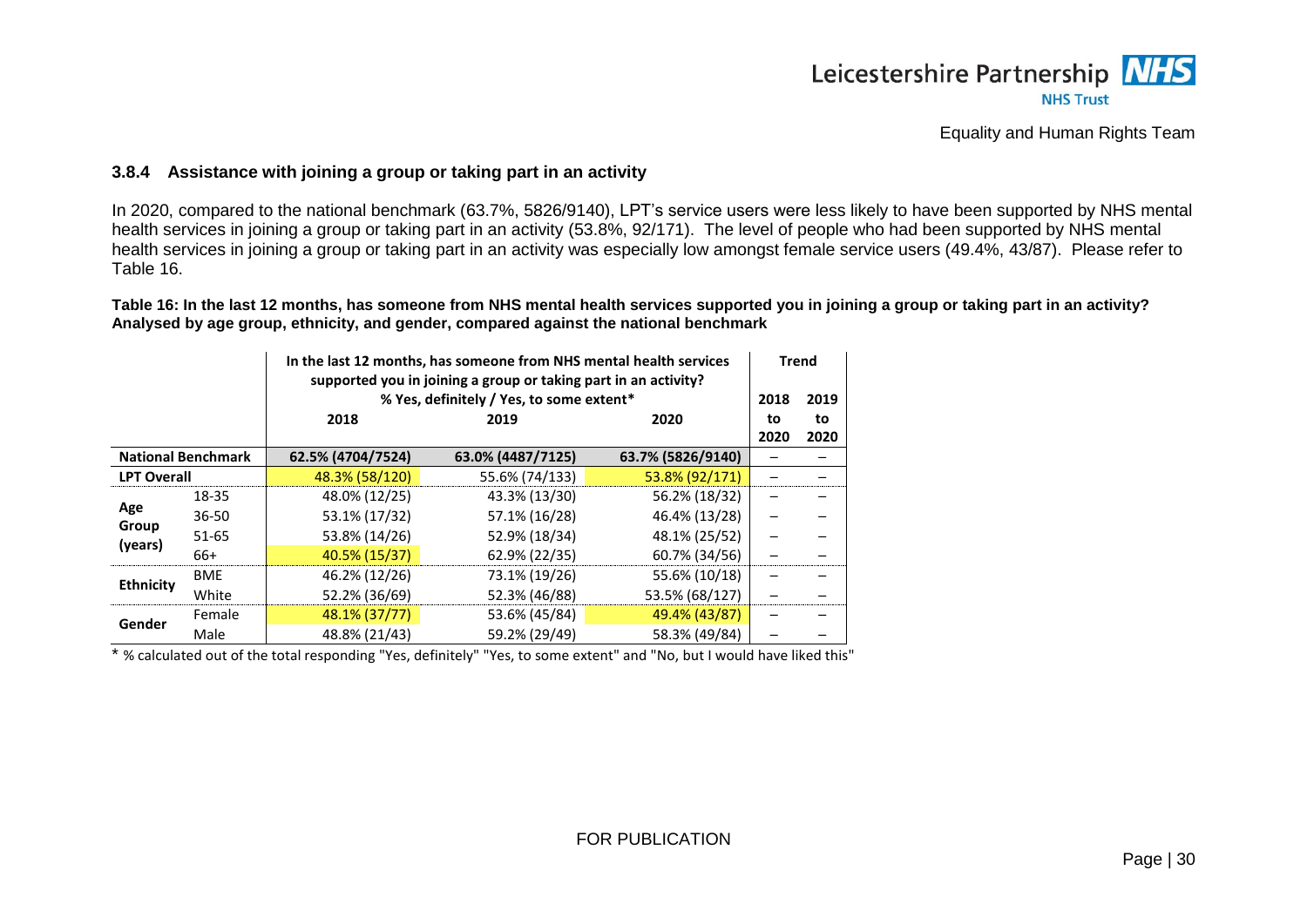

#### **3.8.5 Involvement of a family member or someone close**

In 2020, compared to the national benchmark (83.5%, 9384/11239), overall LPT's service users were similarly likely to report that NHS mental health services had involved a member of their family or someone else close to them as much as they would like (83.3%, 169/203); however, LPT's service users aged 36 to 50 years old were less likely to report that NHS mental health services had involved a member of their family or someone else close to them as much as they would like (60.9%, 14/23). Meanwhile, the position over two years has improved for BME service users (from 59.1%, 13/22 in 2018 to 92.0%, 23/25 in 2020). Please refer to [Table 17.](#page-33-2)

#### <span id="page-33-2"></span>**Table 17: Have NHS mental health services involved a member of your family or someone else close to you as much as you would like? Analysed by age group, ethnicity, and gender, compared against the national benchmark**

|                    |                           |                   | Have NHS mental health services involved a member of your family or<br>someone else close to you as much as you would like?<br>% Yes, definitely / Yes, to some extent* |                    |                    | <b>Trend</b><br>2019 |
|--------------------|---------------------------|-------------------|-------------------------------------------------------------------------------------------------------------------------------------------------------------------------|--------------------|--------------------|----------------------|
|                    |                           | 2018              | 2019                                                                                                                                                                    | 2020               | 2018<br>to<br>2020 | to<br>2020           |
|                    | <b>National Benchmark</b> | 82.5% (7355/8916) | 81.1% (7039/8675)                                                                                                                                                       | 83.5% (9384/11239) | ́↑                 | ↑                    |
| <b>LPT Overall</b> |                           | 75.9% (104/137)   | 80.1% (117/146)                                                                                                                                                         | 83.3% (169/203)    |                    |                      |
|                    | 18-35                     | 58.3% (14/24)     | 57.1% (12/21)                                                                                                                                                           | 80.6% (25/31)      |                    |                      |
| Age                | $36 - 50$                 | 77.4% (24/31)     | 73.9% (17/23)                                                                                                                                                           | $60.9\%$ (14/23)   |                    |                      |
| Group<br>(years)   | $51 - 65$                 | 68.4% (13/19)     | 78.9% (30/38)                                                                                                                                                           | 83.3% (40/48)      |                    |                      |
|                    | 66+                       | 84.1% (53/63)     | 91.5% (54/59)                                                                                                                                                           | 88.9% (88/99)      |                    |                      |
|                    | <b>BME</b>                | 59.1% (13/22)     | 95.7% (22/23)                                                                                                                                                           | 92.0% (23/25)      | 个                  |                      |
| <b>Ethnicity</b>   | White                     | 83.7% (77/92)     | 80.0% (88/110)                                                                                                                                                          | 82.2% (129/157)    |                    |                      |
|                    | Female                    | 72.9% (51/70)     | 78.8% (67/85)                                                                                                                                                           | 81.0% (81/100)     |                    |                      |
| Gender             | Male                      | 79.1% (53/67)     | 82.0% (50/61)                                                                                                                                                           | 85.4% (88/103)     |                    |                      |

<span id="page-33-1"></span><span id="page-33-0"></span>\* % calculated out of the total responding "Yes, definitely" "Yes, to some extent" and "No, not as much as I would like"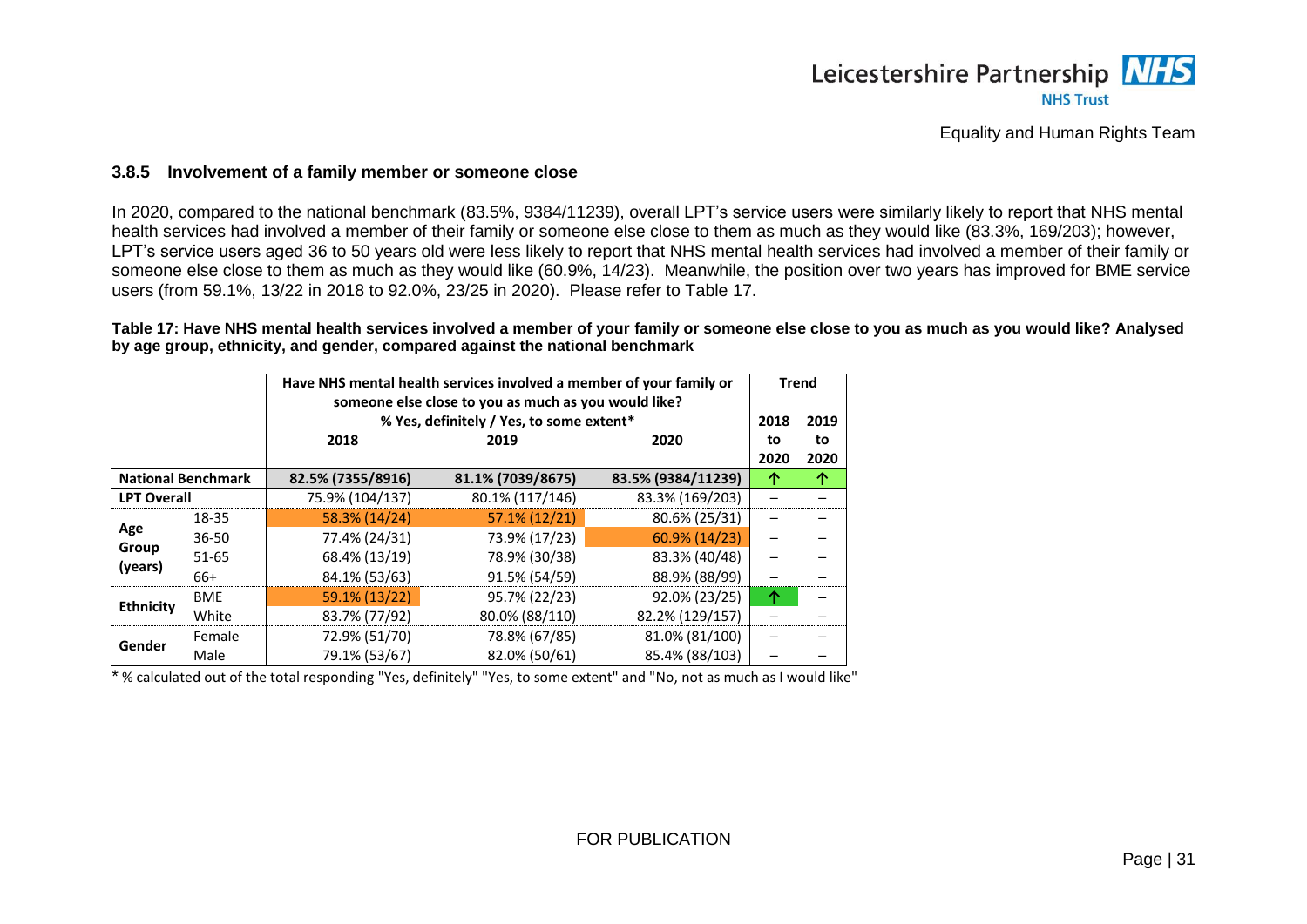

### **3.9 Overall**

#### **3.9.1 Surveyed about views on the quality of care, outside of the present questionnaire**

In 2020, compared to the national benchmark (23.6%, 3406/14420), LPT's service users were similarly likely to have been asked by NHS mental health services to give their views on the quality of their care (19.0%, 56/294). Please refer to [Table 18.](#page-34-2)

<span id="page-34-2"></span>**Table 18: Aside from in this questionnaire, in the last 12 months, have you been asked by NHS mental health services to give your views on the quality of your care? Analysed by age group, ethnicity, and gender, compared against the national benchmark**

|                           |            | Aside from in this questionnaire, in the last 12 months, have you been<br>asked by NHS mental health services to give your views on the quality of<br>your care?*<br>% Yes |                    | <b>Trend</b><br>2018 | 2019       |            |
|---------------------------|------------|----------------------------------------------------------------------------------------------------------------------------------------------------------------------------|--------------------|----------------------|------------|------------|
|                           |            | $2018**$                                                                                                                                                                   | 2019               | 2020                 | to<br>2020 | to<br>2020 |
| <b>National Benchmark</b> |            |                                                                                                                                                                            | 22.6% (2533/11206) | 23.6% (3406/14420)   |            |            |
| <b>LPT Overall</b>        |            |                                                                                                                                                                            | 14.8% (31/209)     | 19.0% (56/294)       |            |            |
|                           | 18-35      |                                                                                                                                                                            | 16.7% (6/36)       | 29.6% (16/54)        |            |            |
| Age                       | $36 - 50$  |                                                                                                                                                                            | 17.6% (6/34)       | 14.6% (6/41)         |            |            |
| Group<br>(years)          | $51 - 65$  |                                                                                                                                                                            | 19.6% (10/51)      | 14.6% (12/82)        |            |            |
|                           | $66+$      |                                                                                                                                                                            | 10.1% (8/79)       | 18.6% (21/113)       |            |            |
|                           | <b>BME</b> |                                                                                                                                                                            | 26.1% (6/23)       | 21.9% (7/32)         |            |            |
| <b>Ethnicity</b>          | White      |                                                                                                                                                                            | 13.0% (21/161)     | 18.8% (42/224)       |            |            |
|                           | Female     |                                                                                                                                                                            | 15.8% (21/133)     | 19.6% (30/153)       |            |            |
| Gender                    | Male       |                                                                                                                                                                            | 13.2% (10/76)      | 18.4% (26/141)       |            |            |

<span id="page-34-1"></span><span id="page-34-0"></span>\* % calculated out of the total responding "Yes" and "No"

\*\* Question new in 2019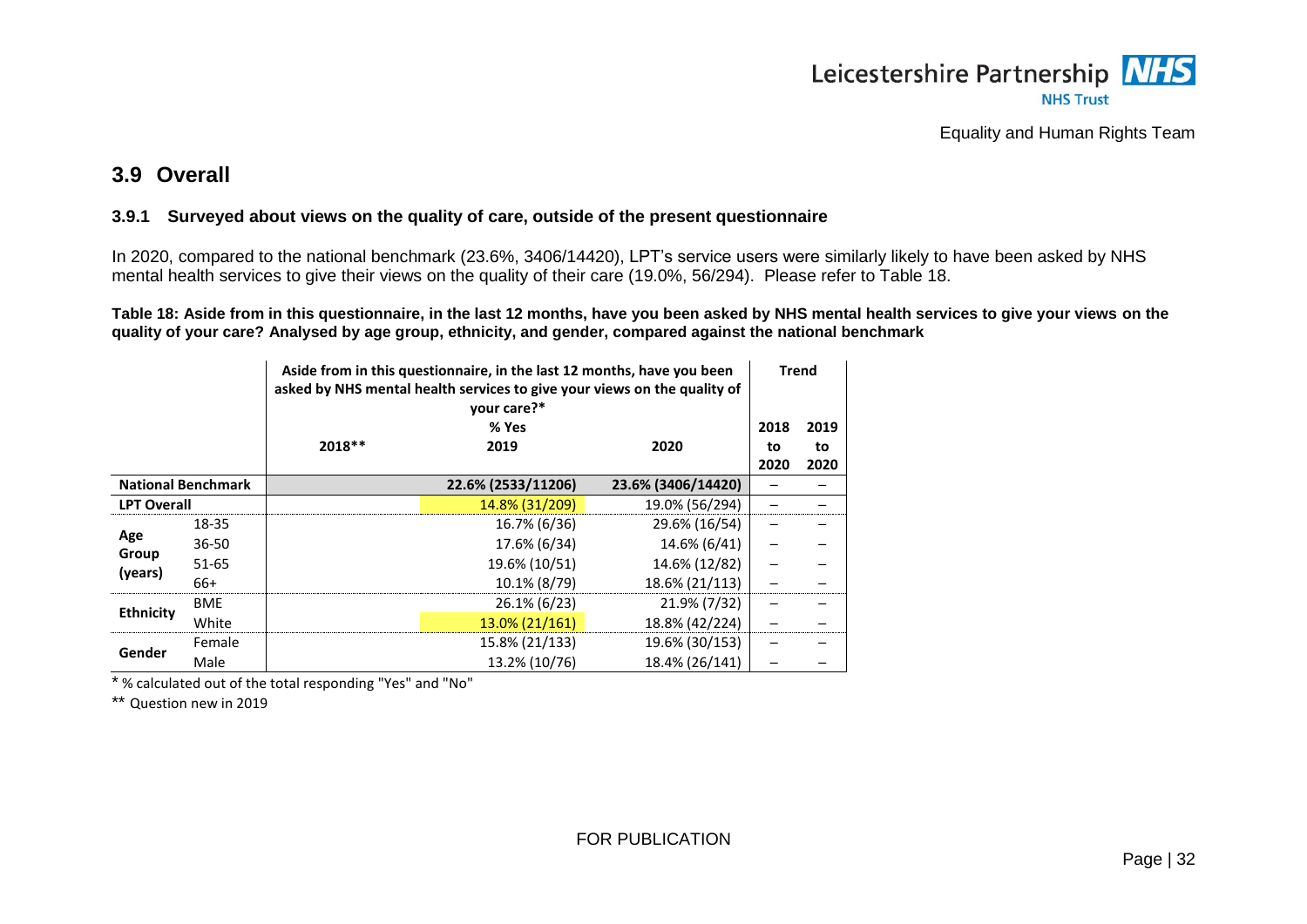### Leicestershire Partnership NHS **NHS Trust**

Equality and Human Rights Team

#### **3.9.2 Overall rating of the experience of NHS mental health services: Promoters – those most positive about the service received**

Survey respondents were asked to rate their experience of NHS mental health services on a scale of 0 to 10, very poor to very good. For the purposes of the present analysis, scores of 9 and above have been taken to indicate a good experience (those who give a rating of 9 or 10 are considered to be "promoters" – those who were most positive about the service received). In 2020, compared to the national benchmark (33.9%, 5471/16154), overall LPT's service users were similarly likely to indicate that they had had a good experience of NHS mental health services (30.7%, 100/326). This represents an improvement on the position over two years for LPT's service users overall (from 22.3%, 49/220 in 2018 to 30.7%, 100/326 in 2020), and in particular for male service users (from 19.3%, 17/88 in 2018 to 35.9%, 56/156 in 2020). However, in 2020, female service users were less likely to indicate that they had had a good experience NHS mental health services (25.9%, 44/170). The topic of this question relates to outcome 2.3 of the Equality Delivery System (people report positive experiences of the NHS). Please refer to [Table 19.](#page-35-2)

<span id="page-35-0"></span>

|                    |                           |                    | Overall please indicate whether you had a very good or poor<br>experience. |                    |      |      |  |
|--------------------|---------------------------|--------------------|----------------------------------------------------------------------------|--------------------|------|------|--|
|                    |                           |                    | % Rank 9 / Rank 10 (I had a very good experience)*                         |                    |      |      |  |
|                    |                           | 2018               | 2019                                                                       | 2020               | to   | to   |  |
|                    |                           |                    |                                                                            |                    | 2020 | 2020 |  |
|                    | <b>National Benchmark</b> | 30.7% (4060/13222) | 31.6% (3953/12492)                                                         | 33.9% (5471/16154) | ↑    | ↑    |  |
| <b>LPT Overall</b> |                           | 22.3% (49/220)     | 25.3% (59/233)                                                             | 30.7% (100/326)    | 个    |      |  |
|                    | 18-35                     | 14.3% (5/35)       | 14.6% (6/41)                                                               | 21.8% (12/55)      |      |      |  |
| Age                | $36 - 50$                 | 14.8% (8/54)       | 19.0% (8/42)                                                               | 28.6% (14/49)      |      |      |  |
| Group<br>(years)   | $51 - 65$                 | 30.4% (14/46)      | 29.3% (17/58)                                                              | 28.1% (27/96)      |      |      |  |
|                    | $66+$                     | 25.9% (22/85)      | 31.8% (27/85)                                                              | 38.0% (46/121)     |      |      |  |
|                    | <b>BME</b>                | 25.7% (9/35)       | 29.0% (9/31)                                                               | 29.7% (11/37)      |      |      |  |
| <b>Ethnicity</b>   | White                     | 26.0% (38/146)     | 26.0% (45/173)                                                             | 31.7% (77/243)     |      |      |  |
|                    | Female                    | 24.2% (32/132)     | 25.5% (37/145)                                                             | 25.9% (44/170)     |      |      |  |
| Gender             | Male                      | 19.3% (17/88)      | 25.0% (22/88)                                                              | 35.9% (56/156)     | 个    |      |  |

<span id="page-35-2"></span>**Table 19: Overall please indicate whether you had a very good or poor experience: Promoters – those most positive about the service received.**

<span id="page-35-1"></span>\* % calculated out of the total responding "Rank 0 (I had a very poor experience) " "Rank 1" "Rank 2" "Rank 3" "Rank 4" "Rank 5" "Rank 6" "Rank 7" "Rank 8" "Rank 9" "Rank 10 (I had a very good experience) "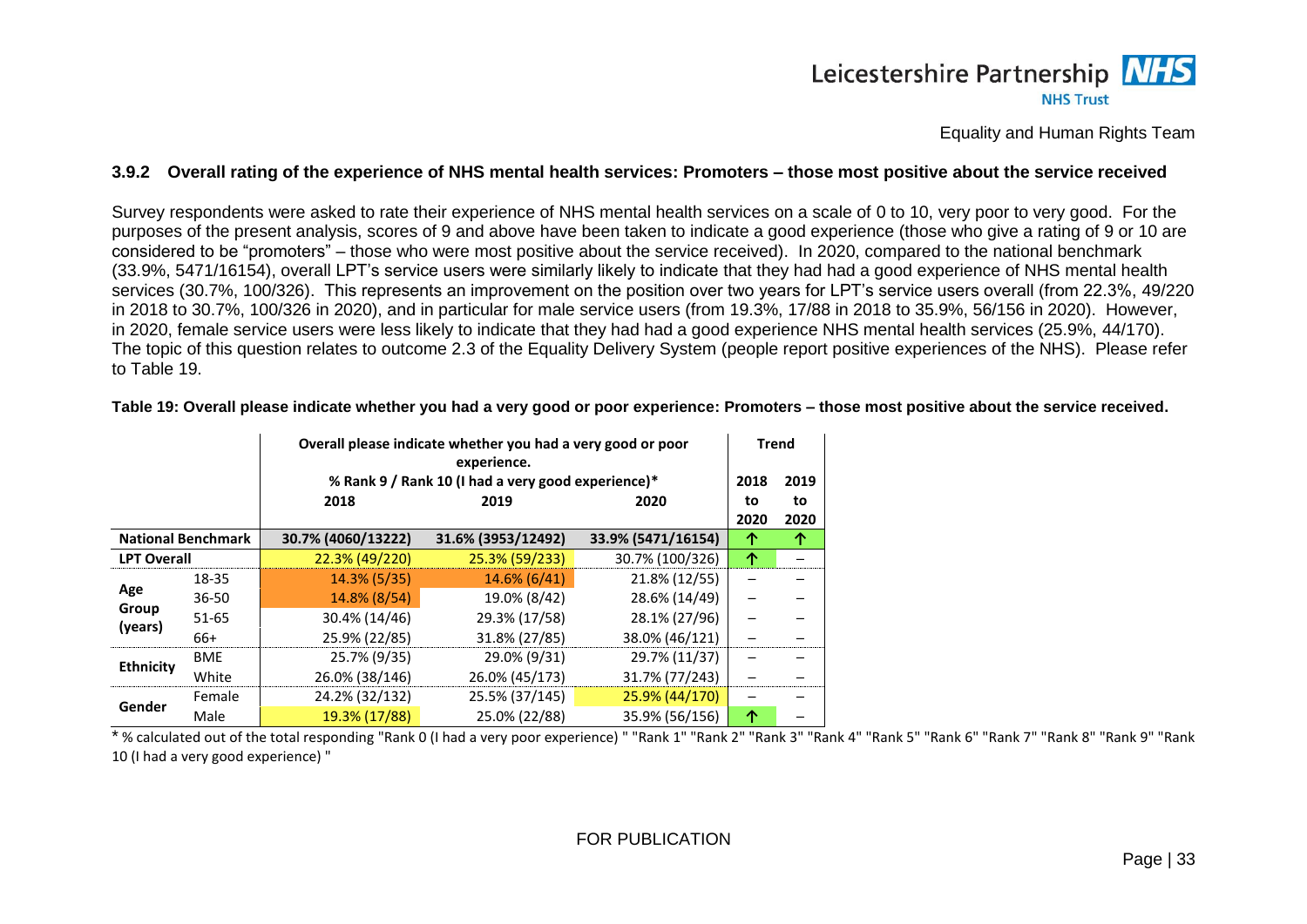### Leicestershire Partnership NHS **NHS Trust**

Equality and Human Rights Team

#### **3.9.3 Overall rating of the experience of NHS mental health services: Detractors – those most negative about the service received**

Survey respondents were asked to rate their experience of NHS mental health services on a scale of 0 to 10, very poor to very good. For the purposes of the present analysis, scores of 6 and below have been taken to indicate a poor experience (those who give a rating of 6 or below are considered to be "detractors" – those who were most negative about the service received). In 2020, compared to the national benchmark (33.2%, 5362/16154), overall LPT's service users were similarly likely to indicate that they had had a poor experience of NHS mental health services (36.5%, 119/326). This represents an improvement on the position over two years for LPT's service users overall (from 48.2%, 106/220 in 2018 to 36.5%, 119/326 in 2020). In particular, there was an improvement on the position over two years for service users aged 18 to 35 years old, who had been especially likely to report a poor experience of NHS mental health services in 2018 (from 77.1%, 27/35 in 2018 to 43.6%, 24/55 in 2020). There was also an improvement on the position over two years for service users aged 66 years old and over (from 44.7%, 38/85 in 2018 to 29.8%, 36/121 in 2020). Please refer to [Table 20.](#page-36-2)

<span id="page-36-0"></span>

|                           |            |                    | Overall please indicate whether you had a very good or poor<br>experience.** |                    |      | Trend** |  |
|---------------------------|------------|--------------------|------------------------------------------------------------------------------|--------------------|------|---------|--|
|                           |            |                    | % Rank 0 (I had a very poor experience) / Rank 1 / Rank 2 / Rank 3 /         |                    | 2018 | 2019    |  |
|                           |            |                    | Rank 4 / Rank 5 / Rank 6*                                                    |                    |      |         |  |
|                           |            | 2018               | 2019                                                                         | 2020               | 2020 | 2020    |  |
| <b>National Benchmark</b> |            | 36.9% (4879/13222) | 37.2% (4647/12492)                                                           | 33.2% (5362/16154) | ↓    | ↓       |  |
| <b>LPT Overall</b>        |            | 48.2% (106/220)    | 42.5% (99/233)                                                               | 36.5% (119/326)    | ↓    |         |  |
|                           | 18-35      | 77.1% (27/35)      | 51.2% (21/41)                                                                | 43.6% (24/55)      | ↓    |         |  |
| Age                       | 36-50      | 51.9% (28/54)      | 50.0% (21/42)                                                                | 40.8% (20/49)      |      |         |  |
| Group<br>(years)          | $51 - 65$  | 28.3% (13/46)      | 36.2% (21/58)                                                                | 38.5% (37/96)      |      |         |  |
|                           | 66+        | 44.7% (38/85)      | 37.6% (32/85)                                                                | 29.8% (36/121)     | ↓    |         |  |
|                           | <b>BME</b> | 40.0% (14/35)      | 41.9% (13/31)                                                                | 35.1% (13/37)      |      |         |  |
| <b>Ethnicity</b>          | White      | 44.5% (65/146)     | 40.5% (70/173)                                                               | 35.0% (85/243)     |      |         |  |
|                           | Female     | 50.8% (67/132)     | 44.8% (65/145)                                                               | 39.4% (67/170)     |      |         |  |
| Gender                    | Male       | 44.3% (39/88)      | 38.6% (34/88)                                                                | 33.3% (52/156)     |      |         |  |

<span id="page-36-2"></span>**Table 20: Overall please indicate whether you had a very good or poor experience: Detractors – those most negative about the service received.**

\* % calculated out of the total responding "Rank 0 (I had a very poor experience) " "Rank 1" "Rank 2" "Rank 3" "Rank 4" "Rank 5" "Rank 6" "Rank 7" "Rank 8" "Rank 9" "Rank 10 (I had a very good experience) "

<span id="page-36-1"></span>\*\* please note that, unlike the other metrics considered in this report, a decrease or lower value for this metric is desirable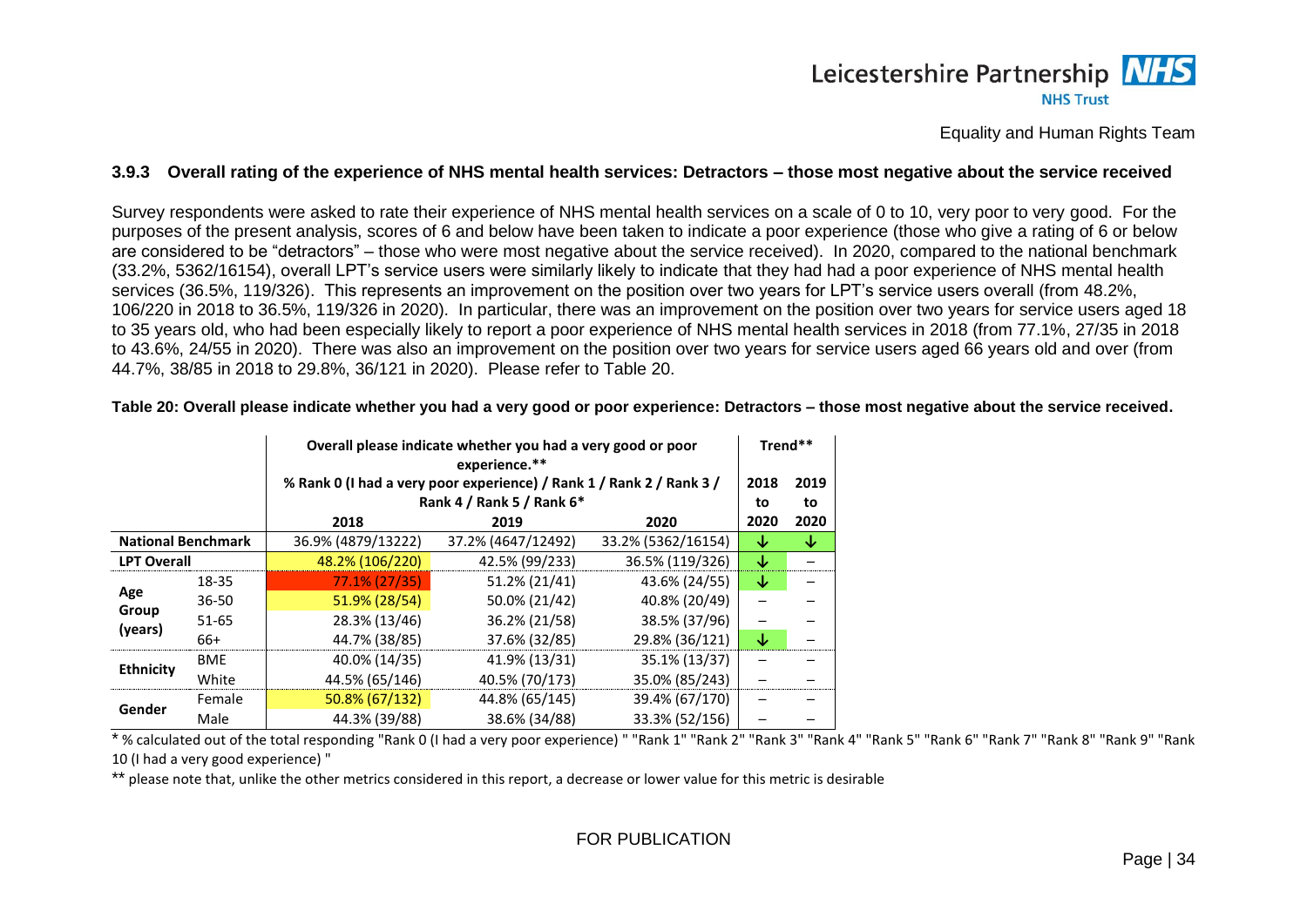

#### **3.9.4 Treatment with dignity and respect**

In 2020, compared to the national benchmark (93.4%, 15752/16872), overall LPT's service users were similarly likely to feel that they had been treated with respect and dignity by NHS mental health services (93.3%, 319/342), with no statistically significant differences observed across the protected characteristics of age, ethnicity and gender. The position over two years has improved for LPT's service users overall (from 88.3%, 204/231 in 2018 to 93.3%, 319/342 in 2020); especially for male service users (from 87.1%, 81/93 in 2018 to 95.1%, 155/163 in 2020). Please refer to [Table 21.](#page-37-2)

<span id="page-37-2"></span>**Table 21: Overall in the last 12 months, did you feel that you were treated with respect and dignity by NHS mental health services? Analysed by age group, ethnicity, and gender, compared against the national benchmark**

|                    |                           | Overall, in the last 12 months, did you feel that you were treated with<br>respect and dignity by NHS mental health services?<br>% Yes, always / Yes, sometimes* |                     |                     | <b>Trend</b><br>2018 | 2019       |
|--------------------|---------------------------|------------------------------------------------------------------------------------------------------------------------------------------------------------------|---------------------|---------------------|----------------------|------------|
|                    |                           | 2018                                                                                                                                                             | 2019                | 2020                | to<br>2020           | to<br>2020 |
|                    | <b>National Benchmark</b> | 92.8% (12900/13902)                                                                                                                                              | 92.7% (12056/13002) | 93.4% (15752/16872) |                      | 个          |
| <b>LPT Overall</b> |                           | 88.3% (204/231)                                                                                                                                                  | 90.1% (219/243)     | 93.3% (319/342)     | 个                    |            |
|                    | 18-35                     | 77.1% (27/35)                                                                                                                                                    | 83.3% (35/42)       | 88.3% (53/60)       |                      |            |
| Age                | $36 - 50$                 | 83.9% (47/56)                                                                                                                                                    | 86.0% (37/43)       | 91.8% (45/49)       |                      |            |
| Group              | $51 - 65$                 | 93.8% (45/48)                                                                                                                                                    | 88.5% (54/61)       | 90.8% (89/98)       |                      |            |
| (years)            | 66+                       | 92.4% (85/92)                                                                                                                                                    | 95.5% (84/88)       | 97.7% (128/131)     |                      |            |
|                    | <b>BME</b>                | 88.6% (31/35)                                                                                                                                                    | 94.1% (32/34)       | 97.6% (40/41)       |                      |            |
| <b>Ethnicity</b>   | White                     | 89.7% (140/156)                                                                                                                                                  | 91.6% (164/179)     | 93.3% (238/255)     |                      |            |
|                    | Female                    | 89.1% (123/138)                                                                                                                                                  | 90.2% (138/153)     | 91.6% (164/179)     |                      |            |
| Gender             | Male                      | 87.1% (81/93)                                                                                                                                                    | 90.0% (81/90)       | 95.1% (155/163)     | ↑                    |            |

<span id="page-37-1"></span><span id="page-37-0"></span>\* % calculated out of the total responding "Yes, always" "Yes, sometimes" and "No"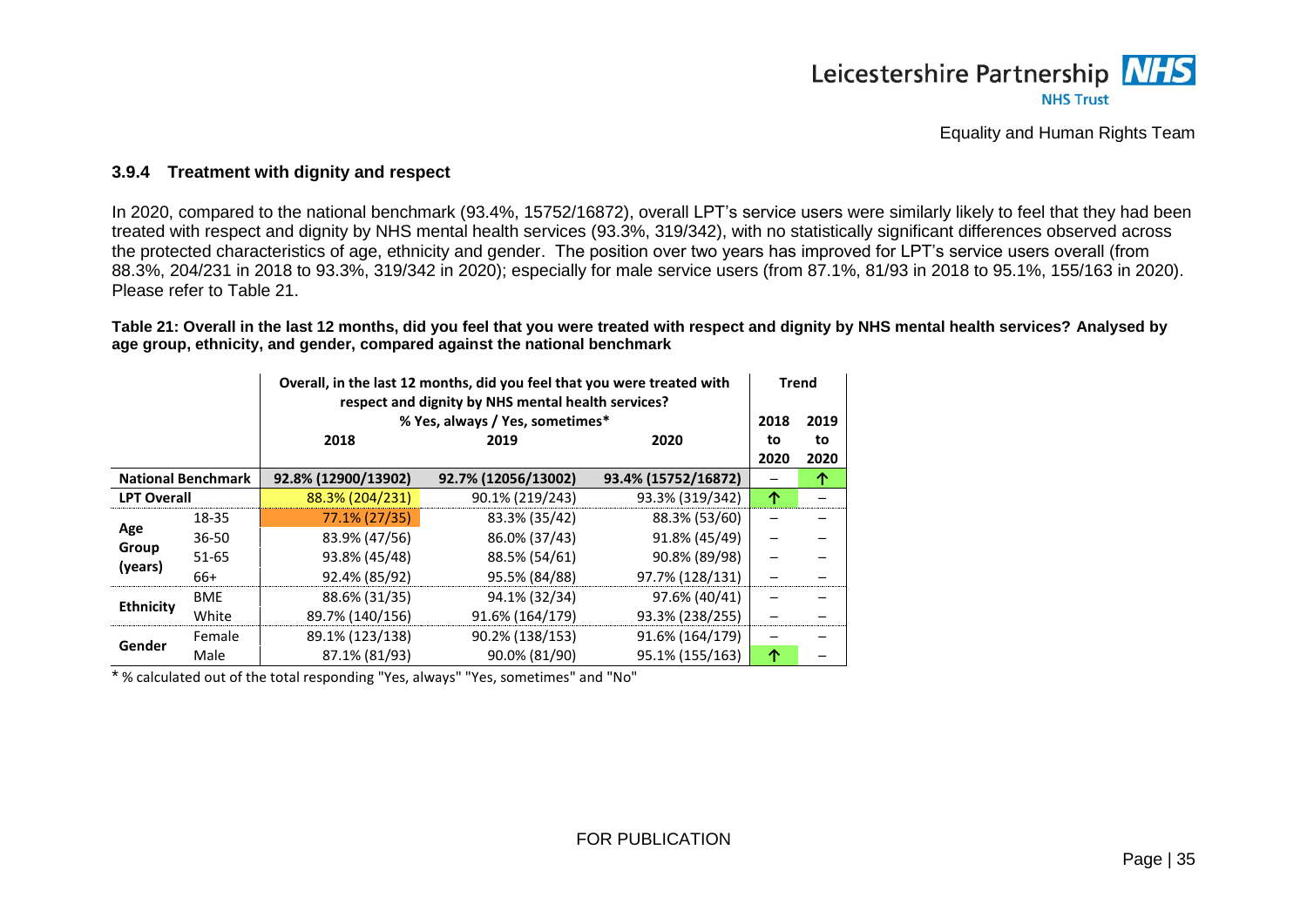

## **4 Appendix of analytical methods**

Data available from the Care Quality Commission's 2020 Community Mental Health Service User Survey, through Quality Health's reporting portal (Survey Online Analysis & Reporting - S.O.L.A.R.), were analysed against the national benchmark, overall and in terms of the available protected characteristic breakdowns: age group, ethnicity, and gender. Only statistically significant findings, and findings that provide context, are considered in the present report.

### **4.1 Comparisons between LPT's respondents and the national benchmark, across groups or subgroups, within a given year**

For comparisons between LPT's respondents and the national benchmark, respondents were grouped according to whether they responded positively or negatively. The odds of responding positively were calculated for the national benchmark and for LPT (overall and in breakdown groups, e.g., by age band, gender or ethnic group), and were compared using an odds ratio. Statistically significant deviations from even odds of responding positively are flagged in the results tables ( $\alpha = 0.05$ , Bonferroni correction applied for multiple comparisons).

#### **Key to interpreting within-year trends (table columns labelled 2018, 2019, and 2020):**

<span id="page-38-0"></span>

Reference benchmark (national benchmark or LPT overall)

A subgroup with significantly higher odds of responding positively than those not in the subgroup, to a large degree

A subgroup with significantly higher odds of responding positively than those not in the subgroup, to a medium degree

A subgroup with significantly higher odds of responding positively than those not in the subgroup, to a small degree

A subgroup with statistically even odds of responding positively compared to those not in the subgroup

A subgroup with significantly lower odds of responding positively than those not in the subgroup, to a small degree

A subgroup with significantly lower odds of responding positively than those not in the subgroup, to a medium degree

<span id="page-38-1"></span>A subgroup with significantly lower odds of responding positively than those not in the subgroup, to a large degree